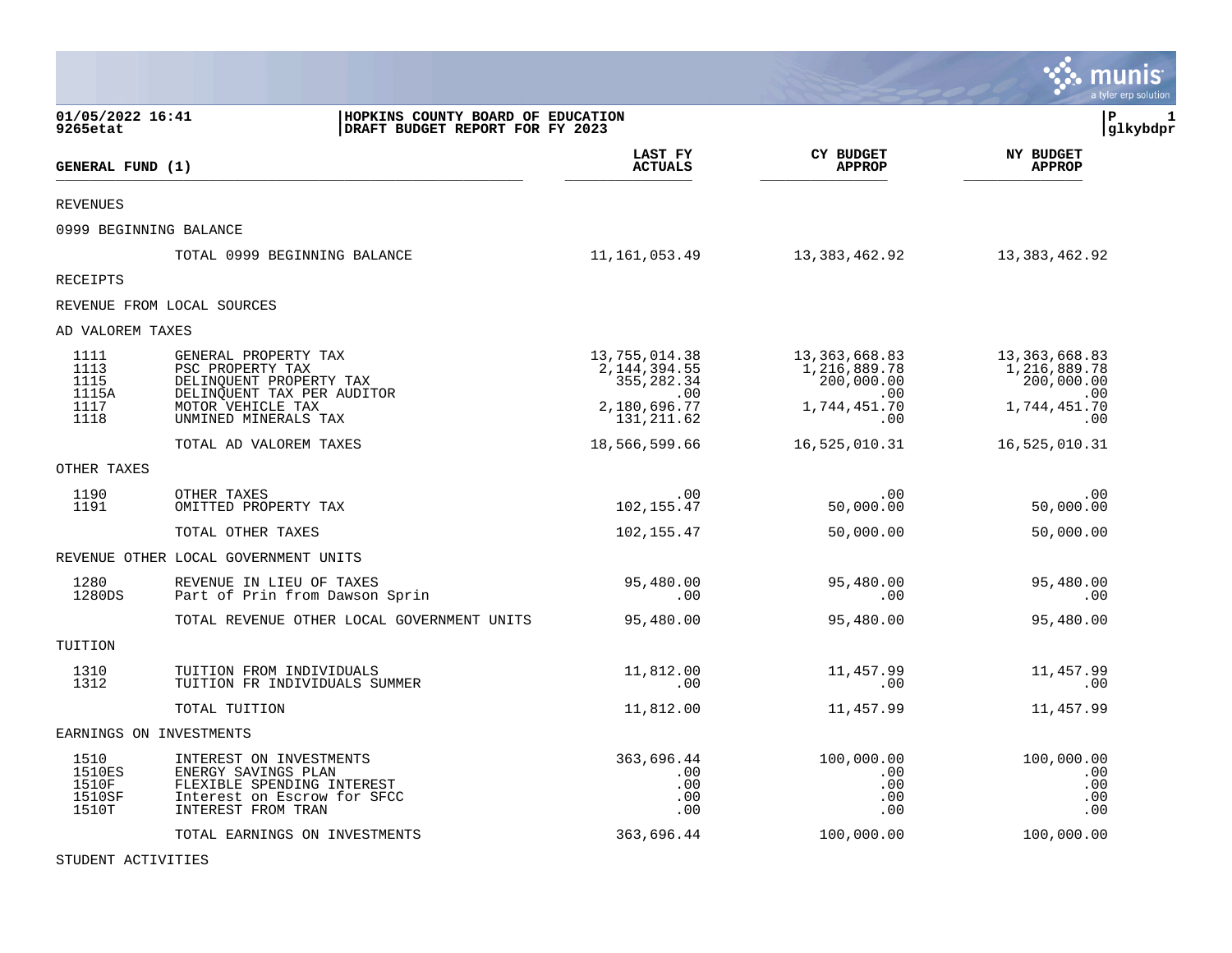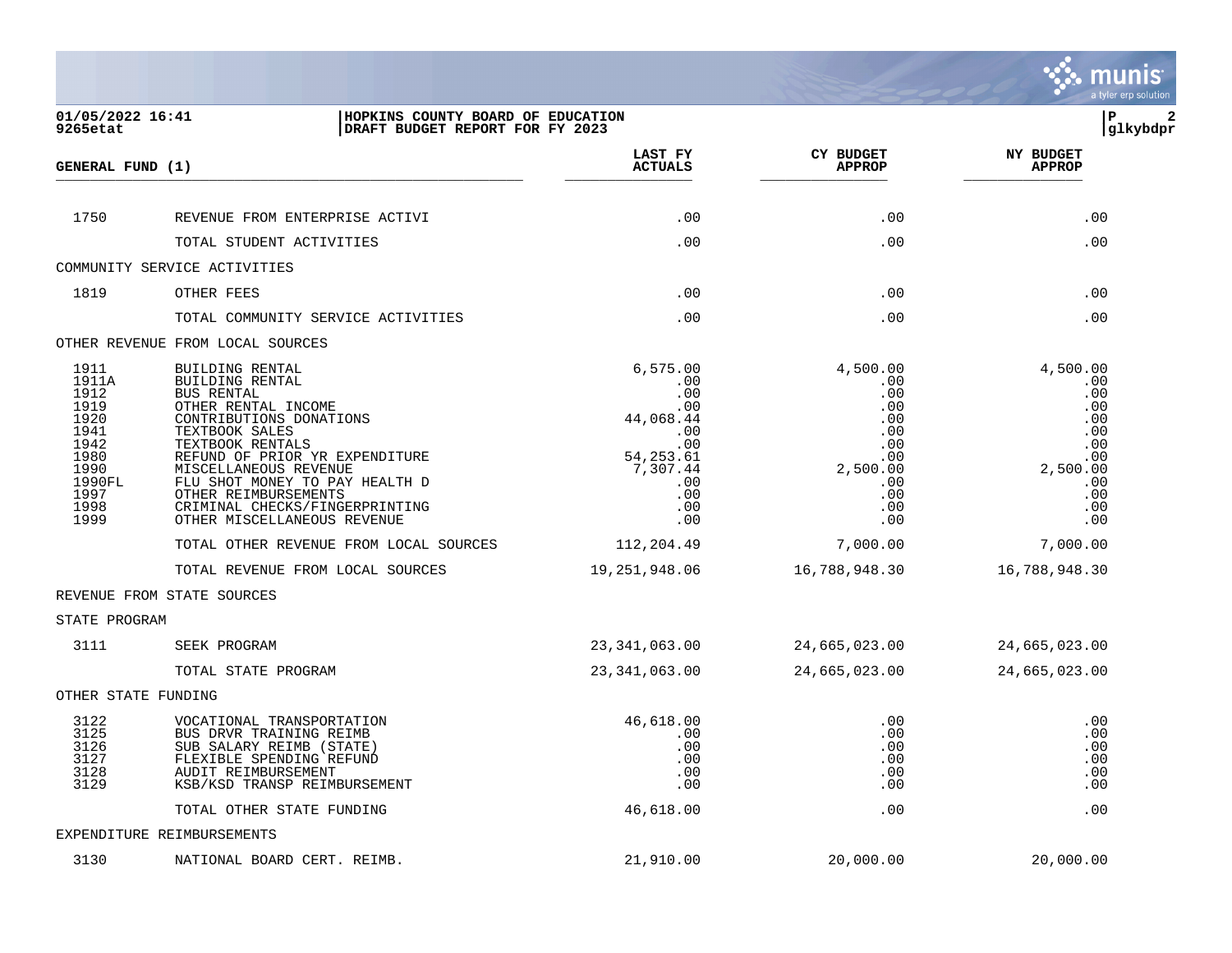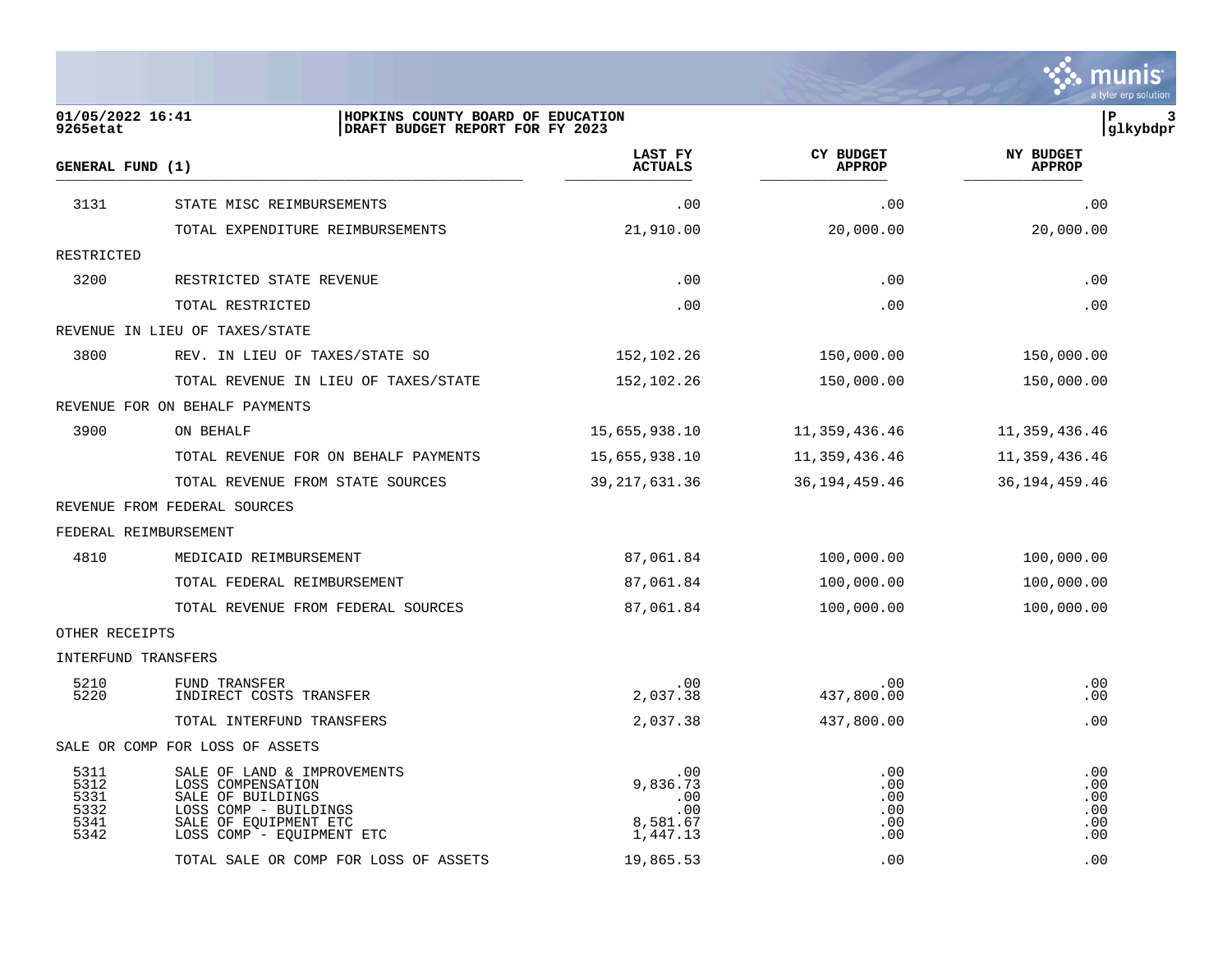|                              |                                                                      |                           |                                   | munis l<br>a tyler erp solution |
|------------------------------|----------------------------------------------------------------------|---------------------------|-----------------------------------|---------------------------------|
| 01/05/2022 16:41<br>9265etat | HOPKINS COUNTY BOARD OF EDUCATION<br>DRAFT BUDGET REPORT FOR FY 2023 |                           |                                   | ∣P<br>4<br> glkybdpr            |
| GENERAL FUND (1)             |                                                                      | LAST FY<br><b>ACTUALS</b> | <b>CY BUDGET</b><br><b>APPROP</b> | NY BUDGET<br><b>APPROP</b>      |
|                              | CAPITAL LEASE PROCEEDS                                               |                           |                                   |                                 |
| 5500                         | CAPITAL LEASE PROCEEDS                                               | .00                       | .00                               | .00                             |
|                              | TOTAL CAPITAL LEASE PROCEEDS                                         | .00                       | .00                               | .00                             |
|                              | TOTAL OTHER RECEIPTS                                                 | 21,902.91                 | 437,800.00                        | .00                             |
|                              | TOTAL RECEIPTS                                                       | 58, 578, 544.17           | 53, 521, 207. 76                  | 53,083,407.76                   |
|                              | TOTAL REVENUES                                                       | 69,739,597.66             | 66,904,670.68                     | 66,466,870.68                   |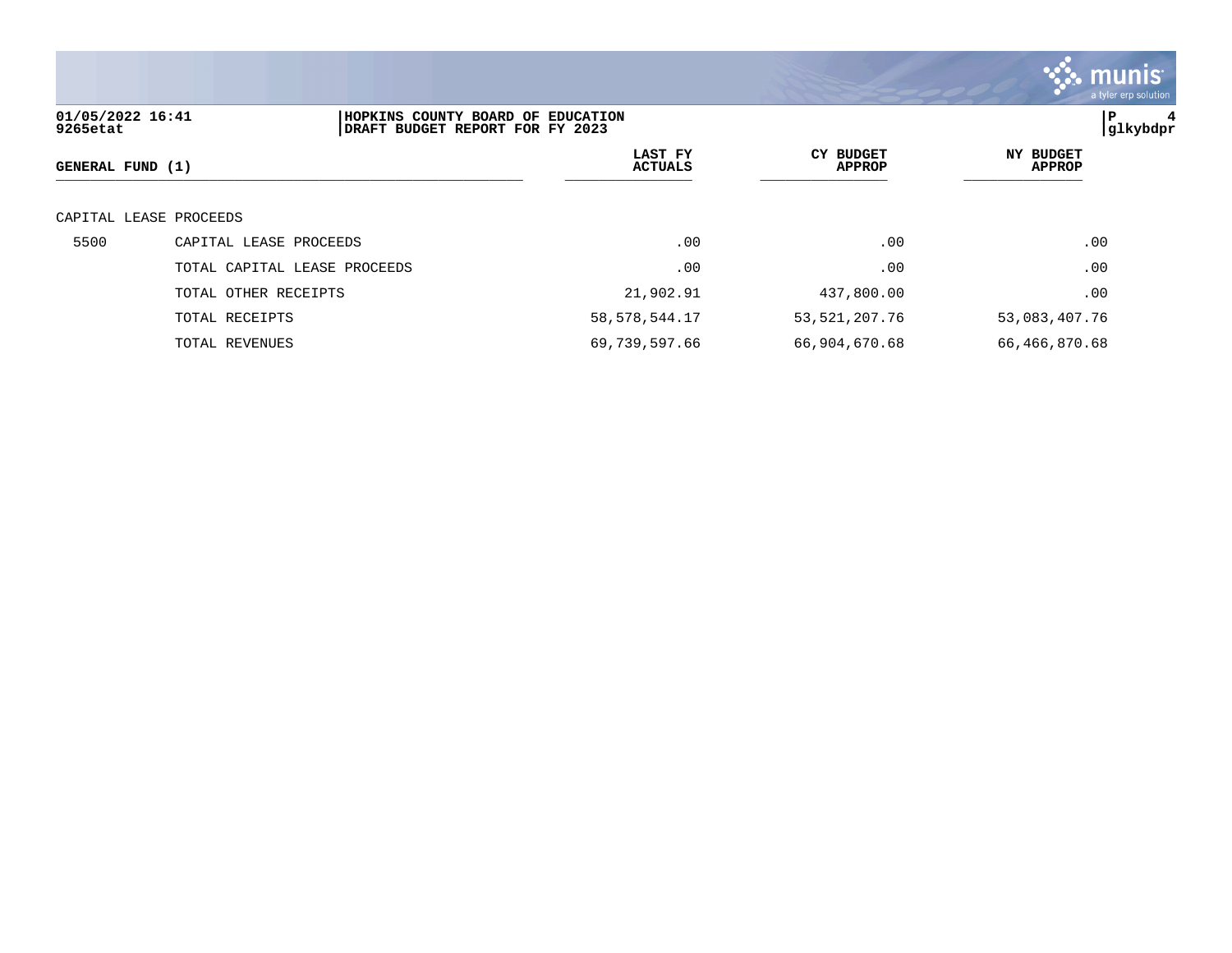

| 01/05/2022 16:41<br>HOPKINS COUNTY BOARD OF EDUCATION<br>DRAFT BUDGET REPORT FOR FY 2023<br>9265etat |                                                                                                                                                                                                                                                                        |                                                                                                                                                                                                                                                                                     |                                                                                                                                                                                                                                                                                             | P<br>5<br> glkybdpr                                                                                                                  |
|------------------------------------------------------------------------------------------------------|------------------------------------------------------------------------------------------------------------------------------------------------------------------------------------------------------------------------------------------------------------------------|-------------------------------------------------------------------------------------------------------------------------------------------------------------------------------------------------------------------------------------------------------------------------------------|---------------------------------------------------------------------------------------------------------------------------------------------------------------------------------------------------------------------------------------------------------------------------------------------|--------------------------------------------------------------------------------------------------------------------------------------|
|                                                                                                      | GENERAL FUND (1)                                                                                                                                                                                                                                                       | <b>ACTUALS</b>                                                                                                                                                                                                                                                                      | <b>APPROP</b>                                                                                                                                                                                                                                                                               | <b>APPROP</b>                                                                                                                        |
| <b>EXPENDITURES</b>                                                                                  |                                                                                                                                                                                                                                                                        |                                                                                                                                                                                                                                                                                     |                                                                                                                                                                                                                                                                                             |                                                                                                                                      |
|                                                                                                      | 1000 INSTRUCTION                                                                                                                                                                                                                                                       |                                                                                                                                                                                                                                                                                     |                                                                                                                                                                                                                                                                                             |                                                                                                                                      |
| 0100<br>0200<br>0280<br>0300<br>0400<br>0500<br>0600<br>0700<br>0800                                 | SALARIES PERSONNEL SERVICES<br>EMPLOYEE BENEFITS<br>ON-BEHALF<br>DIRECTION TROP AND TECH SERV<br>PURCHASED PROPERTY SERVICES<br>PURCHASED PROPERTY SERVICES<br>TROPERTY SERVICES<br>TROPERTY SERVICES<br>TROPERTY SERVICES<br>TROPERTY<br>277,463.<br>0900 OTHER ITEMS |                                                                                                                                                                                                                                                                                     |                                                                                                                                                                                                                                                                                             | 23,046,938.04<br>1,834,001.28<br>7,559,948.84<br>110,827.50<br>215,353.44<br>54,602.18<br>534,050.45<br>5,000.00<br>24,450.00<br>.00 |
|                                                                                                      | TOTAL 1000 INSTRUCTION                                                                                                                                                                                                                                                 |                                                                                                                                                                                                                                                                                     | 34, 297, 300.17 33, 385, 171.73 33, 385, 171.73                                                                                                                                                                                                                                             |                                                                                                                                      |
|                                                                                                      | 2100 STUDENT SUPPORT SERVICES                                                                                                                                                                                                                                          |                                                                                                                                                                                                                                                                                     |                                                                                                                                                                                                                                                                                             |                                                                                                                                      |
| 0100<br>0200<br>0280<br>0300<br>0400<br>0500<br>0600<br>0700                                         | SALARIES PERSONNEL SERVICES<br>EMPLOYEE BENEFITS<br>ON-BEHALF<br>PURCHASED PROF AND TECH SERV<br>PURCHASED PROPERTY SERVICES<br>OTHER PURCHASED SERVICES<br>SUPPLIES<br>PROPERTY<br>0800 DEBT SERVICE AND MISCELLANEOUS                                                | $\begin{array}{cccc} 1\,,284\,,646\,.95 & 1\,,485\,,982\,.86\, & 94\,,829\,.26 & 115\,,594\,.55\, & 631\,,123\,.49 & 389\,,154\,.86\, & 164\,,214\,.00 & 182\,,899\,.00\, & 0.0\, & 0.0\, & 6\,,301\,.73 & 7\,,490\,.41\, & 0.0 & 0.0\, & 0.0\, & 0.0\, & 0.0\, & 0.0\, & 0.0\, & $ |                                                                                                                                                                                                                                                                                             | 1,485,982.86<br>115,594.55<br>389,154.86<br>$182,899$<br>18,550.00<br>15,550.00<br>7 490.41<br>.00<br>.00                            |
|                                                                                                      | TOTAL 2100 STUDENT SUPPORT SERVICES 2,182,967.58                                                                                                                                                                                                                       |                                                                                                                                                                                                                                                                                     | 2,196,671.68                                                                                                                                                                                                                                                                                | 2,196,671.68                                                                                                                         |
|                                                                                                      | 2200 INSTRUCTIONAL STAFF SUPP SERV                                                                                                                                                                                                                                     |                                                                                                                                                                                                                                                                                     |                                                                                                                                                                                                                                                                                             |                                                                                                                                      |
| 0200<br>0280<br>0300<br>0400<br>0500<br>0600<br>0700<br>0800                                         | 0100 SALARIES PERSONNEL SERVICES<br>EMPLOYEE BENEFITS<br>ON-BEHALF<br>PURCHASED PROF AND TECH SERV<br>PURCHASED PROPERTY SERVICES<br>OTHER PURCHASED SERVICES<br>SUPPLIES<br>PROPERTY<br>DEBT SERVICE AND MISCELLANEOUS                                                | $1,259,300$<br>$102,610.85$<br>$618,998.26$<br>$12,877.90$<br>$180.00$<br>$4,710.41$<br>$119,835.48$<br>.00<br>$107.00$                                                                                                                                                             | $\begin{array}{cccccc} 1,259\,,966\,.19 & 1,251\,,983\,.95 & 1,251\,,983\,.95 \\ 102,610\,.85 & 108\,,705\,.74 & 108\,,705\,.74 \\ 618\,,998\,.26 & 425\,,024\,.54 & 425\,,024\,.54 \\ 12,877\,.90 & 30\,,578\,.00 & 30\,,578\,.00 \\ 187\,,835\,.48 & 231\,,888\,.95 & 231\,,888\,.95 \\ $ |                                                                                                                                      |
|                                                                                                      | TOTAL 2200 INSTRUCTIONAL STAFF SUPP SERV 2, 119, 286.09                                                                                                                                                                                                                |                                                                                                                                                                                                                                                                                     | 2,094,781.18                                                                                                                                                                                                                                                                                | 2,094,781.18                                                                                                                         |
|                                                                                                      | 2300 DISTRICT ADMIN SUPPORT                                                                                                                                                                                                                                            |                                                                                                                                                                                                                                                                                     |                                                                                                                                                                                                                                                                                             |                                                                                                                                      |
| 0100<br>0200<br>0280<br>0300<br>0400                                                                 | SALARIES PERSONNEL SERVICES<br>EMPLOYEE BENEFITS<br>ON-BEHALF<br>PURCHASED PROF AND TECH SERV<br>PURCHASED PROPERTY SERVICES                                                                                                                                           | 350,841.04<br>25,332.42<br>172,361.78<br>60,544.39<br>22,950.62                                                                                                                                                                                                                     | 397, 313.84<br>2, 860, 184.97<br>146.905.50<br>145, 313.93<br>51,000.00                                                                                                                                                                                                                     | 397,313.84<br>2,860,184.97<br>146,905.50<br>145, 313.93<br>51,000.00                                                                 |

0500 OTHER PURCHASED SERVICES 21,061.47 618,097.40 618,097.40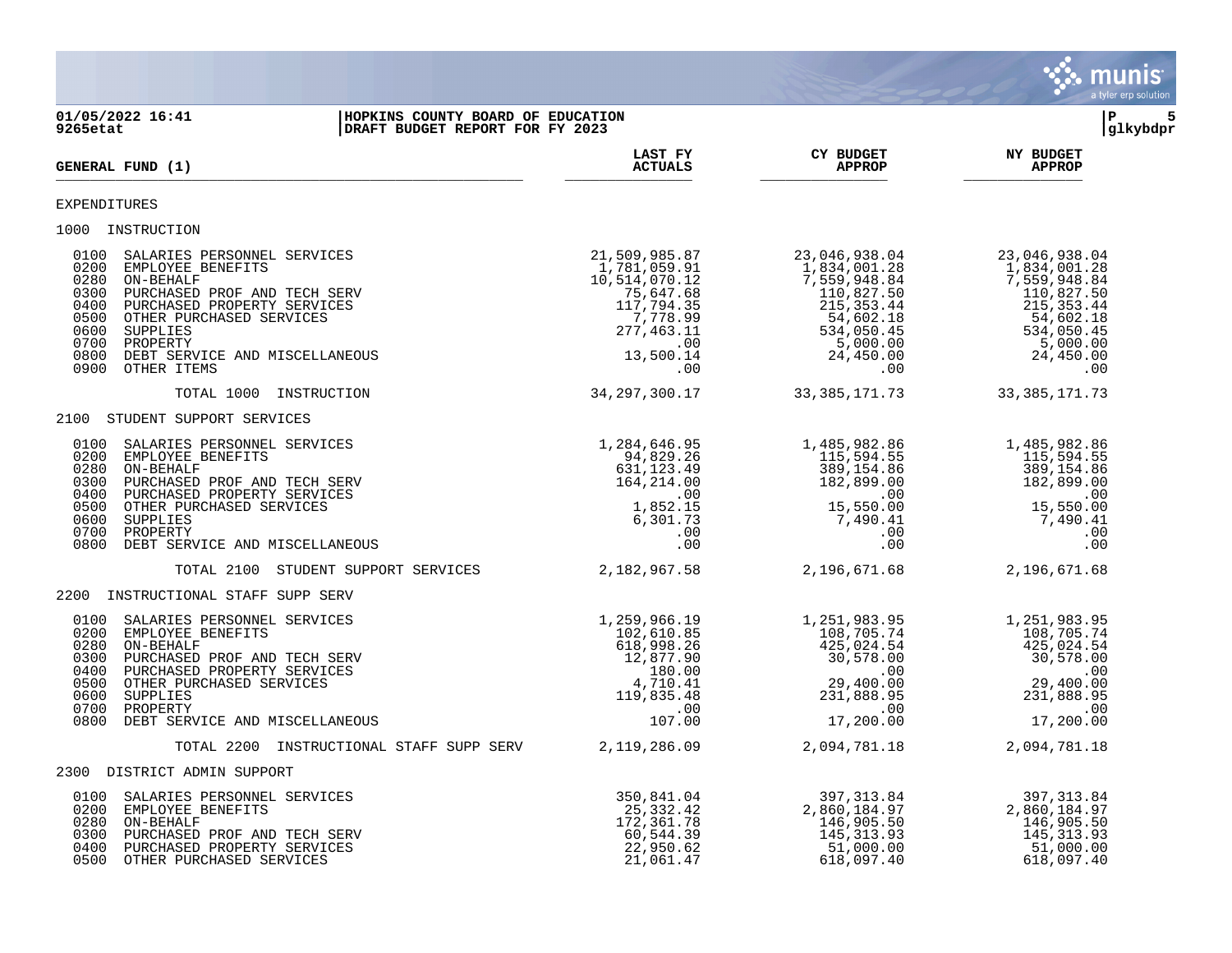

## 01/05/2022 16:41 **|HOPKINS COUNTY BOARD OF EDUCATION**<br>9265etat | RESERVENT BUDGET REPORT FOR FY 2023 DRAFT BUDGET REPORT FOR FY 2023 **LAST FY CY BUDGET NY BUDGET**  $GENERAL$  **FUND** (1) \_\_\_\_\_\_\_\_\_\_\_\_\_\_\_\_\_\_\_\_\_\_\_\_\_\_\_\_\_\_\_\_\_\_\_\_\_\_\_\_\_\_\_\_\_\_\_\_\_\_\_\_\_\_\_ \_\_\_\_\_\_\_\_\_\_\_\_\_\_\_ \_\_\_\_\_\_\_\_\_\_\_\_\_\_\_ \_\_\_\_\_\_\_\_\_\_\_\_\_\_ 0600 SUPPLIES 3,847.65 448,087.93 448,087.93 0700 PROPERTY 36,700.00 .00 .00 0800 DEBT SERVICE AND MISCELLANEOUS TOTAL 2300 DISTRICT ADMIN SUPPORT 724,475.81 4,701,903.57 4,701,903.57 2400 SCHOOL ADMIN SUPPORT 0100 SALARIES PERSONNEL SERVICES 2,598,386.38 2,615,144.32 2,615,144.32 0200 EMPLOYEE BENEFITS 371,846.54 430,797.44 430,797.44 0280 ON-BEHALF 1,276,539.64 880,734.66 880,734.66 0300 PURCHASED PROF AND TECH SERV  $\begin{array}{c} 1,382.00 \\ 5,344.93 \end{array}$   $\begin{array}{c} 2,755.00 \\ 6,500.00 \end{array}$   $\begin{array}{c} 2,755.00 \\ 6,500.00 \end{array}$   $\begin{array}{c} 2,755.00 \\ 6,500.00 \end{array}$ 0400 PURCHASED PROPERTY SERVICES (5,344.93 5,344.93 6,500.00 6,500.00 6,500.00 6,500.00 6,500.00 6,500.00 6,500<br>0500 OTHER PURCHASED SERVICES (5,396.31 6,600 6,500.00 6,500.00 6,500.00 6,500.00 6,500.00 6,500.00 6,500.00<br>0 0500 OTHER PURCHASED SERVICES 20,876.86 35,045.32 0600 SUPPLIES 53,045.32 149,735.33 149,735.33 0700 PROPERTY .00 .00 .00 0800 DEBT SERVICE AND MISCELLANEOUS 6,829.28 9,550.00 9,550.00 0840 CONTINGENCY TOTAL 2400 SCHOOL ADMIN SUPPORT 4,334,250.95 4,130,613.06 4,130,613.06 2500 BUSINESS SUPPORT SERVICES 0100 SALARIES PERSONNEL SERVICES<br>0200 EMPLOYEE BENEFITS CONNEL SERVICES 1,038,702.02 1,644,740.16 1,644,740.16<br>510.295.30 352.763.64 352.763.64 352.763.64 0200 EMPLOYEE BENEFITS<br>0280.0N-BFUALE 0280 ON-BEHALF 510,295.30 352,763.64 352,763.64

| 0280<br>ON-BEHALF<br>0300<br>PURCHASED PROF AND TECH SERV | 510,295.30<br>137,842.75 | 352,763.64<br>409,350.00 | 352,763.64<br>409,350.00 |
|-----------------------------------------------------------|--------------------------|--------------------------|--------------------------|
| 0400<br>PURCHASED PROPERTY SERVICES                       | 754.40                   | 65,377.00                | 65,377.00                |
| 0500<br>OTHER PURCHASED SERVICES                          | 214,397.14               | 166,054.86               | 166,054.86               |
| 0600<br>SUPPLIES                                          | 387, 411.82              | 470,086.91               | 470,086.91               |
| 0700<br>PROPERTY                                          | .00                      | 20,000.00                | 20,000.00                |
| 0800<br>DEBT SERVICE AND MISCELLANEOUS                    | 3,765.65                 | 11,950.00                | 11,950.00                |
| TOTAL 2500<br>BUSINESS SUPPORT SERVICES                   | 2,498,868.11             | 3, 397, 864.36           | 3, 397, 864.36           |
| 2600<br>PLANT OPERATIONS & MAINTENANCE                    |                          |                          |                          |
| 0100<br>SALARIES PERSONNEL SERVICES                       | 2,106,350.48             | 2, 272, 679.10           | 2, 272, 679.10           |
| 0200<br>EMPLOYEE BENEFITS                                 | 679,667.88               | 793,167.82               | 793,167.82               |
| 0280<br>ON-BEHALF                                         | 1,034,811.41             | 796,055.30               | 796,055.30               |
| 0300<br>PURCHASED PROF AND TECH SERV                      | 373,080.77               | 483,500.00               | 483,500.00               |
| 0400<br>PURCHASED PROPERTY SERVICES                       | 853,206.04               | 1,207,100.00             | 1,207,100.00             |
| 0500<br>OTHER PURCHASED SERVICES                          | 58,899.99                | 69,950.00                | 69,950.00                |
| 0600<br>SUPPLIES                                          | 1,229,646.59             | 1,921,375.00             | 1,921,375.00             |
| 0700<br>PROPERTY                                          | 45,323.70                | 135,000.00               | 135,000.00               |
| 0800<br>DEBT SERVICE AND MISCELLANEOUS                    | 14,661.26                | 10,000.00                | 10,000.00                |
| TOTAL 2600<br>PLANT OPERATIONS & MAINTENANCE              | 6,395,648.12             | 7,688,827.22             | 7,688,827.22             |
| 2700 STUDENT TRANSPORTATION                               |                          |                          |                          |
|                                                           |                          |                          |                          |

|                                                       | 4700 DIODENI IRANDE ORIAIION     |              |              |                            |
|-------------------------------------------------------|----------------------------------|--------------|--------------|----------------------------|
| 0200<br>595,663.45<br>518,605.43<br>EMPLOYEE BENEFITS | 0100 SALARIES PERSONNEL SERVICES | 1,546,226.38 | 1,750,519.39 | 1,750,519.39<br>595,663.45 |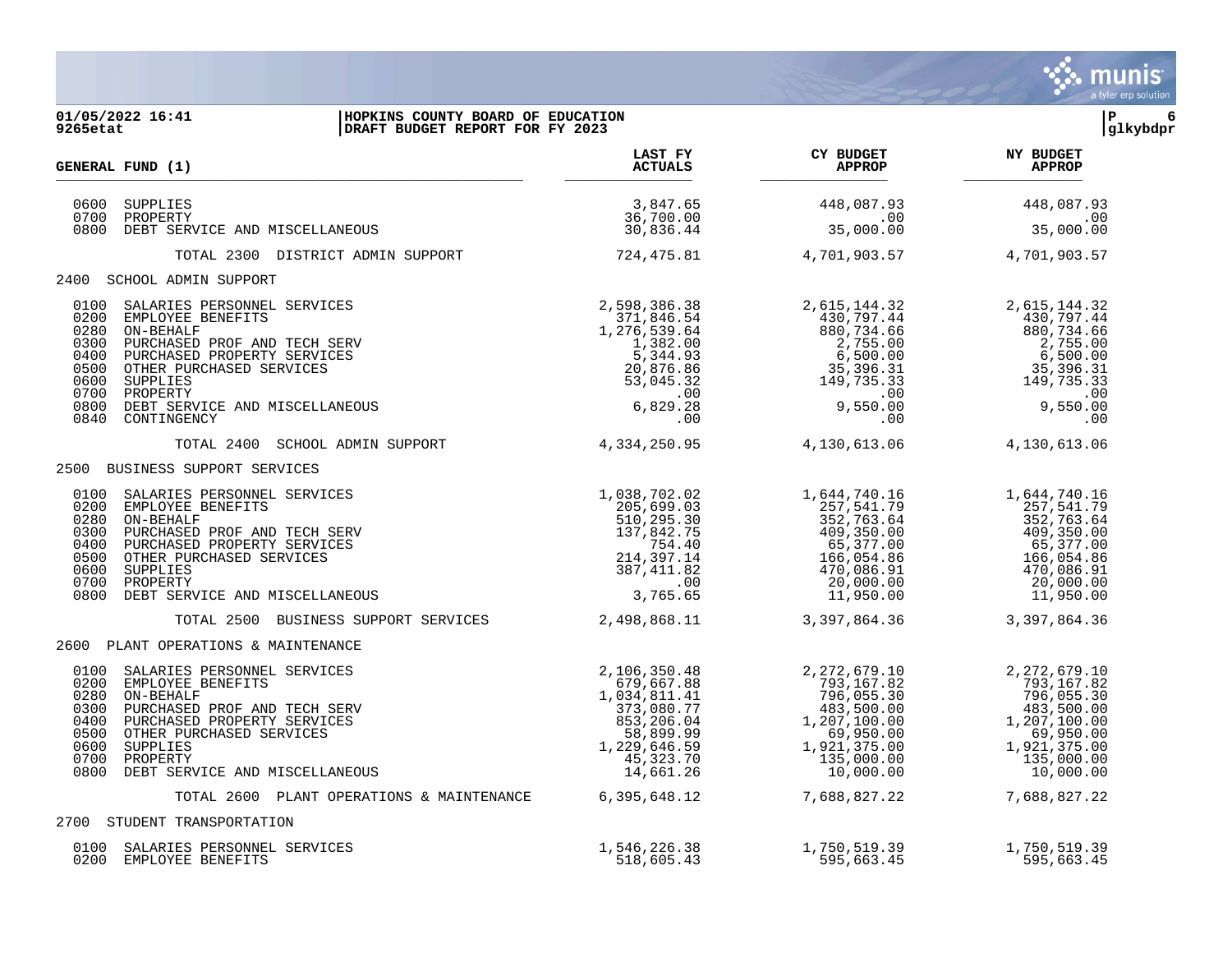

### **01/05/2022 16:41 |HOPKINS COUNTY BOARD OF EDUCATION |P 7 9265etat |DRAFT BUDGET REPORT FOR FY 2023 |glkybdpr**

| <b>GENERAL FUND (1)</b>                                                                                                                                                                                                | LAST FY<br><b>ACTUALS</b>                                                                | <b>CY BUDGET</b><br><b>APPROP</b>                                                        | <b>NY BUDGET</b><br><b>APPROP</b>                                                        |
|------------------------------------------------------------------------------------------------------------------------------------------------------------------------------------------------------------------------|------------------------------------------------------------------------------------------|------------------------------------------------------------------------------------------|------------------------------------------------------------------------------------------|
| 0280<br>ON-BEHALF<br>0300<br>PURCHASED PROF AND TECH SERV<br>0400<br>PURCHASED PROPERTY SERVICES<br>0500<br>OTHER PURCHASED SERVICES<br>0600<br>SUPPLIES<br>0700<br>PROPERTY<br>0800<br>DEBT SERVICE AND MISCELLANEOUS | 759,857.33<br>10,804.95<br>3,878.53<br>15,622.69<br>347,550.88<br>422,008.00<br>6,955.50 | 711,999.52<br>16,350.00<br>9,000.00<br>13,350.00<br>565,550.00<br>420,000.00<br>7,000.00 | 711,999.52<br>16,350.00<br>9,000.00<br>13,350.00<br>565,550.00<br>420,000.00<br>7,000.00 |
| TOTAL 2700 STUDENT TRANSPORTATION                                                                                                                                                                                      | 3,631,509.69                                                                             | 4,089,432.36                                                                             | 4,089,432.36                                                                             |
| 2900<br>OTHER INSTRUCTIONAL                                                                                                                                                                                            |                                                                                          |                                                                                          |                                                                                          |
| 0600<br>SUPPLIES                                                                                                                                                                                                       | .00                                                                                      | .00                                                                                      | .00                                                                                      |
| TOTAL 2900 OTHER INSTRUCTIONAL                                                                                                                                                                                         | .00                                                                                      | .00                                                                                      | .00                                                                                      |
| 3100 FOOD SERVICE OPERATION                                                                                                                                                                                            |                                                                                          |                                                                                          |                                                                                          |
| 0280<br>ON-BEHALF                                                                                                                                                                                                      | .00                                                                                      | .00                                                                                      | .00                                                                                      |
| TOTAL 3100 FOOD SERVICE OPERATION                                                                                                                                                                                      | .00                                                                                      | .00                                                                                      | .00                                                                                      |
| 3300<br>COMMUNITY SERVICES                                                                                                                                                                                             |                                                                                          |                                                                                          |                                                                                          |
| 0100<br>SALARIES PERSONNEL SERVICES<br>0200<br>EMPLOYEE BENEFITS<br>0500<br>OTHER PURCHASED SERVICES<br>0600<br><b>SUPPLIES</b><br>0700<br>PROPERTY                                                                    | .00<br>.00<br>.00<br>.00<br>.00                                                          | .00<br>.00<br>.00<br>.00<br>.00                                                          | .00<br>.00<br>.00<br>.00<br>.00                                                          |
| TOTAL 3300<br>COMMUNITY SERVICES                                                                                                                                                                                       | .00                                                                                      | .00                                                                                      | .00                                                                                      |
| 5100<br>DEBT SERVICE                                                                                                                                                                                                   |                                                                                          |                                                                                          |                                                                                          |
| 0800<br>DEBT SERVICE AND MISCELLANEOUS<br>0900<br>OTHER ITEMS                                                                                                                                                          | 42,938.52<br>.00                                                                         | 42,905.52<br>.00                                                                         | 42,905.52<br>.00                                                                         |
| TOTAL 5100<br>DEBT SERVICE                                                                                                                                                                                             | 42,938.52                                                                                | 42,905.52                                                                                | 42,905.52                                                                                |
| 5200<br><b>FUND TRANSFERS</b>                                                                                                                                                                                          |                                                                                          |                                                                                          |                                                                                          |
| 0900<br>OTHER ITEMS                                                                                                                                                                                                    | 128,889.70                                                                               | 176,500.00                                                                               | .00                                                                                      |
| TOTAL 5200<br>FUND TRANSFERS                                                                                                                                                                                           | 128,889.70                                                                               | 176,500.00                                                                               | .00                                                                                      |
| 5300<br>CONTINGENCY                                                                                                                                                                                                    |                                                                                          |                                                                                          |                                                                                          |
| 0840<br>CONTINGENCY                                                                                                                                                                                                    | .00                                                                                      | 5,000,000.00                                                                             | 4,738,700.00                                                                             |
| TOTAL 5300<br>CONTINGENCY                                                                                                                                                                                              | .00                                                                                      | 5,000,000.00                                                                             | 4,738,700.00                                                                             |
| TOTAL EXPENDITURES                                                                                                                                                                                                     | 56, 356, 134.74                                                                          | 66,904,670.68                                                                            | 66,466,870.68                                                                            |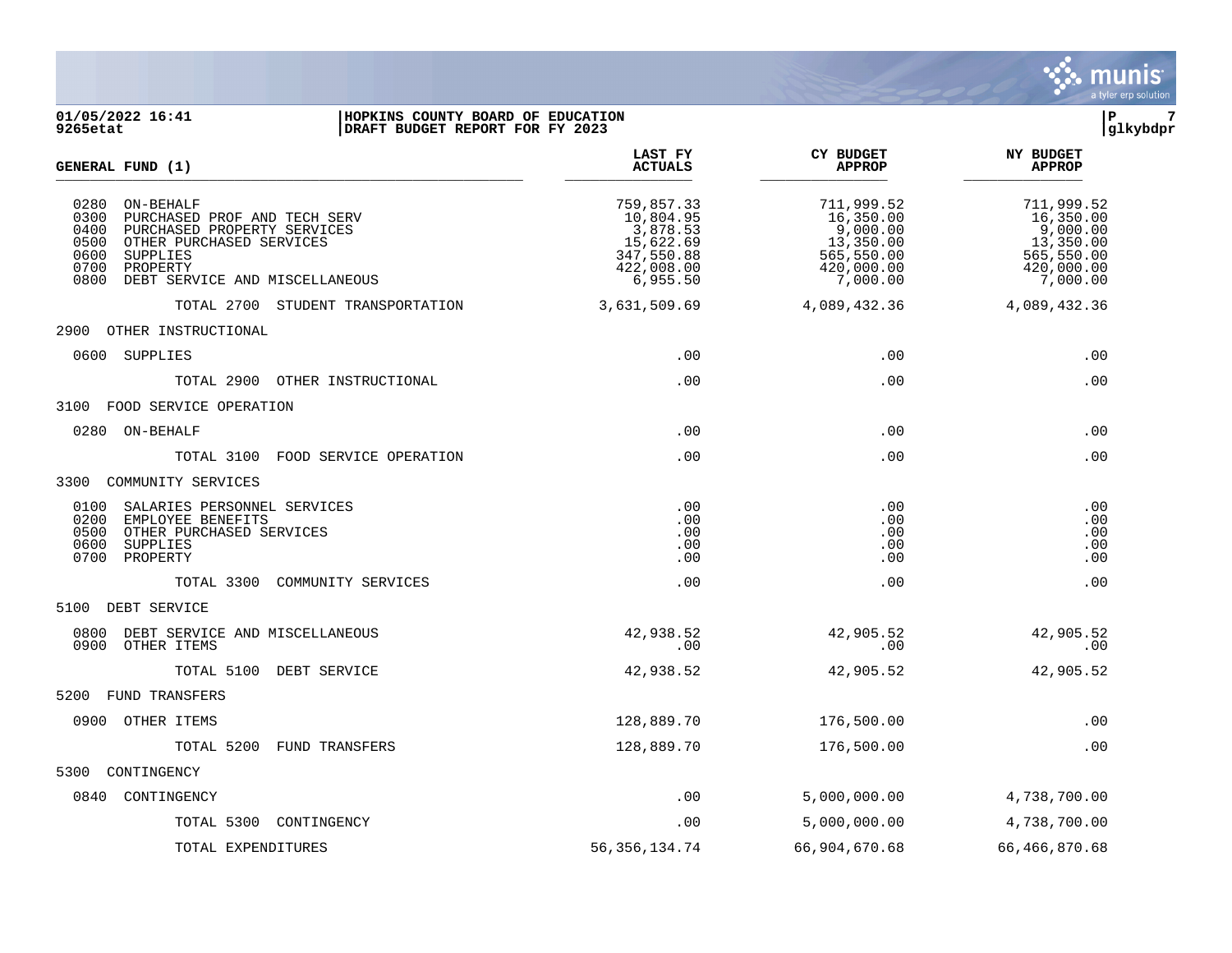|                              |                                                                      |                           |                                   | muni<br>a tyler erp solution |
|------------------------------|----------------------------------------------------------------------|---------------------------|-----------------------------------|------------------------------|
| 01/05/2022 16:41<br>9265etat | HOPKINS COUNTY BOARD OF EDUCATION<br>DRAFT BUDGET REPORT FOR FY 2023 |                           |                                   | 8<br> glkybdpr               |
| GENERAL FUND (1)             |                                                                      | LAST FY<br><b>ACTUALS</b> | <b>CY BUDGET</b><br><b>APPROP</b> | NY BUDGET<br><b>APPROP</b>   |
| TOTAL FOR GENERAL FUND (1)   |                                                                      | 13, 383, 462.92           | .00                               | .00                          |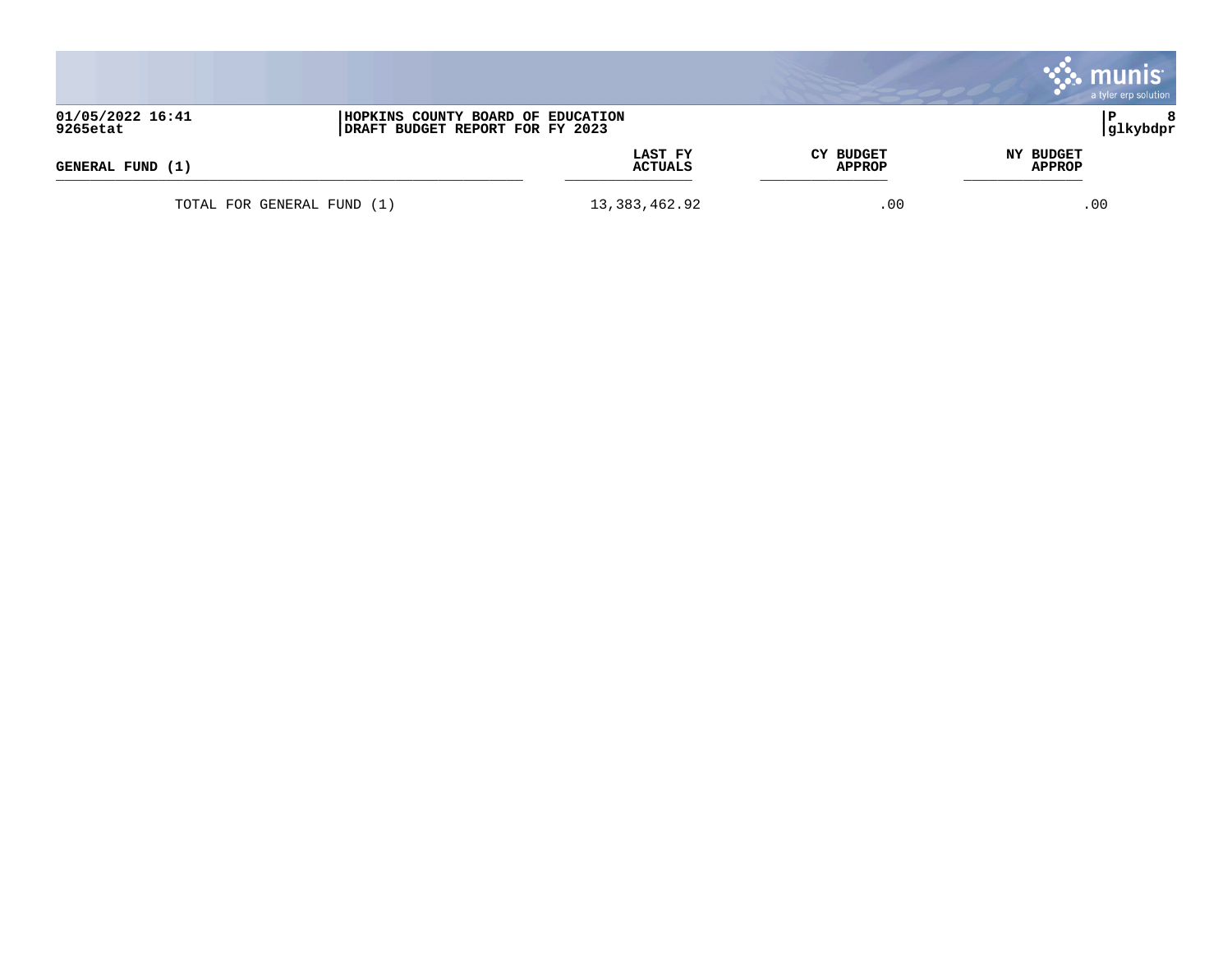|                              |                                                                      |                           |                                   | <b>W. MUNIS</b><br>a tyler erp solution |
|------------------------------|----------------------------------------------------------------------|---------------------------|-----------------------------------|-----------------------------------------|
| 01/05/2022 16:41<br>9265etat | HOPKINS COUNTY BOARD OF EDUCATION<br>DRAFT BUDGET REPORT FOR FY 2023 |                           |                                   | 9<br>l P<br>glkybdpr                    |
| SPECIAL REVENUE (2)          |                                                                      | LAST FY<br><b>ACTUALS</b> | <b>CY BUDGET</b><br><b>APPROP</b> | <b>NY BUDGET</b><br><b>APPROP</b>       |
| <b>REVENUES</b>              |                                                                      |                           |                                   |                                         |
|                              | 0999 BEGINNING BALANCE                                               |                           |                                   |                                         |
|                              | TOTAL 0999 BEGINNING BALANCE                                         | .00                       | .00                               | .00                                     |
| RECEIPTS                     |                                                                      |                           |                                   |                                         |
|                              | REVENUE FROM LOCAL SOURCES                                           |                           |                                   |                                         |
|                              | EARNINGS ON INVESTMENTS                                              |                           |                                   |                                         |
| 1510                         | INTEREST ON INVESTMENTS                                              | 13,368.55                 | .00                               | .00                                     |
|                              | TOTAL EARNINGS ON INVESTMENTS                                        | 13,368.55                 | .00                               | .00                                     |
| STUDENT ACTIVITIES           |                                                                      |                           |                                   |                                         |
| 1750<br>1790                 | REVENUE FROM ENTERPRISE ACTIVI<br>OTHER STUD INCOME DIST ACT FUN     | .00<br>687.95             | .00<br>.00                        | .00<br>.00                              |
|                              | TOTAL STUDENT ACTIVITIES                                             | 687.95                    | .00                               | .00                                     |
|                              | OTHER REVENUE FROM LOCAL SOURCES                                     |                           |                                   |                                         |
| 1920<br>1990<br>1999         | CONTRIBUTIONS DONATIONS<br>MISCELLANEOUS REVENUE<br>FUND TRANSFER    | 174,840.22<br>.00<br>.00  | 60,000.00<br>.00<br>.00           | .00<br>.00<br>.00                       |
|                              | TOTAL OTHER REVENUE FROM LOCAL SOURCES                               | 174,840.22                | 60,000.00                         | .00                                     |
|                              | TOTAL REVENUE FROM LOCAL SOURCES                                     | 188,896.72                | 60,000.00                         | .00                                     |
|                              | REVENUE FROM STATE SOURCES                                           |                           |                                   |                                         |
| STATE PROGRAM                |                                                                      |                           |                                   |                                         |
| 3111                         | SEEK PROGRAM                                                         | 1,398,212.00              | .00                               | .00                                     |
|                              | TOTAL STATE PROGRAM                                                  | 1,398,212.00              | .00                               | .00                                     |
|                              | EXPENDITURE REIMBURSEMENTS                                           |                           |                                   |                                         |
| 3131                         | STATE MISC REIMBURSEMENTS                                            | .00                       | .00                               | .00                                     |
|                              | TOTAL EXPENDITURE REIMBURSEMENTS                                     | .00                       | .00                               | .00                                     |
| RESTRICTED                   |                                                                      |                           |                                   |                                         |
| 3200<br>3200HS               | RESTRICTED STATE REVENUE<br>REVENUE HIGH SCHOOL                      | 2,015,583.46<br>.00       | 1,994,263.60<br>.00               | .00<br>.00                              |
|                              | TOTAL RESTRICTED                                                     | 2,015,583.46              | 1,994,263.60                      | .00                                     |

 $\mathcal{L}(\mathcal{L})$ 

1911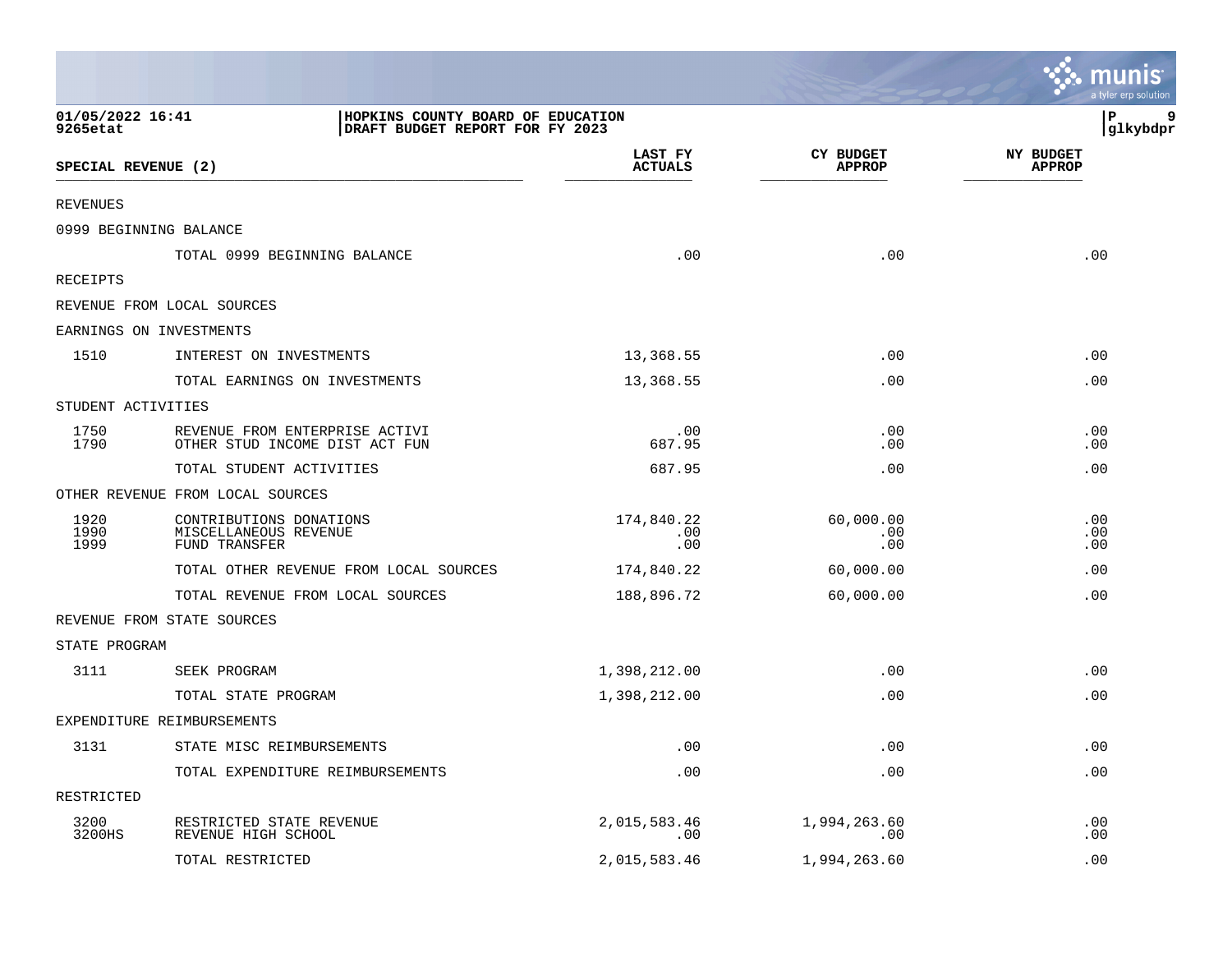|                                   |                                                                                                                    |                                  |                                   | a tyler erp solution              |
|-----------------------------------|--------------------------------------------------------------------------------------------------------------------|----------------------------------|-----------------------------------|-----------------------------------|
| 01/05/2022 16:41<br>9265etat      | HOPKINS COUNTY BOARD OF EDUCATION<br>DRAFT BUDGET REPORT FOR FY 2023                                               |                                  |                                   | lР<br>10<br>glkybdpr              |
| SPECIAL REVENUE (2)               |                                                                                                                    | LAST FY<br><b>ACTUALS</b>        | <b>CY BUDGET</b><br><b>APPROP</b> | <b>NY BUDGET</b><br><b>APPROP</b> |
|                                   | REVENUE FOR ON BEHALF PAYMENTS                                                                                     |                                  |                                   |                                   |
| 3900                              | ON BEHALF                                                                                                          | .00                              | .00                               | .00                               |
|                                   | TOTAL REVENUE FOR ON BEHALF PAYMENTS                                                                               | .00                              | .00                               | .00                               |
|                                   | TOTAL REVENUE FROM STATE SOURCES                                                                                   | 3,413,795.46                     | 1,994,263.60                      | .00                               |
|                                   | REVENUE FROM FEDERAL SOURCES                                                                                       |                                  |                                   |                                   |
| RESTRICTED DIRECT                 |                                                                                                                    |                                  |                                   |                                   |
| 4300<br>4300E<br>4300GV<br>4300SS | RESTRICTED DIRECT FEDERAL<br>EARLINGTON CHILD CARE RECT<br>GVINE CHILD CARE RECEIPT<br>SSIDE RECEIPT FOR CHILDCARE | 135, 415.97<br>.00<br>.00<br>.00 | .00<br>.00<br>.00<br>.00          | .00<br>.00<br>.00<br>.00          |
|                                   | TOTAL RESTRICTED DIRECT                                                                                            | 135,415.97                       | .00                               | .00                               |
|                                   | RESTRICTED THROUGH THE STATE                                                                                       |                                  |                                   |                                   |
| 4500                              | RESTRICTED FED THRU STATE                                                                                          | 6,475,328.83                     | 15,316,802.60                     | .00                               |
|                                   | TOTAL RESTRICTED THROUGH THE STATE                                                                                 | 6,475,328.83                     | 15,316,802.60                     | .00                               |
|                                   | THROUGH INTERMEDIATE AGENCIES                                                                                      |                                  |                                   |                                   |
| 4700                              | FEDERAL REV THRU INTERMED SRC                                                                                      | .00                              | .00                               | .00                               |
|                                   | TOTAL THROUGH INTERMEDIATE AGENCIES                                                                                | .00                              | .00                               | .00                               |
|                                   | TOTAL REVENUE FROM FEDERAL SOURCES                                                                                 | 6,610,744.80                     | 15,316,802.60                     | .00                               |
| OTHER RECEIPTS                    |                                                                                                                    |                                  |                                   |                                   |
| INTERFUND TRANSFERS               |                                                                                                                    |                                  |                                   |                                   |
| 5210<br>5220                      | FUND TRANSFER<br>INDIRECT COSTS TRANSFER                                                                           | 124,889.00<br>.00                | 176,500.00<br>.00                 | .00<br>.00                        |
|                                   | TOTAL INTERFUND TRANSFERS                                                                                          | 124,889.00                       | 176,500.00                        | .00                               |
|                                   | SALE OR COMP FOR LOSS OF ASSETS                                                                                    |                                  |                                   |                                   |
| 5341                              | SALE OF EQUIPMENT ETC                                                                                              | .00                              | .00                               | .00                               |
|                                   | TOTAL SALE OR COMP FOR LOSS OF ASSETS                                                                              | .00                              | .00                               | .00                               |
|                                   | TOTAL OTHER RECEIPTS                                                                                               | 124,889.00                       | 176,500.00                        | .00                               |
|                                   | TOTAL RECEIPTS                                                                                                     | 10,338,325.98                    | 17,547,566.20                     | .00                               |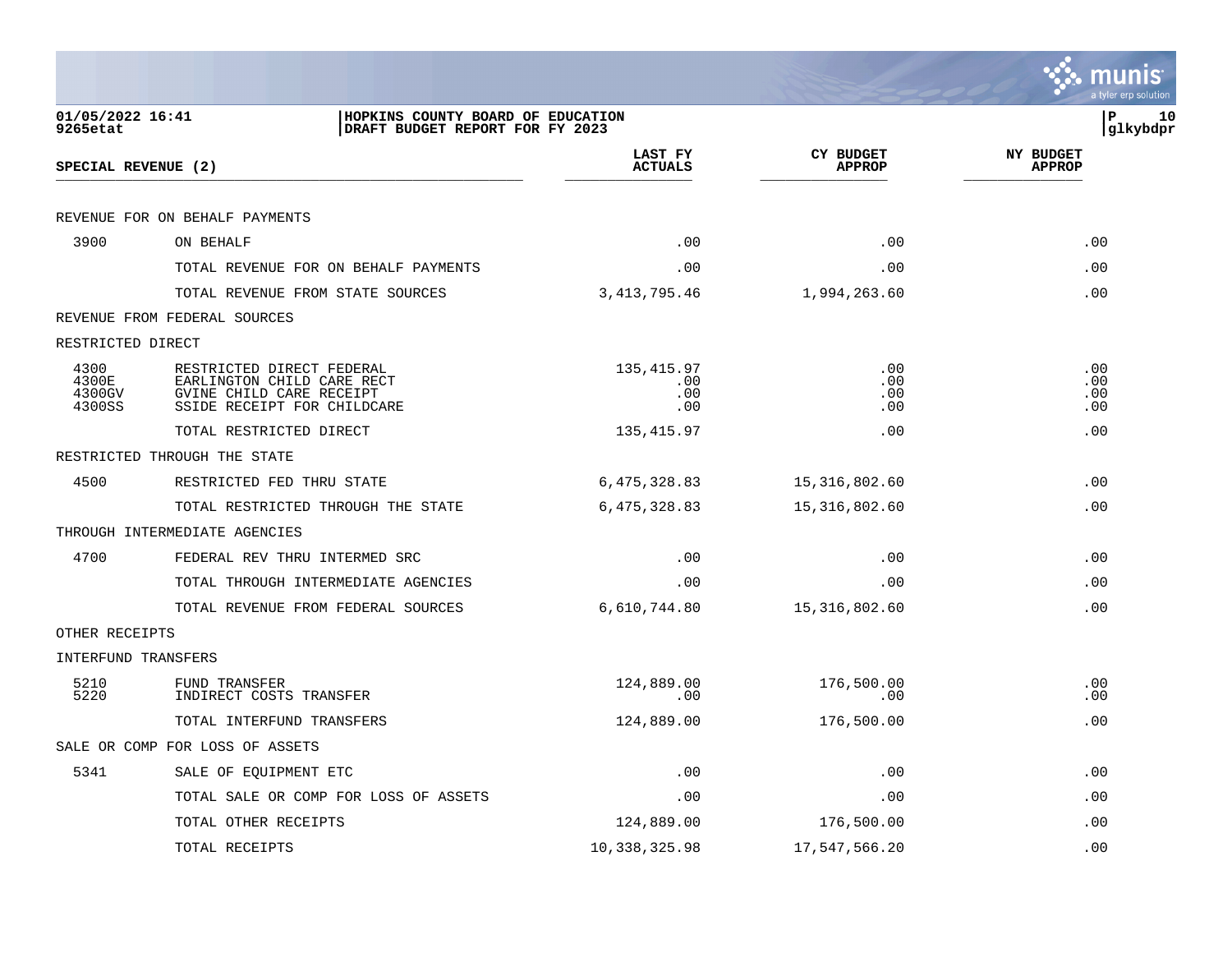|                     |                                   |                  | mu<br>a tyler erp solution |
|---------------------|-----------------------------------|------------------|----------------------------|
| 01/05/2022 16:41    | HOPKINS COUNTY BOARD OF EDUCATION |                  | 11                         |
| 9265etat            | DRAFT BUDGET REPORT FOR FY 2023   |                  | glkybdpr                   |
| SPECIAL REVENUE (2) | LAST FY                           | <b>CY BUDGET</b> | NY BUDGET                  |
|                     | <b>ACTUALS</b>                    | <b>APPROP</b>    | <b>APPROP</b>              |
| TOTAL REVENUES      | 10,338,325.98                     | 17,547,566.20    | .00                        |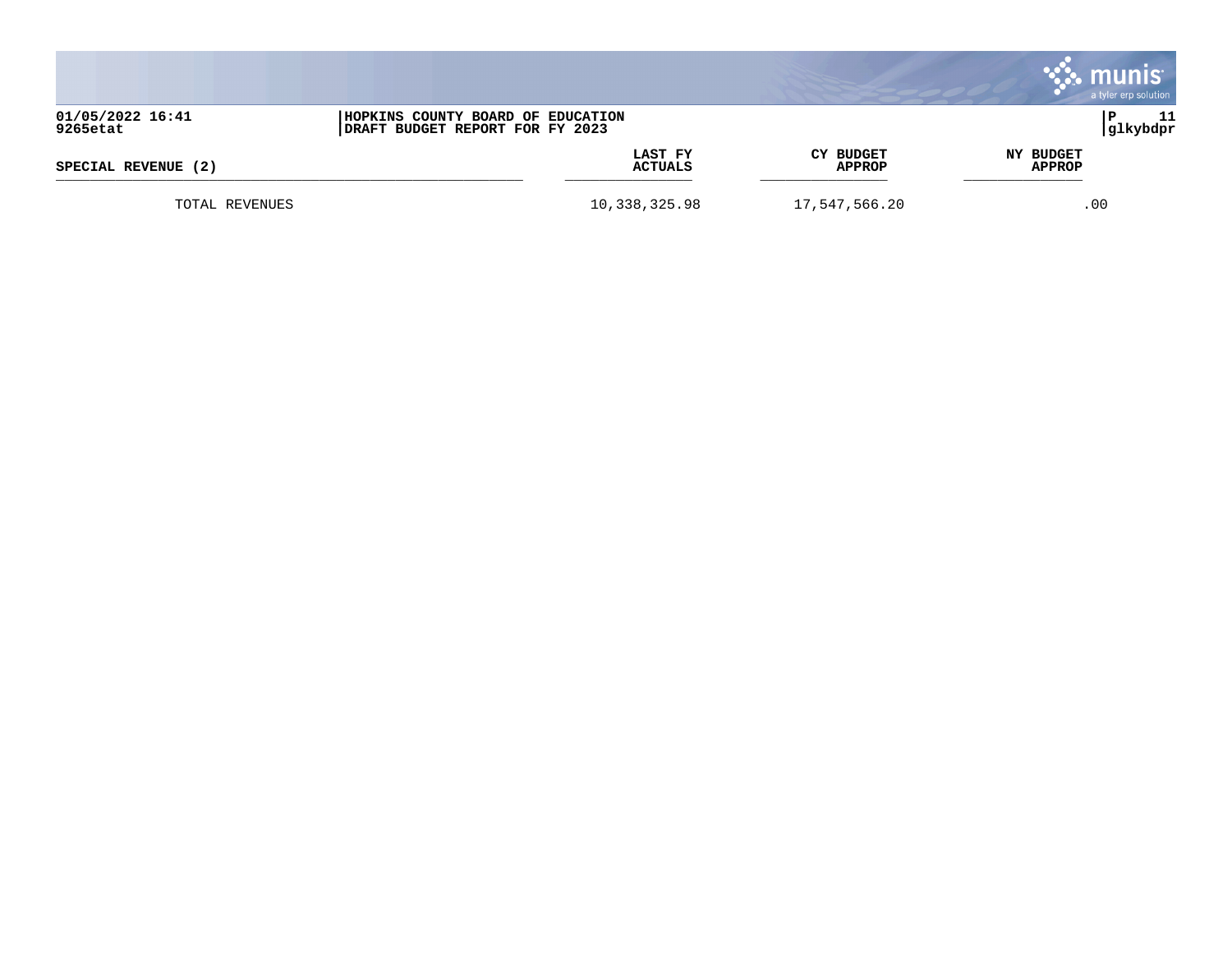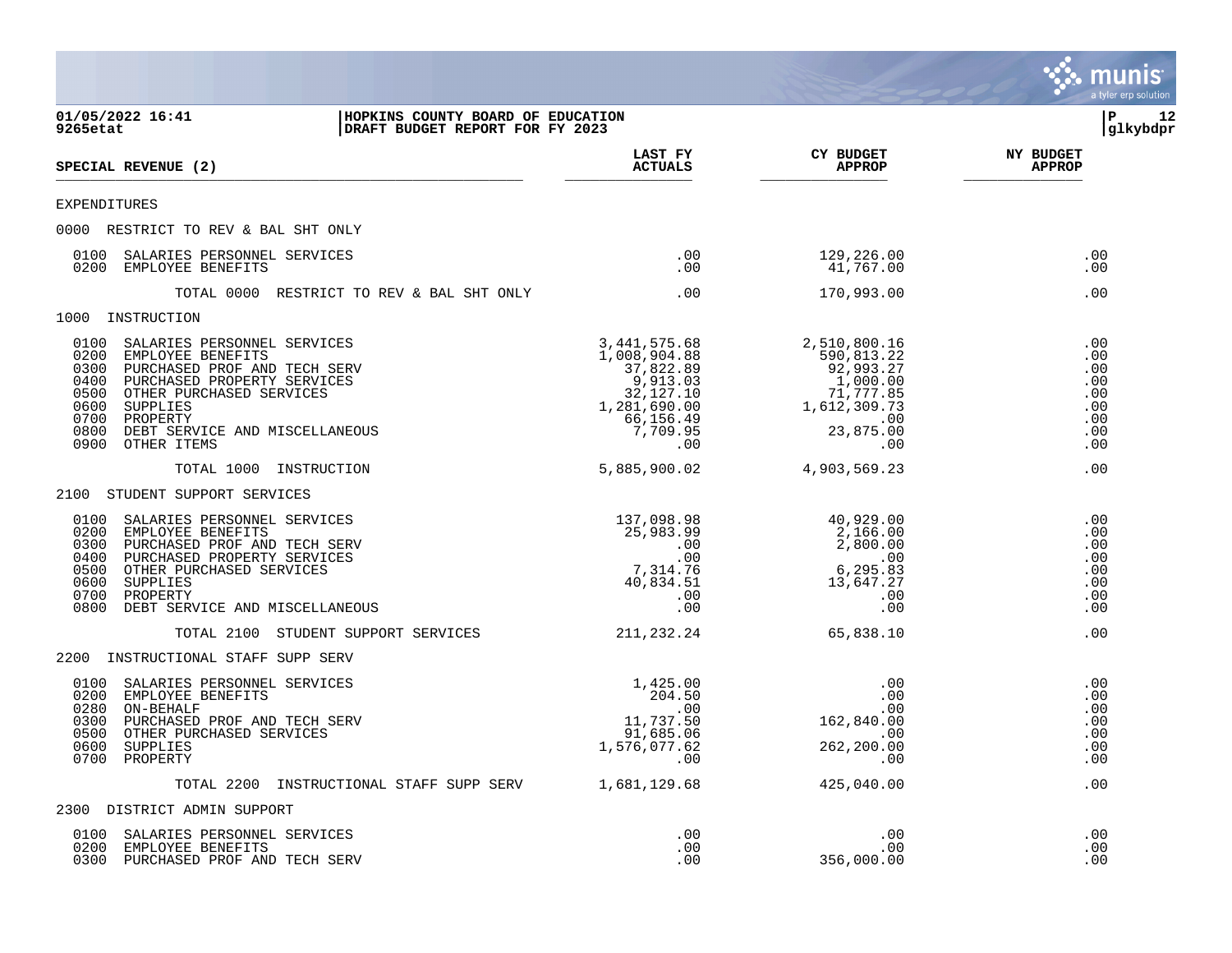

| 01/05/2022 16:41<br>9265etat                                                                                                                                                                                                | HOPKINS COUNTY BOARD OF EDUCATION<br>DRAFT BUDGET REPORT FOR FY 2023                                                                                |                                               | 13<br>l P<br> glkybdpr                        |
|-----------------------------------------------------------------------------------------------------------------------------------------------------------------------------------------------------------------------------|-----------------------------------------------------------------------------------------------------------------------------------------------------|-----------------------------------------------|-----------------------------------------------|
| SPECIAL REVENUE (2)                                                                                                                                                                                                         | LAST FY<br><b>ACTUALS</b>                                                                                                                           | CY BUDGET<br><b>APPROP</b>                    | <b>NY BUDGET</b><br><b>APPROP</b>             |
| 0500 OTHER PURCHASED SERVICES                                                                                                                                                                                               | 505,841.87                                                                                                                                          | 423, 146. 27                                  | .00                                           |
| TOTAL 2300 DISTRICT ADMIN SUPPORT                                                                                                                                                                                           | 505,841.87                                                                                                                                          | 779,146.27                                    | .00                                           |
| 2400 SCHOOL ADMIN SUPPORT                                                                                                                                                                                                   |                                                                                                                                                     |                                               |                                               |
| SALARIES PERSONNEL SERVICES<br>0100<br>0200 EMPLOYEE BENEFITS                                                                                                                                                               | 18,252.83<br>1,165.98                                                                                                                               | .00<br>.00                                    | .00<br>.00                                    |
| TOTAL 2400 SCHOOL ADMIN SUPPORT                                                                                                                                                                                             | 19,418.81                                                                                                                                           | .00                                           | .00                                           |
| 2500 BUSINESS SUPPORT SERVICES                                                                                                                                                                                              |                                                                                                                                                     |                                               |                                               |
| 0100 SALARIES PERSONNEL SERVICES<br>0200<br>EMPLOYEE BENEFITS<br>0300<br>PURCHASED PROF AND TECH SERV<br>0500<br>OTHER PURCHASED SERVICES<br>0600<br>SUPPLIES<br>0700<br>PROPERTY<br>DEBT SERVICE AND MISCELLANEOUS<br>0800 | 4,348.56<br>3,739.52<br>278,997.28<br>.00<br>.00<br>$.00\,$<br>.00                                                                                  | .00<br>.00<br>.00<br>.00<br>.00<br>.00<br>.00 | .00<br>.00<br>.00<br>.00<br>.00<br>.00<br>.00 |
| TOTAL 2500 BUSINESS SUPPORT SERVICES                                                                                                                                                                                        | 287,085.36                                                                                                                                          | .00                                           | .00                                           |
| 2600 PLANT OPERATIONS & MAINTENANCE                                                                                                                                                                                         |                                                                                                                                                     |                                               |                                               |
| SALARIES PERSONNEL SERVICES<br>0100<br>0200<br>EMPLOYEE BENEFITS<br>0300<br>PURCHASED PROF AND TECH SERV<br>PURCHASED PROPERTY SERVICES<br>0400<br>OTHER PURCHASED SERVICES<br>0500<br>0600<br>SUPPLIES<br>0700 PROPERTY    | 227.16<br>172.28<br>$1,212,125.00$<br>$40,000.00$<br>$613,163.53$<br>$000.00$<br>$00$<br>$00$<br>$00$<br>$75,538.00$<br>$100,000.00$<br>$75,538.00$ | .00<br>.00                                    | .00<br>.00<br>.00<br>.00<br>.00<br>.00<br>.00 |
|                                                                                                                                                                                                                             | TOTAL 2600 PLANT OPERATIONS & MAINTENANCE 789,367.28                                                                                                | 9,943,663.00                                  | .00                                           |
| 2700 STUDENT TRANSPORTATION                                                                                                                                                                                                 |                                                                                                                                                     |                                               |                                               |
| 0100<br>SALARIES PERSONNEL SERVICES<br>0200<br>EMPLOYEE BENEFITS<br>0600<br>SUPPLIES<br>0700<br>PROPERTY<br>DEBT SERVICE AND MISCELLANEOUS<br>0800                                                                          | $122,541.12$<br>$47,456.95$<br>$7,683.96$<br>$00$<br>.00                                                                                            | 92,096.00<br>31,143.00<br>.00<br>.00<br>.00   | .00<br>.00<br>.00<br>.00<br>.00               |
| TOTAL 2700 STUDENT TRANSPORTATION                                                                                                                                                                                           | 177,682.03                                                                                                                                          | 123, 239.00                                   | .00                                           |
| 2900 OTHER INSTRUCTIONAL                                                                                                                                                                                                    |                                                                                                                                                     |                                               |                                               |
| 0600 SUPPLIES<br>0800 DEBT SERVICE AND MISCELLANEOUS                                                                                                                                                                        | .00<br>.00                                                                                                                                          | .00<br>.00                                    | .00<br>.00                                    |
| TOTAL 2900 OTHER INSTRUCTIONAL                                                                                                                                                                                              | .00                                                                                                                                                 | .00                                           | .00                                           |

3100 FOOD SERVICE OPERATION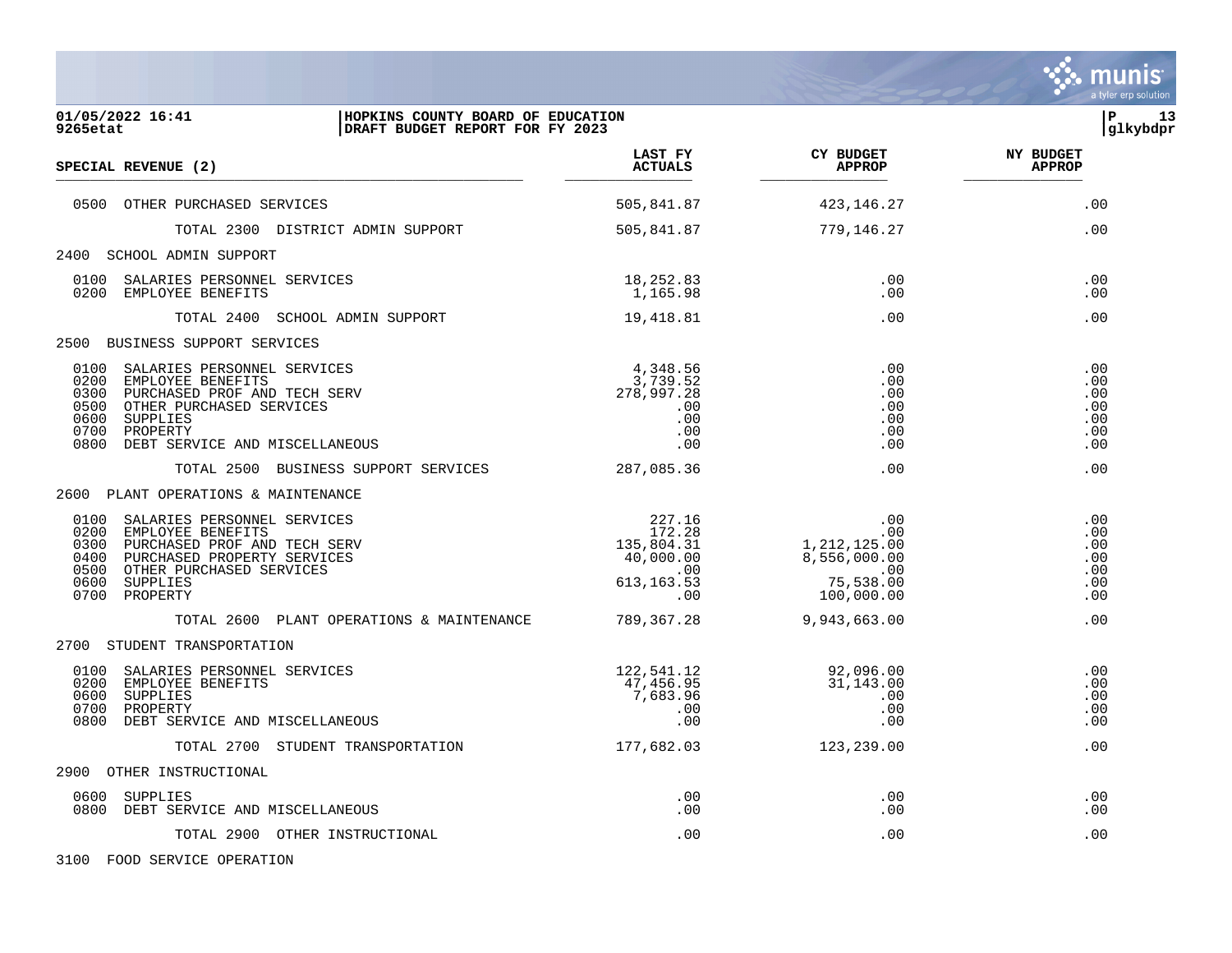

| 01/05/2022 16:41<br>9265etat                                                                                                                                                                                                                  | HOPKINS COUNTY BOARD OF EDUCATION<br>DRAFT BUDGET REPORT FOR FY 2023          |                                                                                                 | P<br>14<br> glkybdpr                                 |  |
|-----------------------------------------------------------------------------------------------------------------------------------------------------------------------------------------------------------------------------------------------|-------------------------------------------------------------------------------|-------------------------------------------------------------------------------------------------|------------------------------------------------------|--|
| SPECIAL REVENUE (2)                                                                                                                                                                                                                           | LAST FY<br><b>ACTUALS</b>                                                     | <b>CY BUDGET</b><br><b>APPROP</b>                                                               | <b>NY BUDGET</b><br><b>APPROP</b>                    |  |
| 0100 SALARIES PERSONNEL SERVICES<br>0200<br>EMPLOYEE BENEFITS<br>0600<br>SUPPLIES                                                                                                                                                             | 10,209.88<br>7,203.13<br>32,109.84                                            | .00<br>.00<br>.00                                                                               | .00<br>.00<br>.00                                    |  |
| TOTAL 3100 FOOD SERVICE OPERATION                                                                                                                                                                                                             | 49,522.85                                                                     | .00                                                                                             | .00                                                  |  |
| 3200 DAY CARE OPERATIONS                                                                                                                                                                                                                      |                                                                               |                                                                                                 |                                                      |  |
| 0100 SALARIES PERSONNEL SERVICES<br>EMPLOYEE BENEFITS<br>0200                                                                                                                                                                                 | 9,605.87<br>4,678.15                                                          | .00<br>.00                                                                                      | .00<br>.00                                           |  |
| TOTAL 3200 DAY CARE OPERATIONS                                                                                                                                                                                                                | 14,284.02                                                                     | .00                                                                                             | .00                                                  |  |
| 3300<br>COMMUNITY SERVICES                                                                                                                                                                                                                    |                                                                               |                                                                                                 |                                                      |  |
| 0100 SALARIES PERSONNEL SERVICES<br>0200 EMPLOYEE BENEFITS<br>0300 PURCHASED PROF AND TECH SERV<br>0400 PURCHASED PROPERTY SERVICES<br>0500 OTHER PURCHASED SERVICES<br>0600 SUPPLIES<br>0700 PROPERTY<br>0800 DEBT SERVICE AND MISCELLANEOUS | 490,276.60<br>164,830.13<br>.00<br>.00<br>1,524.92<br>58,192.79<br>.00<br>.00 | 492,671.00<br>181,131.97<br>600.00<br>.00<br>2,503.00<br>14,287.63<br>$\overline{00}$<br>120.00 | .00<br>.00<br>.00<br>.00<br>.00<br>.00<br>.00<br>.00 |  |
| TOTAL 3300 COMMUNITY SERVICES                                                                                                                                                                                                                 | 714,824.44                                                                    | 691,313.60                                                                                      | .00                                                  |  |
| 5100<br>DEBT SERVICE                                                                                                                                                                                                                          |                                                                               |                                                                                                 |                                                      |  |
| 0800 DEBT SERVICE AND MISCELLANEOUS                                                                                                                                                                                                           | .00                                                                           | .00                                                                                             | .00                                                  |  |
| TOTAL 5100 DEBT SERVICE                                                                                                                                                                                                                       | .00                                                                           | .00                                                                                             | .00                                                  |  |
| 5200 FUND TRANSFERS                                                                                                                                                                                                                           |                                                                               |                                                                                                 |                                                      |  |
| 0800 DEBT SERVICE AND MISCELLANEOUS<br>0900 OTHER ITEMS                                                                                                                                                                                       | .00<br>2,037.38                                                               | $.00 \,$<br>444,764.00                                                                          | .00<br>.00                                           |  |
| TOTAL 5200 FUND TRANSFERS                                                                                                                                                                                                                     | 2,037.38                                                                      | 444,764.00                                                                                      | .00                                                  |  |
| TOTAL EXPENDITURES                                                                                                                                                                                                                            | 10,338,325.98                                                                 | 17,547,566.20                                                                                   | .00                                                  |  |
| TOTAL FOR SPECIAL REVENUE (2)                                                                                                                                                                                                                 | .00                                                                           | .00                                                                                             | .00                                                  |  |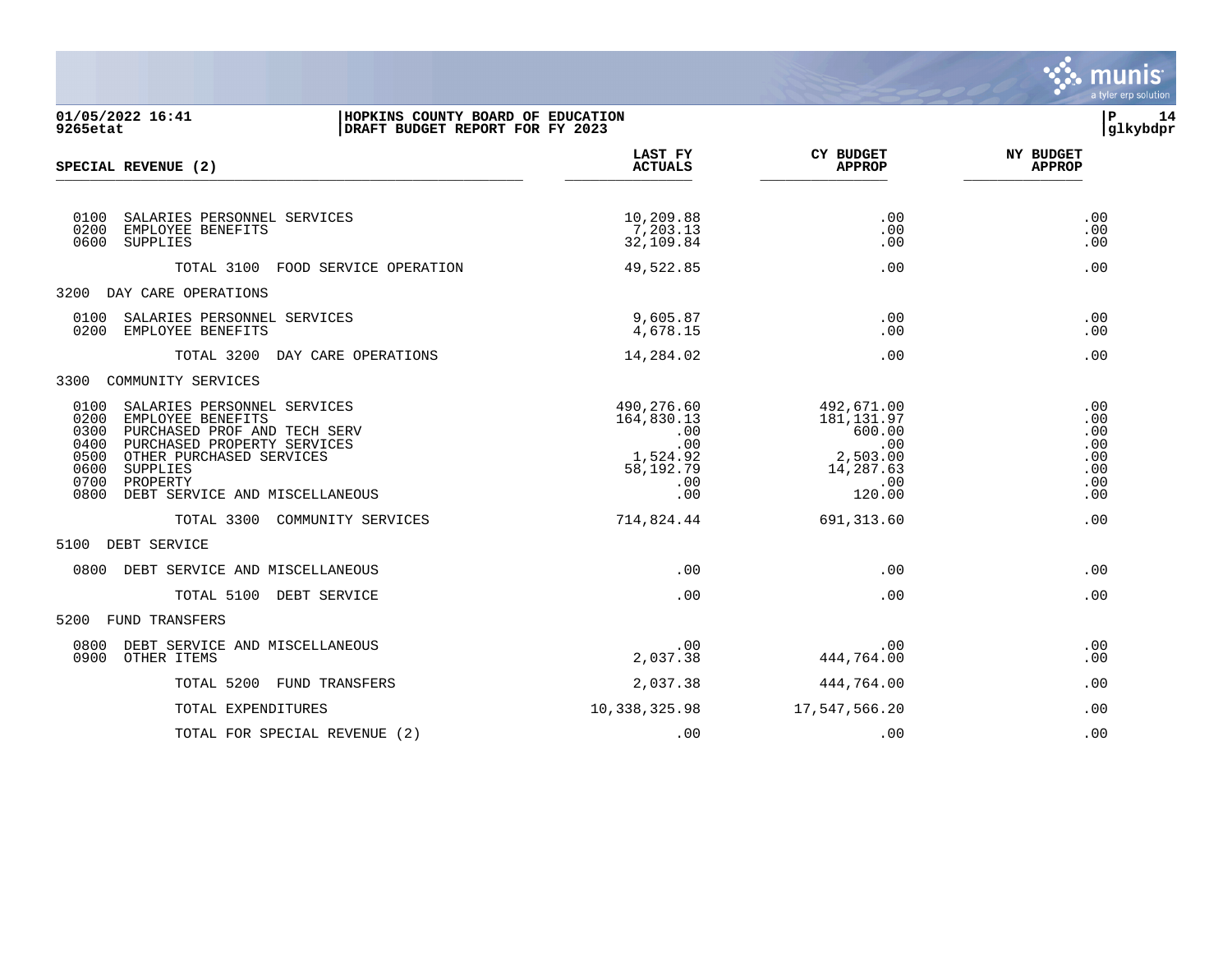|                              |                                                                      |                           |                                   | a tyler erp solution              |
|------------------------------|----------------------------------------------------------------------|---------------------------|-----------------------------------|-----------------------------------|
| 01/05/2022 16:41<br>9265etat | HOPKINS COUNTY BOARD OF EDUCATION<br>DRAFT BUDGET REPORT FOR FY 2023 |                           |                                   | P<br>15<br>glkybdpr               |
|                              | DIST ACTIVITY (SPEC REV ANN) (21)                                    | LAST FY<br><b>ACTUALS</b> | <b>CY BUDGET</b><br><b>APPROP</b> | <b>NY BUDGET</b><br><b>APPROP</b> |
| <b>REVENUES</b>              |                                                                      |                           |                                   |                                   |
|                              | 0999 BEGINNING BALANCE                                               |                           |                                   |                                   |
|                              | TOTAL 0999 BEGINNING BALANCE                                         | 507,716.48                | 461,627.79                        | .00                               |
| RECEIPTS                     |                                                                      |                           |                                   |                                   |
|                              | REVENUE FROM LOCAL SOURCES                                           |                           |                                   |                                   |
| STUDENT ACTIVITIES           |                                                                      |                           |                                   |                                   |
| 1790                         | OTHER STUD INCOME DIST ACT FUN                                       | 1,000.00                  | 109,494.04                        | .00                               |
|                              | TOTAL STUDENT ACTIVITIES                                             | 1,000.00                  | 109,494.04                        | .00                               |
|                              | OTHER REVENUE FROM LOCAL SOURCES                                     |                           |                                   |                                   |
| 1920<br>1990                 | CONTRIBUTIONS DONATIONS<br>MISCELLANEOUS REVENUE                     | .00<br>.00                | .00<br>.00                        | .00<br>.00                        |
|                              | TOTAL OTHER REVENUE FROM LOCAL SOURCES                               | .00                       | .00                               | .00                               |
|                              | TOTAL REVENUE FROM LOCAL SOURCES                                     | 1,000.00                  | 109,494.04                        | .00                               |
| OTHER RECEIPTS               |                                                                      |                           |                                   |                                   |
| INTERFUND TRANSFERS          |                                                                      |                           |                                   |                                   |
| 5210                         | FUND TRANSFER                                                        | 35, 165.04                | .00                               | .00                               |
|                              | TOTAL INTERFUND TRANSFERS                                            | 35,165.04                 | .00                               | .00                               |
|                              | TOTAL OTHER RECEIPTS                                                 | 35,165.04                 | .00                               | .00                               |
|                              | TOTAL RECEIPTS                                                       | 36,165.04                 | 109,494.04                        | .00                               |
|                              | TOTAL REVENUES                                                       | 543,881.52                | 571, 121.83                       | .00                               |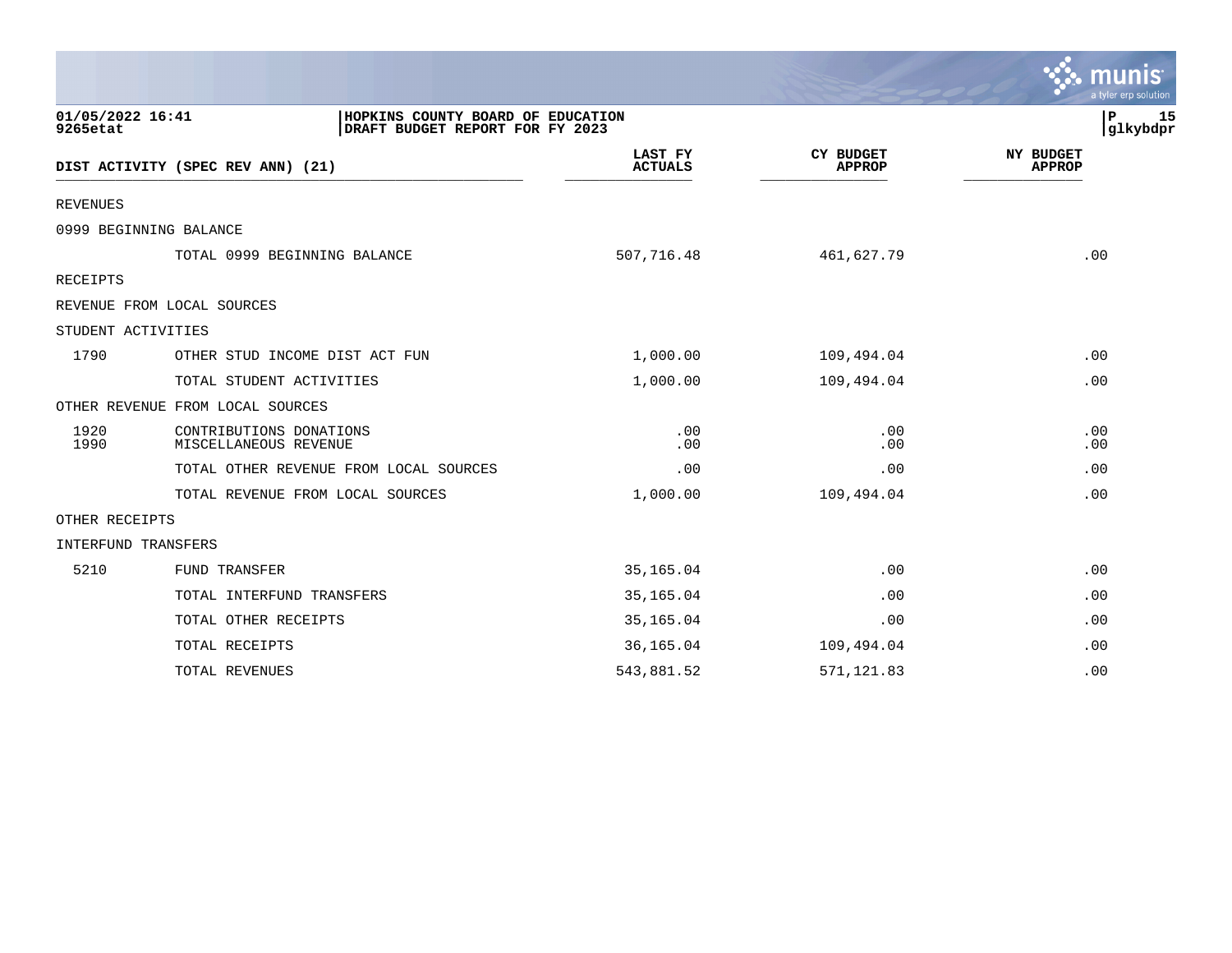

**01/05/2022 16:41 |HOPKINS COUNTY BOARD OF EDUCATION |P 16** DRAFT BUDGET REPORT FOR FY 2023 **LAST FY CY BUDGET NY BUDGET DIST ACTIVITY (SPEC REV ANN) (21)**  $\frac{1}{2}$ EXPENDITURES 1000 INSTRUCTION 0100 SALARIES PERSONNEL SERVICES .00 .00 .00 0300 PURCHASED PROF AND TECH SERV 95.00 3,085.05 00<br>0400 PURCHASED PROPERTY SERVICES 488.28 1.978.89 00 0400 PURCHASED PROPERTY SERVICES 488.28 1,978.89 .00 0500 OTHER PURCHASED SERVICES 550.00 3,309.99 .00 0600 SUPPLIES 61,687.07 506,165.51 .00 0700 PROPERTY 13,594.50 27,964.81 .00 0800 DEBT SERVICE AND MISCELLANEOUS 2,535.90 1,253.75 .00 0840 CONTINGENCY .00 .00 .00 TOTAL 1000 INSTRUCTION 00 00 000 000 78,950.75 543,758.00 543,758.00 543,758.00 2200 INSTRUCTIONAL STAFF SUPP SERV 0300 PURCHASED PROF AND TECH SERV .00 .00 .00 0500 OTHER PURCHASED SERVICES .00 719.88 .00 0600 SUPPLIES 2,084.99 5,870.24 .00 0700 PROPERTY .00 .00 .00 TOTAL 2200 INSTRUCTIONAL STAFF SUPP SERV  $2.084.99$   $6.590.12$  .00 2600 PLANT OPERATIONS & MAINTENANCE 0400 PURCHASED PROPERTY SERVICES 1,217.99 6,263.15 .00 0600 SUPPLIES .00 6,430.56 .00 0700 PROPERTY .00 .00 .00 TOTAL 2600 PLANT OPERATIONS & MAINTENANCE 1.217.99 12.693.71 .00 2700 STUDENT TRANSPORTATION 0300 PURCHASED PROF AND TECH SERV .00 .00 .00 0800 DEBT SERVICE AND MISCELLANEOUS TOTAL 2700 STUDENT TRANSPORTATION 00 .00 .00 8,080.00 8.080.00 .00 TOTAL EXPENDITURES 82,253.73 571,121.83 .00

TOTAL FOR DIST ACTIVITY (SPEC REV ANN (21)  $461,627.79$  .00 .00 .00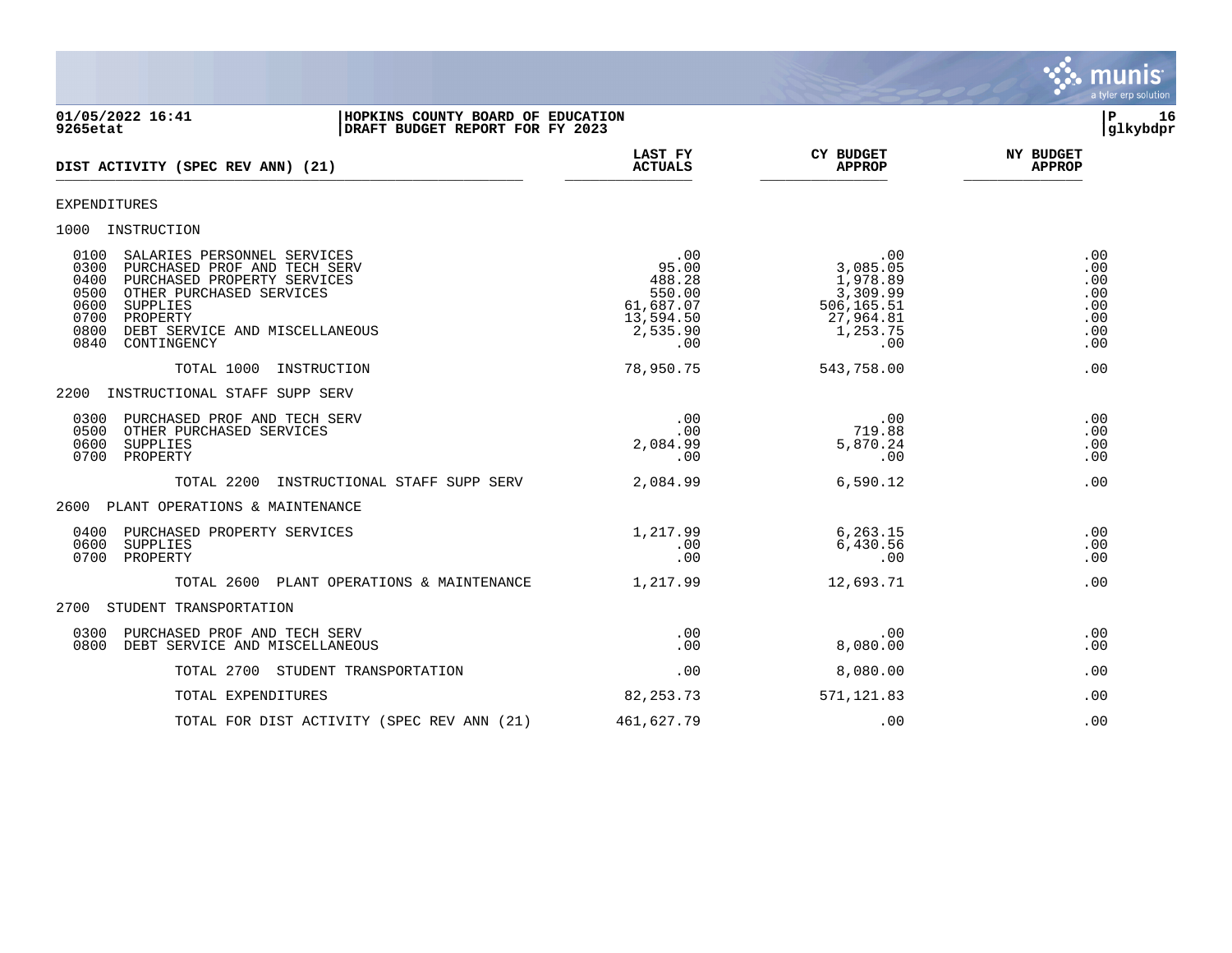|                              |                                                                      |                           |                                   | <u>munis l</u><br>a tyler erp solution |
|------------------------------|----------------------------------------------------------------------|---------------------------|-----------------------------------|----------------------------------------|
| 01/05/2022 16:41<br>9265etat | HOPKINS COUNTY BOARD OF EDUCATION<br>DRAFT BUDGET REPORT FOR FY 2023 |                           |                                   | 17<br> P<br>glkybdpr                   |
|                              | STUDENT ACTIVITY(SPEC REV ANN) (25)                                  | LAST FY<br><b>ACTUALS</b> | <b>CY BUDGET</b><br><b>APPROP</b> | NY BUDGET<br><b>APPROP</b>             |
| REVENUES                     |                                                                      |                           |                                   |                                        |
| RECEIPTS                     |                                                                      |                           |                                   |                                        |
|                              | REVENUE FROM LOCAL SOURCES                                           |                           |                                   |                                        |
| STUDENT ACTIVITIES           |                                                                      |                           |                                   |                                        |
| 1790                         | OTHER STUD INCOME DIST ACT FUN                                       | 554,152.00                | .00                               | .00                                    |
|                              | TOTAL STUDENT ACTIVITIES                                             | 554,152.00                | .00                               | .00                                    |
|                              | TOTAL REVENUE FROM LOCAL SOURCES                                     | 554,152.00                | .00                               | .00                                    |
|                              | TOTAL RECEIPTS                                                       | 554,152.00                | .00                               | .00                                    |
|                              | TOTAL REVENUES                                                       | 554,152.00                | .00                               | .00                                    |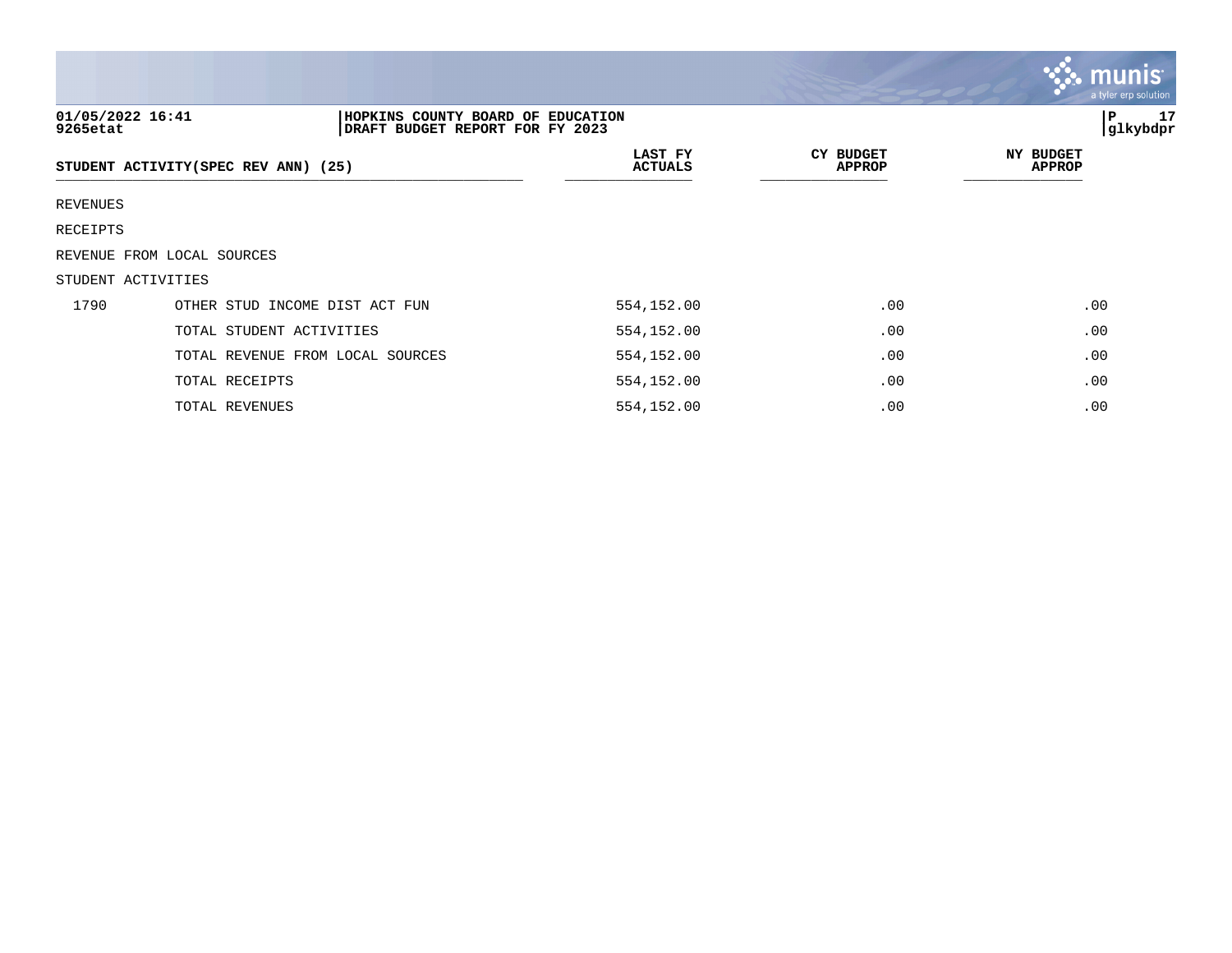

### **01/05/2022 16:41 |HOPKINS COUNTY BOARD OF EDUCATION |P 18 9265etat |DRAFT BUDGET REPORT FOR FY 2023 |glkybdpr**

| STUDENT ACTIVITY (SPEC REV ANN) (25)                                                                                                                                          | <b>LAST FY</b><br><b>ACTUALS</b>                             | <b>CY BUDGET</b><br><b>APPROP</b> | NY BUDGET<br><b>APPROP</b>      |
|-------------------------------------------------------------------------------------------------------------------------------------------------------------------------------|--------------------------------------------------------------|-----------------------------------|---------------------------------|
| <b>EXPENDITURES</b>                                                                                                                                                           |                                                              |                                   |                                 |
| INSTRUCTION<br>1000                                                                                                                                                           |                                                              |                                   |                                 |
| 0100<br>SALARIES PERSONNEL SERVICES<br>0300<br>PURCHASED PROF AND TECH SERV<br>0500<br>OTHER PURCHASED SERVICES<br>0600<br>SUPPLIES<br>DEBT SERVICE AND MISCELLANEOUS<br>0800 | 411.12<br>178,674.56<br>28,360.07<br>258,000.55<br>88,939.86 | .00<br>.00<br>.00<br>.00<br>.00   | .00<br>.00<br>.00<br>.00<br>.00 |
| TOTAL 1000<br>INSTRUCTION                                                                                                                                                     | 554,386.16                                                   | .00                               | .00                             |
| 2200<br>INSTRUCTIONAL STAFF SUPP SERV                                                                                                                                         |                                                              |                                   |                                 |
| 0100<br>SALARIES PERSONNEL SERVICES<br>0300<br>PURCHASED PROF AND TECH SERV<br>0500<br>OTHER PURCHASED SERVICES<br>0600<br>SUPPLIES<br>DEBT SERVICE AND MISCELLANEOUS<br>0800 | .00<br>.00<br>.00<br>20,025.67<br>.00                        | .00<br>.00<br>.00<br>.00<br>.00   | .00<br>.00<br>.00<br>.00<br>.00 |
| TOTAL 2200<br>INSTRUCTIONAL STAFF SUPP SERV                                                                                                                                   | 20,025.67                                                    | .00                               | .00                             |
| STUDENT TRANSPORTATION<br>2700                                                                                                                                                |                                                              |                                   |                                 |
| 0100<br>SALARIES PERSONNEL SERVICES<br>0300<br>PURCHASED PROF AND TECH SERV<br>0500<br>OTHER PURCHASED SERVICES<br>0600<br>SUPPLIES<br>DEBT SERVICE AND MISCELLANEOUS<br>0800 | .00<br>.00<br>21,345.95<br>.00<br>.00                        | .00<br>.00<br>.00<br>.00<br>.00   | .00<br>.00<br>.00<br>.00<br>.00 |
| TOTAL 2700<br>STUDENT TRANSPORTATION                                                                                                                                          | 21,345.95                                                    | .00                               | .00                             |
| 5200<br><b>FUND TRANSFERS</b>                                                                                                                                                 |                                                              |                                   |                                 |
| 0900<br>OTHER ITEMS                                                                                                                                                           | 35,165.04                                                    | .00                               | .00                             |
| TOTAL 5200<br>FUND TRANSFERS                                                                                                                                                  | 35,165.04                                                    | .00                               | .00                             |
| TOTAL EXPENDITURES                                                                                                                                                            | 630,922.82                                                   | .00                               | .00                             |
| TOTAL FOR STUDENT ACTIVITY (SPEC REV A (25)                                                                                                                                   | $-76,770.82$                                                 | .00                               | .00                             |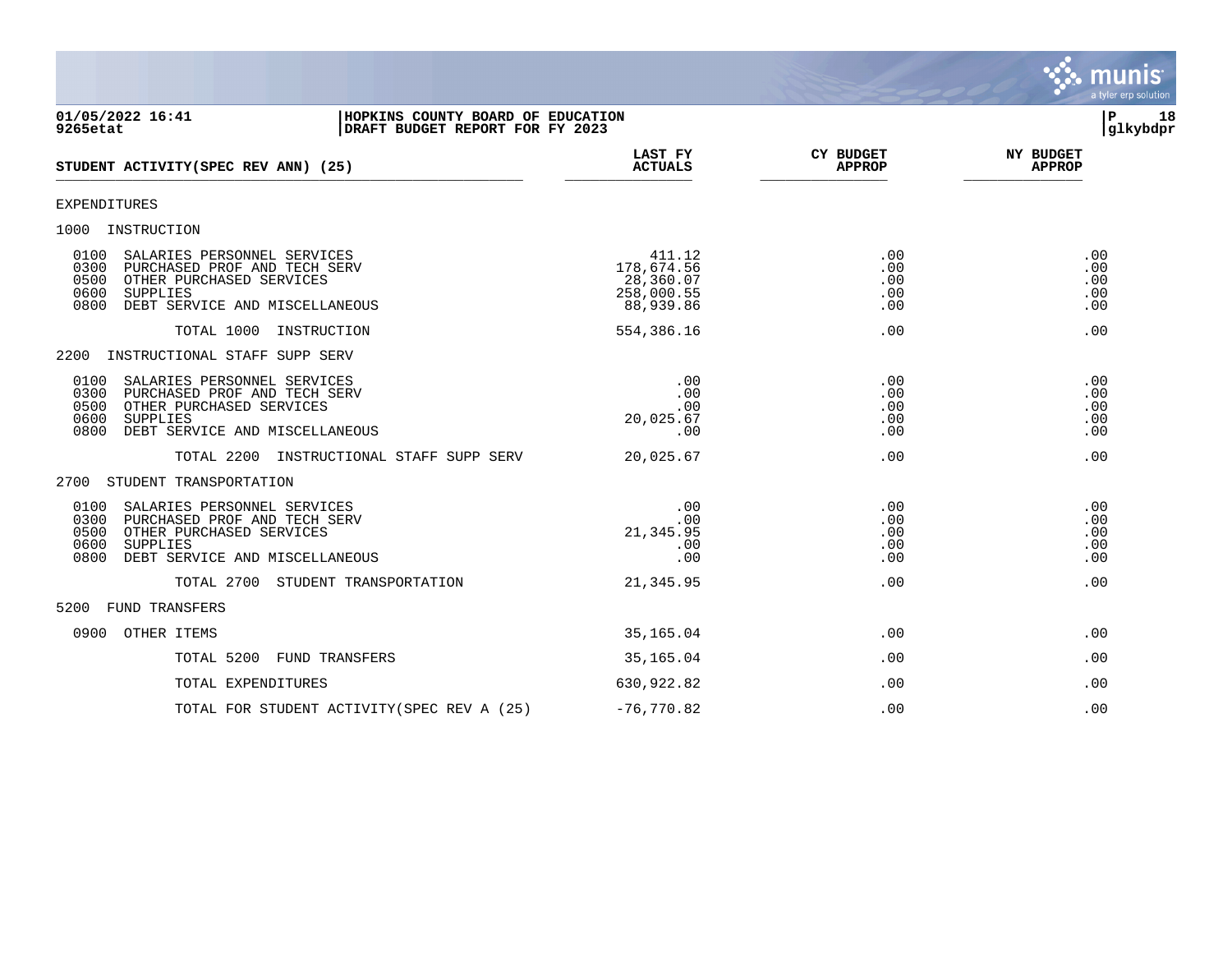|                              |                                                                      |                           |                                   | munis<br>a tyler erp solution     |
|------------------------------|----------------------------------------------------------------------|---------------------------|-----------------------------------|-----------------------------------|
| 01/05/2022 16:41<br>9265etat | HOPKINS COUNTY BOARD OF EDUCATION<br>DRAFT BUDGET REPORT FOR FY 2023 |                           |                                   | 19<br>P<br>glkybdpr               |
|                              | CAPITAL OUTLAY FUND (310)                                            | LAST FY<br><b>ACTUALS</b> | <b>CY BUDGET</b><br><b>APPROP</b> | <b>NY BUDGET</b><br><b>APPROP</b> |
| REVENUES                     |                                                                      |                           |                                   |                                   |
|                              | 0999 BEGINNING BALANCE                                               |                           |                                   |                                   |
|                              | TOTAL 0999 BEGINNING BALANCE                                         | .00                       | .00                               | .00                               |
| RECEIPTS                     |                                                                      |                           |                                   |                                   |
|                              | REVENUE FROM LOCAL SOURCES                                           |                           |                                   |                                   |
|                              | EARNINGS ON INVESTMENTS                                              |                           |                                   |                                   |
| 1510<br>1510SF               | INTEREST ON INVESTMENTS<br>Interest on Escrow for SFCC               | .00<br>.00                | .00<br>.00                        | .00<br>.00                        |
|                              | TOTAL EARNINGS ON INVESTMENTS                                        | .00                       | .00                               | .00                               |
|                              | TOTAL REVENUE FROM LOCAL SOURCES                                     | .00                       | .00                               | .00                               |
|                              | REVENUE FROM STATE SOURCES                                           |                           |                                   |                                   |
| RESTRICTED                   |                                                                      |                           |                                   |                                   |
| 3200                         | RESTRICTED STATE REVENUE                                             | 594,712.00                | 616,339.00                        | 616,339.00                        |
|                              | TOTAL RESTRICTED                                                     | 594,712.00                | 616,339.00                        | 616,339.00                        |
|                              | TOTAL REVENUE FROM STATE SOURCES                                     | 594,712.00                | 616,339.00                        | 616,339.00                        |
| OTHER RECEIPTS               |                                                                      |                           |                                   |                                   |
| INTERFUND TRANSFERS          |                                                                      |                           |                                   |                                   |
| 5210                         | FUND TRANSFER                                                        | 7,055.00                  | .00                               | .00                               |
|                              | TOTAL INTERFUND TRANSFERS                                            | 7,055.00                  | .00                               | .00                               |
|                              | TOTAL OTHER RECEIPTS                                                 | 7,055.00                  | .00                               | .00                               |
|                              | TOTAL RECEIPTS                                                       | 601,767.00                | 616,339.00                        | 616,339.00                        |
|                              | TOTAL REVENUES                                                       | 601,767.00                | 616,339.00                        | 616,339.00                        |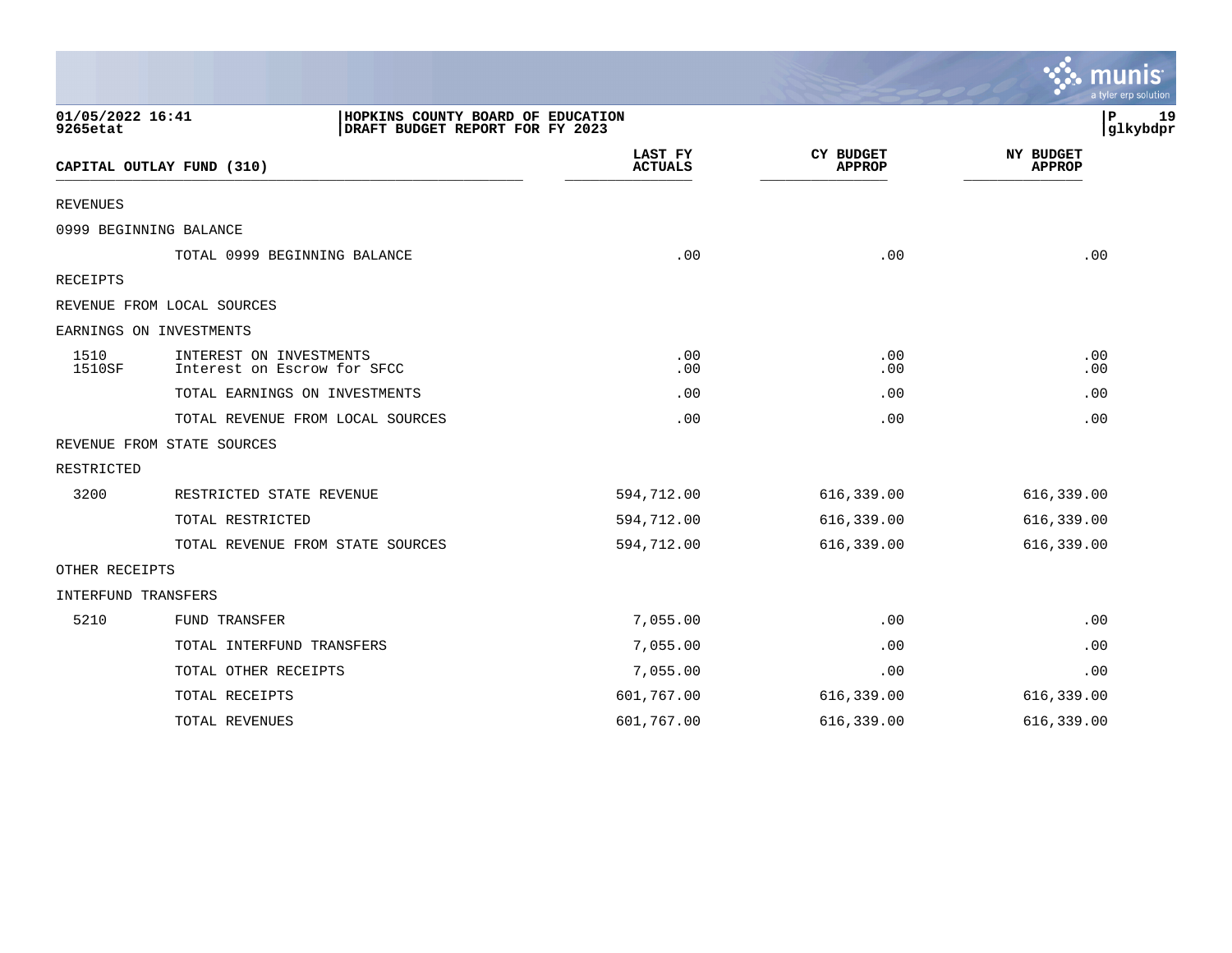

| 01/05/2022 16:41<br>9265etat                                  | HOPKINS COUNTY BOARD OF EDUCATION<br>DRAFT BUDGET REPORT FOR FY 2023 |                                  |                                   | 20<br>P<br>glkybdpr               |
|---------------------------------------------------------------|----------------------------------------------------------------------|----------------------------------|-----------------------------------|-----------------------------------|
| CAPITAL OUTLAY FUND (310)                                     |                                                                      | <b>LAST FY</b><br><b>ACTUALS</b> | <b>CY BUDGET</b><br><b>APPROP</b> | <b>NY BUDGET</b><br><b>APPROP</b> |
| EXPENDITURES                                                  |                                                                      |                                  |                                   |                                   |
| 4300<br>ARCHITECTURAL/ENGIN                                   |                                                                      |                                  |                                   |                                   |
| 0400<br>PURCHASED PROPERTY SERVICES                           |                                                                      | .00                              | .00                               | .00                               |
| TOTAL 4300                                                    | ARCHITECTURAL/ENGIN                                                  | .00                              | .00                               | .00                               |
| 5100<br>DEBT SERVICE                                          |                                                                      |                                  |                                   |                                   |
| 0800<br>DEBT SERVICE AND MISCELLANEOUS<br>0840<br>CONTINGENCY |                                                                      | .00<br>.00                       | .00<br>.00                        | .00<br>.00                        |
| TOTAL 5100                                                    | DEBT SERVICE                                                         | .00                              | .00                               | .00                               |
| 5200<br>FUND TRANSFERS                                        |                                                                      |                                  |                                   |                                   |
| 0900<br>OTHER ITEMS                                           |                                                                      | 601,767.00                       | 616,339.00                        | 616,339.00                        |
| TOTAL 5200                                                    | FUND TRANSFERS                                                       | 601,767.00                       | 616,339.00                        | 616,339.00                        |
| TOTAL EXPENDITURES                                            |                                                                      | 601,767.00                       | 616,339.00                        | 616,339.00                        |
|                                                               | TOTAL FOR CAPITAL OUTLAY FUND (310)                                  | .00                              | .00                               | .00                               |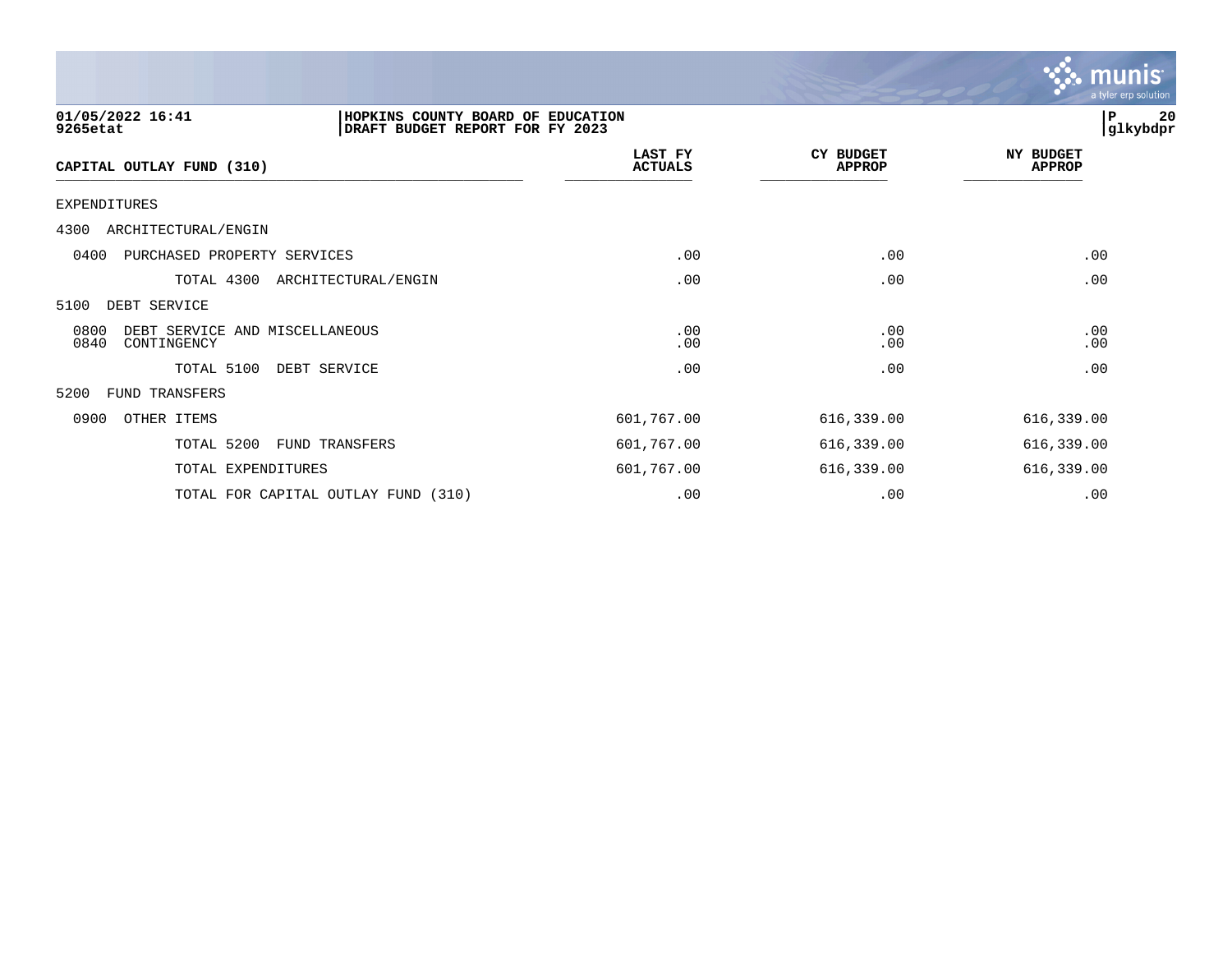|                                              |                                                                                                                                           |                                                 |                                                 | munis<br>a tyler erp solution                   |
|----------------------------------------------|-------------------------------------------------------------------------------------------------------------------------------------------|-------------------------------------------------|-------------------------------------------------|-------------------------------------------------|
| 01/05/2022 16:41<br>9265etat                 | HOPKINS COUNTY BOARD OF EDUCATION<br>DRAFT BUDGET REPORT FOR FY 2023                                                                      |                                                 |                                                 | 21<br>ΙP<br>glkybdpr                            |
|                                              | BUILDING FUND (5 CENT LEVY) (320)                                                                                                         | LAST FY<br><b>ACTUALS</b>                       | <b>CY BUDGET</b><br><b>APPROP</b>               | <b>NY BUDGET</b><br><b>APPROP</b>               |
| <b>REVENUES</b>                              |                                                                                                                                           |                                                 |                                                 |                                                 |
|                                              | 0999 BEGINNING BALANCE                                                                                                                    |                                                 |                                                 |                                                 |
|                                              | TOTAL 0999 BEGINNING BALANCE                                                                                                              | .00                                             | .00                                             | .00                                             |
| <b>RECEIPTS</b>                              |                                                                                                                                           |                                                 |                                                 |                                                 |
|                                              | REVENUE FROM LOCAL SOURCES                                                                                                                |                                                 |                                                 |                                                 |
| AD VALOREM TAXES                             |                                                                                                                                           |                                                 |                                                 |                                                 |
| 1111<br>1113<br>1115<br>1116<br>1117<br>1118 | GENERAL PROPERTY TAX<br>PSC PROPERTY TAX<br>DELINQUENT PROPERTY TAX<br>DISTILLED SPIRITS TAX<br>MOTOR VEHICLE TAX<br>UNMINED MINERALS TAX | 1,773,867.00<br>.00<br>.00<br>.00<br>.00<br>.00 | 1,928,068.00<br>.00<br>.00<br>.00<br>.00<br>.00 | 1,928,068.00<br>.00<br>.00<br>.00<br>.00<br>.00 |
|                                              | TOTAL AD VALOREM TAXES                                                                                                                    | 1,773,867.00                                    | 1,928,068.00                                    | 1,928,068.00                                    |
|                                              | PENALTIES & INTEREST ON TAXES                                                                                                             |                                                 |                                                 |                                                 |
| 1140                                         | PENALTIES & INTEREST ON TAXES                                                                                                             | .00                                             | .00                                             | .00                                             |
|                                              | TOTAL PENALTIES & INTEREST ON TAXES                                                                                                       | .00                                             | .00                                             | .00                                             |
| OTHER TAXES                                  |                                                                                                                                           |                                                 |                                                 |                                                 |
| 1191<br>1192                                 | OMITTED PROPERTY TAX<br>EXCISE TAX                                                                                                        | .00<br>.00                                      | .00<br>.00                                      | .00<br>.00                                      |
|                                              | TOTAL OTHER TAXES                                                                                                                         | .00                                             | .00                                             | .00                                             |
|                                              | EARNINGS ON INVESTMENTS                                                                                                                   |                                                 |                                                 |                                                 |
| 1510<br>1510SF                               | INTEREST ON INVESTMENTS<br>Interest on Escrow for SFCC                                                                                    | 29,664.67<br>.00                                | .00<br>.00                                      | .00<br>.00                                      |
|                                              | TOTAL EARNINGS ON INVESTMENTS                                                                                                             | 29,664.67                                       | .00                                             | .00                                             |
|                                              | TOTAL REVENUE FROM LOCAL SOURCES                                                                                                          | 1,803,531.67                                    | 1,928,068.00                                    | 1,928,068.00                                    |
|                                              | REVENUE FROM STATE SOURCES                                                                                                                |                                                 |                                                 |                                                 |
| RESTRICTED                                   |                                                                                                                                           |                                                 |                                                 |                                                 |
| 3200                                         | RESTRICTED STATE REVENUE                                                                                                                  | 949,915.00                                      | 894,763.00                                      | 894,763.00                                      |
|                                              | TOTAL RESTRICTED                                                                                                                          | 949,915.00                                      | 894,763.00                                      | 894,763.00                                      |
|                                              | TOTAL REVENUE FROM STATE SOURCES                                                                                                          | 949,915.00                                      | 894,763.00                                      | 894,763.00                                      |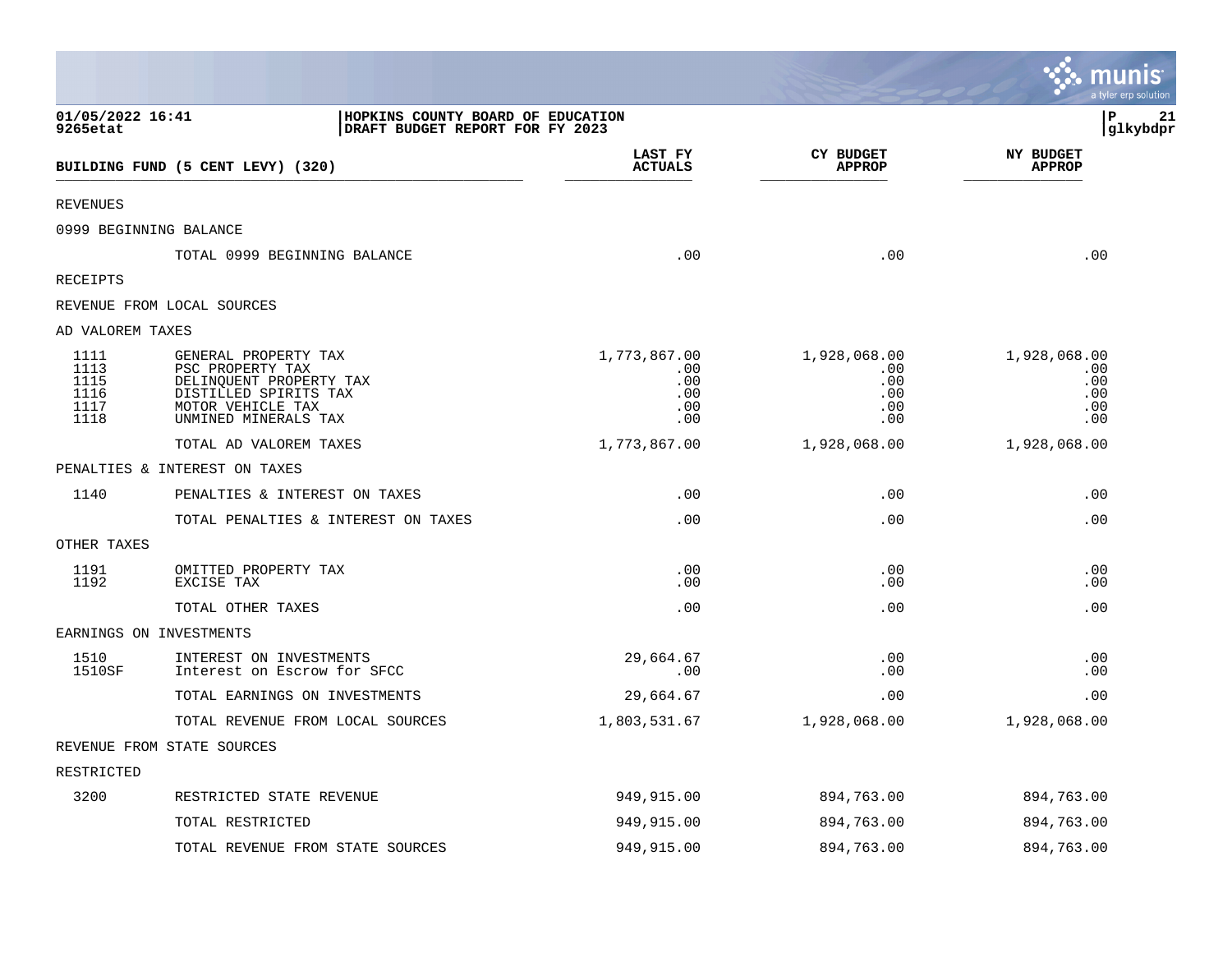|                                              |                                                                                                                                                      |                                        |                                        | munis                                  |
|----------------------------------------------|------------------------------------------------------------------------------------------------------------------------------------------------------|----------------------------------------|----------------------------------------|----------------------------------------|
| 01/05/2022 16:41                             | HOPKINS COUNTY BOARD OF EDUCATION                                                                                                                    |                                        |                                        | a tyler erp solution<br>l P<br>22      |
| 9265etat                                     | DRAFT BUDGET REPORT FOR FY 2023                                                                                                                      |                                        |                                        | glkybdpr                               |
|                                              | BUILDING FUND (5 CENT LEVY) (320)                                                                                                                    | LAST FY<br><b>ACTUALS</b>              | <b>CY BUDGET</b><br><b>APPROP</b>      | <b>NY BUDGET</b><br><b>APPROP</b>      |
| OTHER RECEIPTS                               |                                                                                                                                                      |                                        |                                        |                                        |
| <b>INTERFUND TRANSFERS</b>                   |                                                                                                                                                      |                                        |                                        |                                        |
| 5210                                         | <b>FUND TRANSFER</b>                                                                                                                                 | .00                                    | .00                                    | .00                                    |
|                                              | TOTAL INTERFUND TRANSFERS                                                                                                                            | .00                                    | .00                                    | .00                                    |
|                                              | SALE OR COMP FOR LOSS OF ASSETS                                                                                                                      |                                        |                                        |                                        |
| 5311<br>5312<br>5331<br>5332<br>5341<br>5342 | SALE OF LAND & IMPROVEMENTS<br>LOSS COMPENSATION<br>SALE OF BUILDINGS<br>LOSS COMP - BUILDINGS<br>SALE OF EQUIPMENT ETC<br>LOSS COMP - EQUIPMENT ETC | .00<br>.00<br>.00<br>.00<br>.00<br>.00 | .00<br>.00<br>.00<br>.00<br>.00<br>.00 | .00<br>.00<br>.00<br>.00<br>.00<br>.00 |
|                                              | TOTAL SALE OR COMP FOR LOSS OF ASSETS                                                                                                                | .00                                    | .00                                    | .00                                    |
| SPECIAL ITEMS                                |                                                                                                                                                      |                                        |                                        |                                        |
| 5630                                         | SPECIAL ITEMS                                                                                                                                        | .00                                    | .00                                    | .00                                    |
|                                              | TOTAL SPECIAL ITEMS                                                                                                                                  | .00                                    | .00                                    | .00                                    |
|                                              | TOTAL OTHER RECEIPTS                                                                                                                                 | .00                                    | .00                                    | .00                                    |
|                                              | TOTAL RECEIPTS                                                                                                                                       | 2,753,446.67                           | 2,822,831.00                           | 2,822,831.00                           |
|                                              | <b>TOTAL REVENUES</b>                                                                                                                                | 2,753,446.67                           | 2,822,831.00                           | 2,822,831.00                           |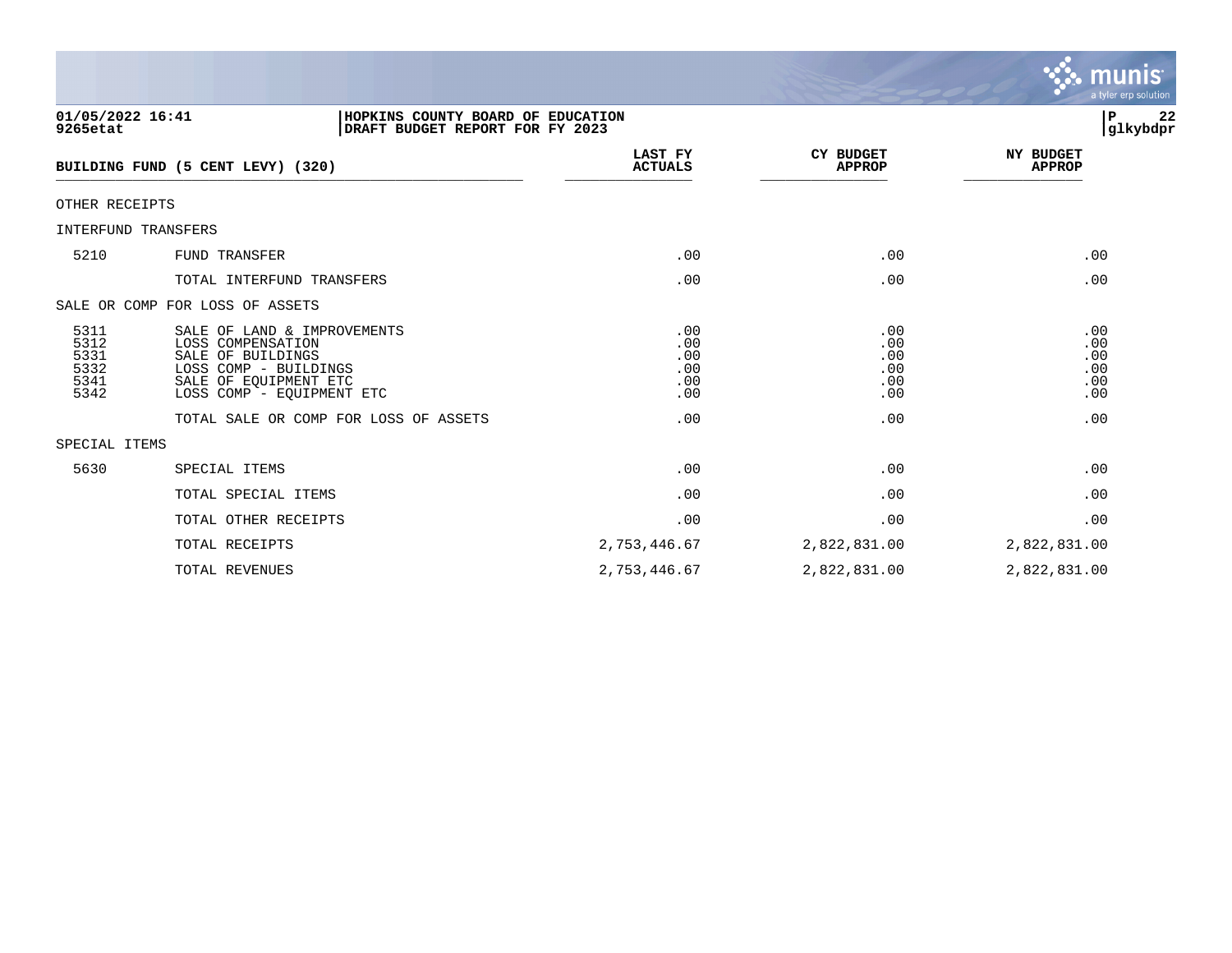

| 01/05/2022 16:41<br>HOPKINS COUNTY BOARD OF EDUCATION<br>9265etat<br>DRAFT BUDGET REPORT FOR FY 2023 |                           |                                   | 23<br>P<br> glkybdpr              |
|------------------------------------------------------------------------------------------------------|---------------------------|-----------------------------------|-----------------------------------|
| BUILDING FUND (5 CENT LEVY) (320)                                                                    | LAST FY<br><b>ACTUALS</b> | <b>CY BUDGET</b><br><b>APPROP</b> | <b>NY BUDGET</b><br><b>APPROP</b> |
| EXPENDITURES                                                                                         |                           |                                   |                                   |
| ARCHITECTURAL/ENGIN<br>4300                                                                          |                           |                                   |                                   |
| 0400<br>PURCHASED PROPERTY SERVICES                                                                  | .00                       | .00                               | .00                               |
| TOTAL 4300 ARCHITECTURAL/ENGIN                                                                       | .00                       | .00                               | .00                               |
| 5100<br>DEBT SERVICE                                                                                 |                           |                                   |                                   |
| DEBT SERVICE AND MISCELLANEOUS<br>0800<br>0840<br>CONTINGENCY<br>0900<br>OTHER ITEMS                 | .00<br>.00<br>.00         | .00<br>.00<br>.00                 | .00<br>.00<br>.00                 |
| TOTAL 5100<br>DEBT SERVICE                                                                           | .00                       | .00                               | .00                               |
| 5200<br><b>FUND TRANSFERS</b>                                                                        |                           |                                   |                                   |
| OTHER ITEMS<br>0900                                                                                  | 2,422,558.21              | 2,822,831.00                      | 2,822,831.00                      |
| TOTAL 5200<br>FUND TRANSFERS                                                                         | 2,422,558.21              | 2,822,831.00                      | 2,822,831.00                      |
| TOTAL EXPENDITURES                                                                                   | 2,422,558.21              | 2,822,831.00                      | 2,822,831.00                      |
| TOTAL FOR BUILDING FUND (5 CENT LEVY) (320)                                                          | 330,888.46                | .00                               | .00                               |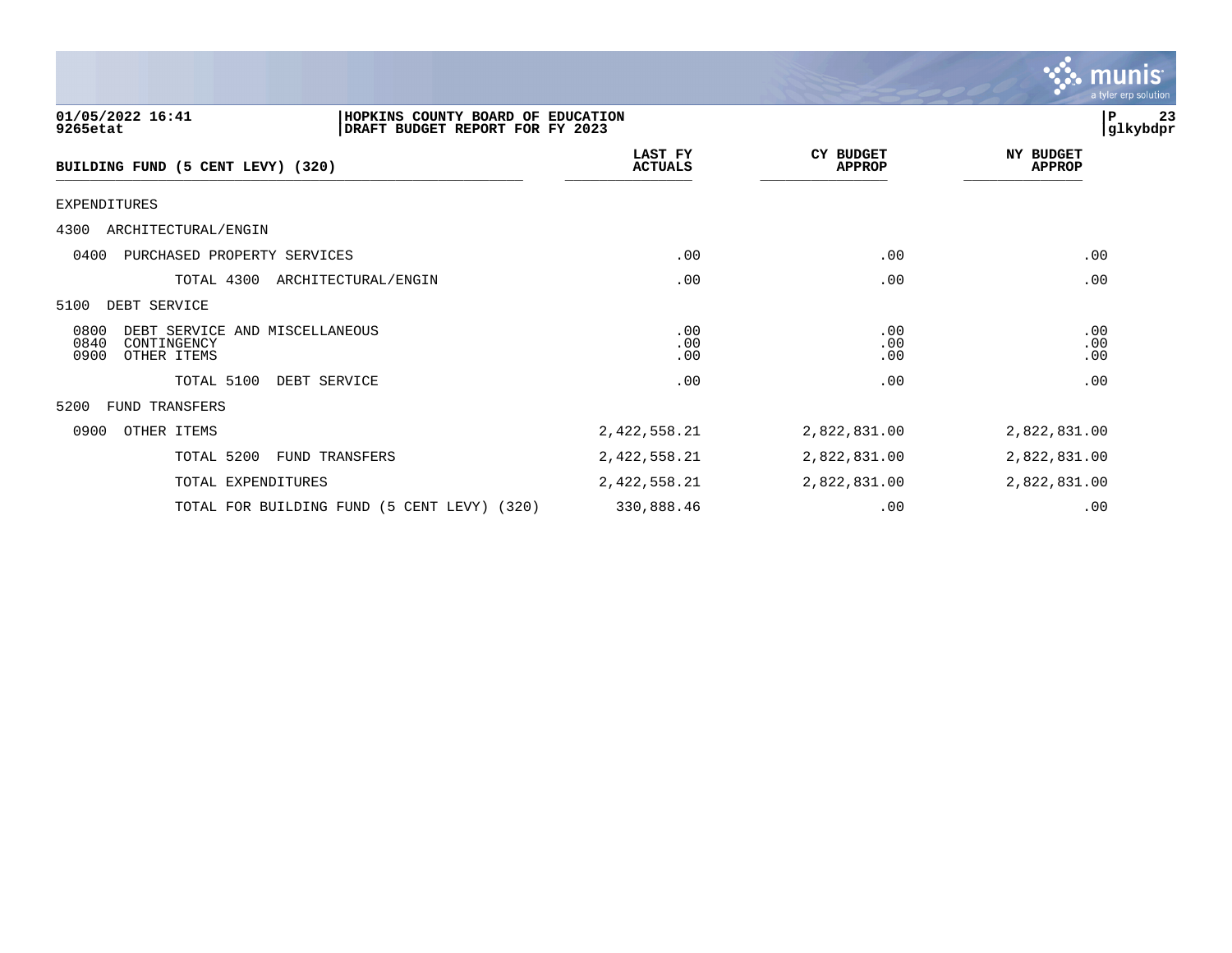| 01/05/2022 16:41<br>9265etat | HOPKINS COUNTY BOARD OF EDUCATION<br>DRAFT BUDGET REPORT FOR FY 2023 |                               |                                   | Р<br>24<br> glkybdpr              |
|------------------------------|----------------------------------------------------------------------|-------------------------------|-----------------------------------|-----------------------------------|
|                              | CONSTRUCTION FUND (360)                                              | LAST FY<br><b>ACTUALS</b>     | <b>CY BUDGET</b><br><b>APPROP</b> | <b>NY BUDGET</b><br><b>APPROP</b> |
| <b>REVENUES</b>              |                                                                      |                               |                                   |                                   |
|                              | 0999 BEGINNING BALANCE                                               |                               |                                   |                                   |
|                              | TOTAL 0999 BEGINNING BALANCE                                         | .00                           | .00                               | .00                               |
| RECEIPTS                     |                                                                      |                               |                                   |                                   |
|                              | REVENUE FROM LOCAL SOURCES                                           |                               |                                   |                                   |
|                              | EARNINGS ON INVESTMENTS                                              |                               |                                   |                                   |
| 1510                         | INTEREST ON INVESTMENTS                                              | 7,883.44                      | .00                               | .00                               |
|                              | TOTAL EARNINGS ON INVESTMENTS                                        | 7,883.44                      | .00                               | .00                               |
|                              | OTHER REVENUE FROM LOCAL SOURCES                                     |                               |                                   |                                   |
| 1920                         | CONTRIBUTIONS DONATIONS                                              | 5,500.00                      | .00                               | .00                               |
|                              | TOTAL OTHER REVENUE FROM LOCAL SOURCES                               | 5,500.00                      | .00                               | .00                               |
|                              | TOTAL REVENUE FROM LOCAL SOURCES                                     | 13,383.44                     | .00                               | .00                               |
|                              | REVENUE FROM STATE SOURCES                                           |                               |                                   |                                   |
|                              | EXPENDITURE REIMBURSEMENTS                                           |                               |                                   |                                   |
| 3131                         | STATE MISC REIMBURSEMENTS                                            | .00                           | .00                               | .00                               |
|                              | TOTAL EXPENDITURE REIMBURSEMENTS                                     | .00                           | .00                               | .00                               |
|                              | TOTAL REVENUE FROM STATE SOURCES                                     | .00                           | .00                               | .00                               |
| OTHER RECEIPTS               |                                                                      |                               |                                   |                                   |
| <b>BOND PROCEEDS</b>         |                                                                      |                               |                                   |                                   |
| 5110<br>5120                 | BOND PRINCIPAL PROCEEDS<br>BOND PREMIUM                              | 19,235,000.00<br>1,546,911.15 | .00<br>.00                        | .00<br>.00                        |
|                              | TOTAL BOND PROCEEDS                                                  | 20,781,911.15                 | .00                               | .00                               |
|                              | INTERFUND TRANSFERS                                                  |                               |                                   |                                   |
| 5210                         | FUND TRANSFER                                                        | 182,809.81                    | .00                               | .00                               |
|                              | TOTAL INTERFUND TRANSFERS                                            | 182,809.81                    | .00                               | .00                               |
|                              | SALE OR COMP FOR LOSS OF ASSETS                                      |                               |                                   |                                   |
| 5332                         | LOSS COMP - BUILDINGS                                                | .00                           | .00                               | .00                               |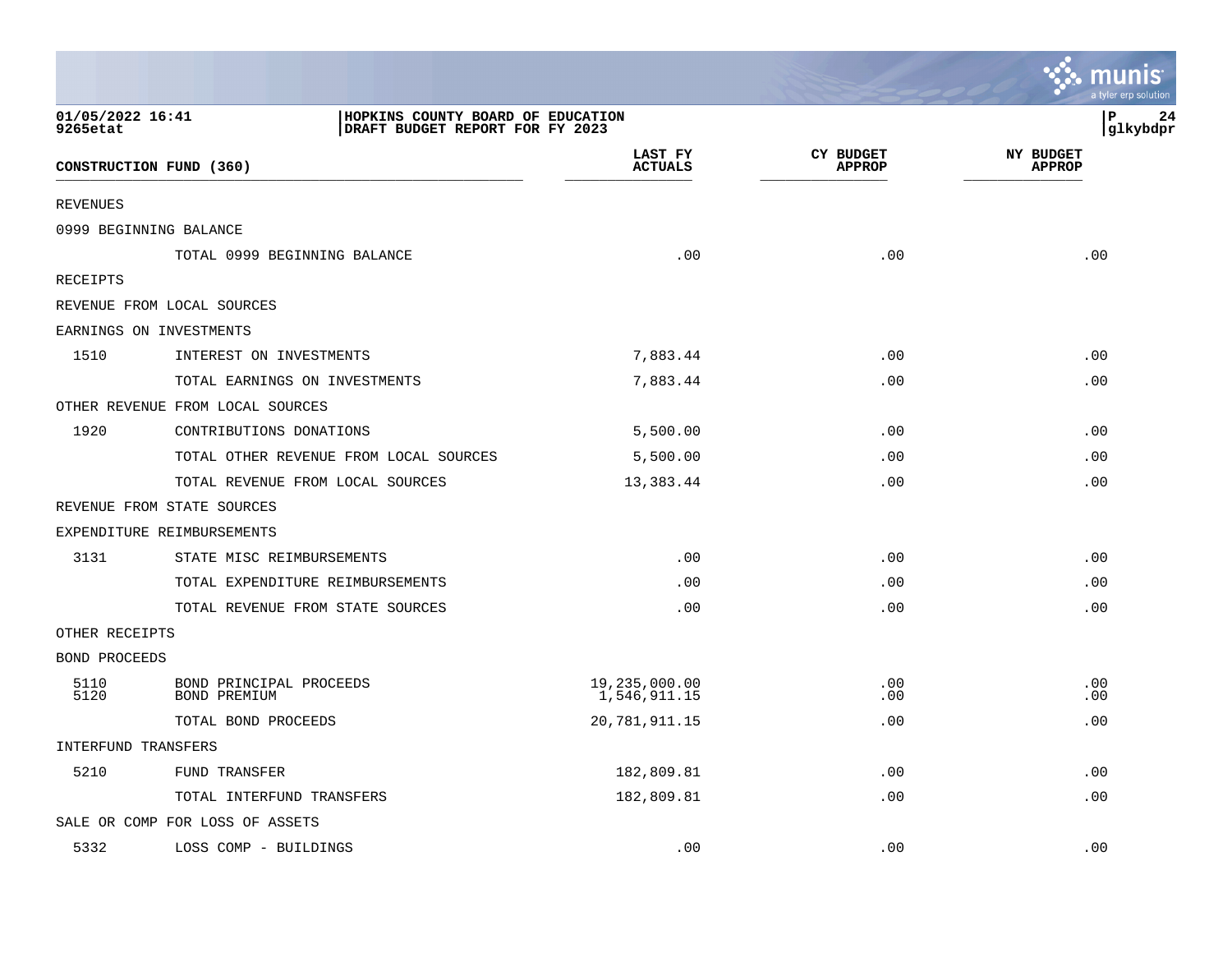

# **01/05/2022 16:41 |HOPKINS COUNTY BOARD OF EDUCATION |P 25 DRAFT BUDGET REPORT FOR FY 2023 LAST FY CY BUDGET NY BUDGET CONSTRUCTION FUND (360)**  $\overline{r}$ TOTAL SALE OR COMP FOR LOSS OF ASSETS .00 .00 .00 TOTAL OTHER RECEIPTS 00 20,964,720.96 .00 .00 .00 .00 TOTAL RECEIPTS 20,978,104.40 .00 .00 TOTAL REVENUES 20,978,104.40 .00 .00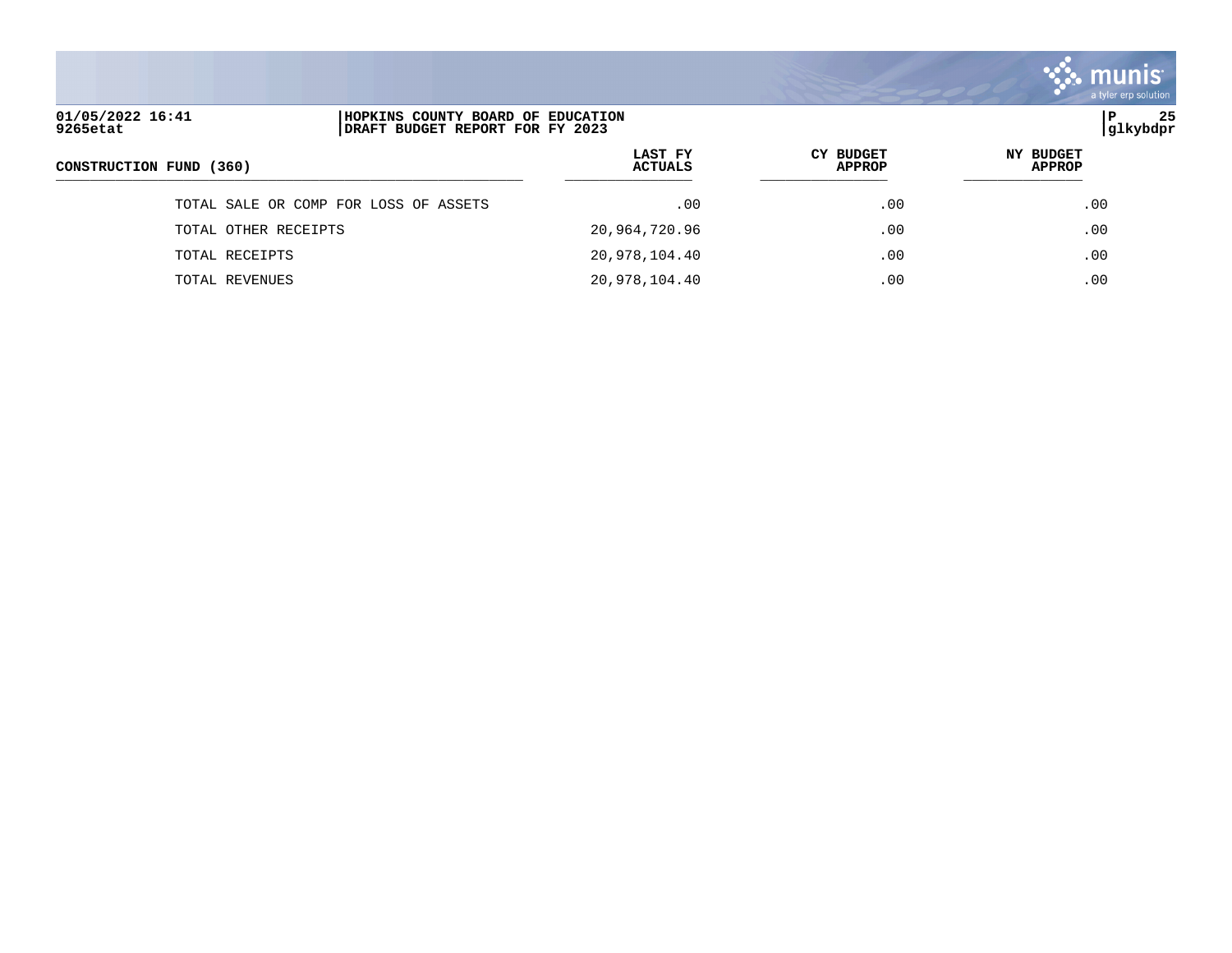

| 01/05/2022 16:41<br>HOPKINS COUNTY BOARD OF EDUCATION<br>DRAFT BUDGET REPORT FOR FY 2023<br>9265etat                                                                                                                                                                                                          |                                                                                    |                                                                    | P.<br>26<br> glkybdpr                                              |  |
|---------------------------------------------------------------------------------------------------------------------------------------------------------------------------------------------------------------------------------------------------------------------------------------------------------------|------------------------------------------------------------------------------------|--------------------------------------------------------------------|--------------------------------------------------------------------|--|
| CONSTRUCTION FUND (360)                                                                                                                                                                                                                                                                                       | LAST FY<br><b>ACTUALS</b>                                                          | CY BUDGET<br><b>APPROP</b>                                         | <b>NY BUDGET</b><br><b>APPROP</b>                                  |  |
| <b>EXPENDITURES</b>                                                                                                                                                                                                                                                                                           |                                                                                    |                                                                    |                                                                    |  |
| 4100 LAND/SITE ACQUISITIONS                                                                                                                                                                                                                                                                                   |                                                                                    |                                                                    |                                                                    |  |
| 0300 PURCHASED PROF AND TECH SERV<br>0400<br>PURCHASED PROPERTY SERVICES<br>0500 OTHER PURCHASED SERVICES<br>0600<br>SUPPLIES<br>0700 PROPERTY                                                                                                                                                                | .00<br>.00<br>.00<br>.00<br>.00                                                    | .00<br>.00<br>.00<br>.00<br>.00                                    | .00<br>.00<br>.00<br>.00<br>.00                                    |  |
| TOTAL 4100 LAND/SITE ACQUISITIONS                                                                                                                                                                                                                                                                             | .00                                                                                | .00                                                                | .00                                                                |  |
| 4500 BUILDING ACQUISTIONS & CONSTRUCTION                                                                                                                                                                                                                                                                      |                                                                                    |                                                                    |                                                                    |  |
| PURCHASED PROF AND TECH SERV<br>PURCHASED PROPERTY SERVICES<br>OTHER PURCHASED SERVICES<br>SUPPLIES<br>PROPERTY<br>DEBT SERVICE AND MISCELLANEOUS<br>CONTINGENCY<br>0300 PURCHASED PROF AND TECH SERV<br>0400<br>0500<br>0600<br>0700<br>0800<br>0840<br>CONTINGENCY<br>0900 OTHER ITEMS                      | 372,997.00<br>2,347,489.58<br>22,196.65<br>.00<br>.00<br>.00<br>.00<br>.00         | .00<br>.00<br>.00<br>.00<br>.00<br>.00<br>.00<br>.00               | .00<br>.00<br>.00<br>.00<br>.00<br>.00<br>.00<br>.00               |  |
| TOTAL 4500 BUILDING ACQUISTIONS & CONSTRUCTION 2,742,683.23                                                                                                                                                                                                                                                   |                                                                                    | .00                                                                | .00                                                                |  |
| 4600 SITE IMPROVEMENT                                                                                                                                                                                                                                                                                         |                                                                                    |                                                                    |                                                                    |  |
| 0700 PROPERTY                                                                                                                                                                                                                                                                                                 | .00                                                                                | .00                                                                | .00                                                                |  |
| TOTAL 4600 SITE IMPROVEMENT                                                                                                                                                                                                                                                                                   | .00                                                                                | .00                                                                | .00                                                                |  |
| 4700 BUILDING IMPROVEMENTS                                                                                                                                                                                                                                                                                    |                                                                                    |                                                                    |                                                                    |  |
| 0100 SALARIES PERSONNEL SERVICES<br>0200<br>EMPLOYEE BENEFITS<br>0300<br>PURCHASED PROF AND TECH SERV<br>0400<br>PURCHASED PROPERTY SERVICES<br>0500<br>OTHER PURCHASED SERVICES<br>0600<br>SUPPLIES<br>0700<br>PROPERTY<br>0800<br>DEBT SERVICE AND MISCELLANEOUS<br>CONTINGENCY<br>0840<br>0900 OTHER ITEMS | .00<br>.00<br>15,375.00<br>186,986.48<br>119.11<br>.00<br>.00<br>.00<br>.00<br>.00 | .00<br>.00<br>.00<br>.00<br>.00<br>.00<br>.00<br>.00<br>.00<br>.00 | .00<br>.00<br>.00<br>.00<br>.00<br>.00<br>.00<br>.00<br>.00<br>.00 |  |
| TOTAL 4700 BUILDING IMPROVEMENTS                                                                                                                                                                                                                                                                              | 202,480.59                                                                         | .00                                                                | .00                                                                |  |
| 4900 OTHER - FACILITIES                                                                                                                                                                                                                                                                                       |                                                                                    |                                                                    |                                                                    |  |
| 0400<br>PURCHASED PROPERTY SERVICES<br>0600 SUPPLIES<br>0700 PROPERTY                                                                                                                                                                                                                                         | .00<br>.00<br>.00                                                                  | .00<br>.00<br>.00                                                  | .00<br>.00<br>.00                                                  |  |
| TOTAL 4900 OTHER - FACILITIES                                                                                                                                                                                                                                                                                 | .00                                                                                | .00                                                                | .00                                                                |  |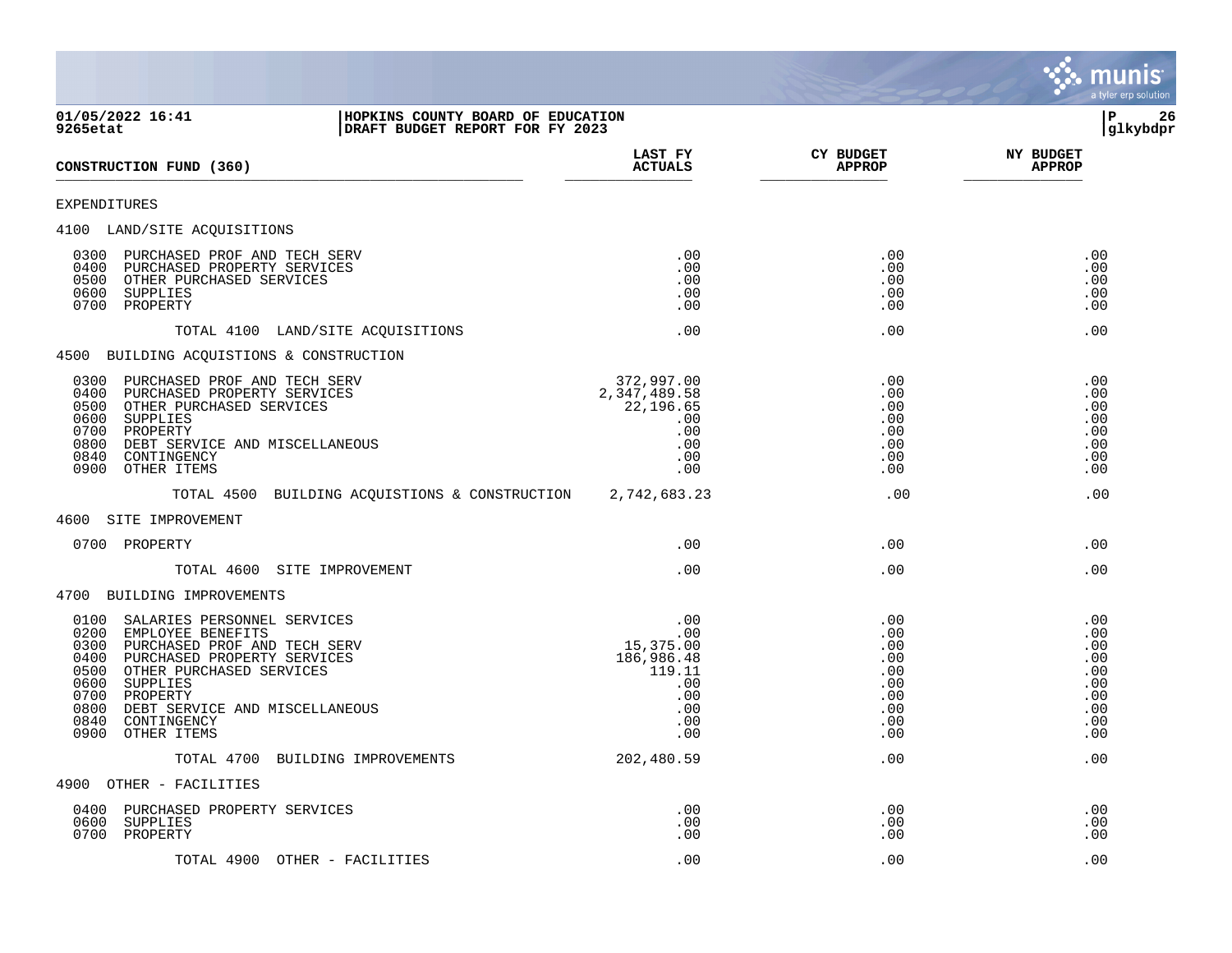

| 01/05/2022 16:41<br>HOPKINS COUNTY BOARD OF EDUCATION<br>DRAFT BUDGET REPORT FOR FY 2023<br>9265etat |                                   |                           |                            | 27<br>P<br> glkybdpr              |
|------------------------------------------------------------------------------------------------------|-----------------------------------|---------------------------|----------------------------|-----------------------------------|
| CONSTRUCTION FUND (360)                                                                              |                                   | LAST FY<br><b>ACTUALS</b> | CY BUDGET<br><b>APPROP</b> | <b>NY BUDGET</b><br><b>APPROP</b> |
| 5100<br>DEBT SERVICE                                                                                 |                                   |                           |                            |                                   |
| 0800<br>DEBT SERVICE AND MISCELLANEOUS<br>0900<br>OTHER ITEMS                                        |                                   | 121,640.00<br>110,164.27  | .00<br>.00                 | .00<br>.00                        |
| TOTAL 5100                                                                                           | DEBT SERVICE                      | 231,804.27                | .00                        | .00                               |
| 5200<br><b>FUND TRANSFERS</b>                                                                        |                                   |                           |                            |                                   |
| 0900<br>OTHER ITEMS                                                                                  |                                   | .00                       | .00                        | .00                               |
| TOTAL 5200                                                                                           | FUND TRANSFERS                    | .00                       | .00                        | .00                               |
| TOTAL EXPENDITURES                                                                                   |                                   | 3,176,968.09              | .00                        | .00                               |
|                                                                                                      | TOTAL FOR CONSTRUCTION FUND (360) | 17,801,136.31             | .00                        | .00                               |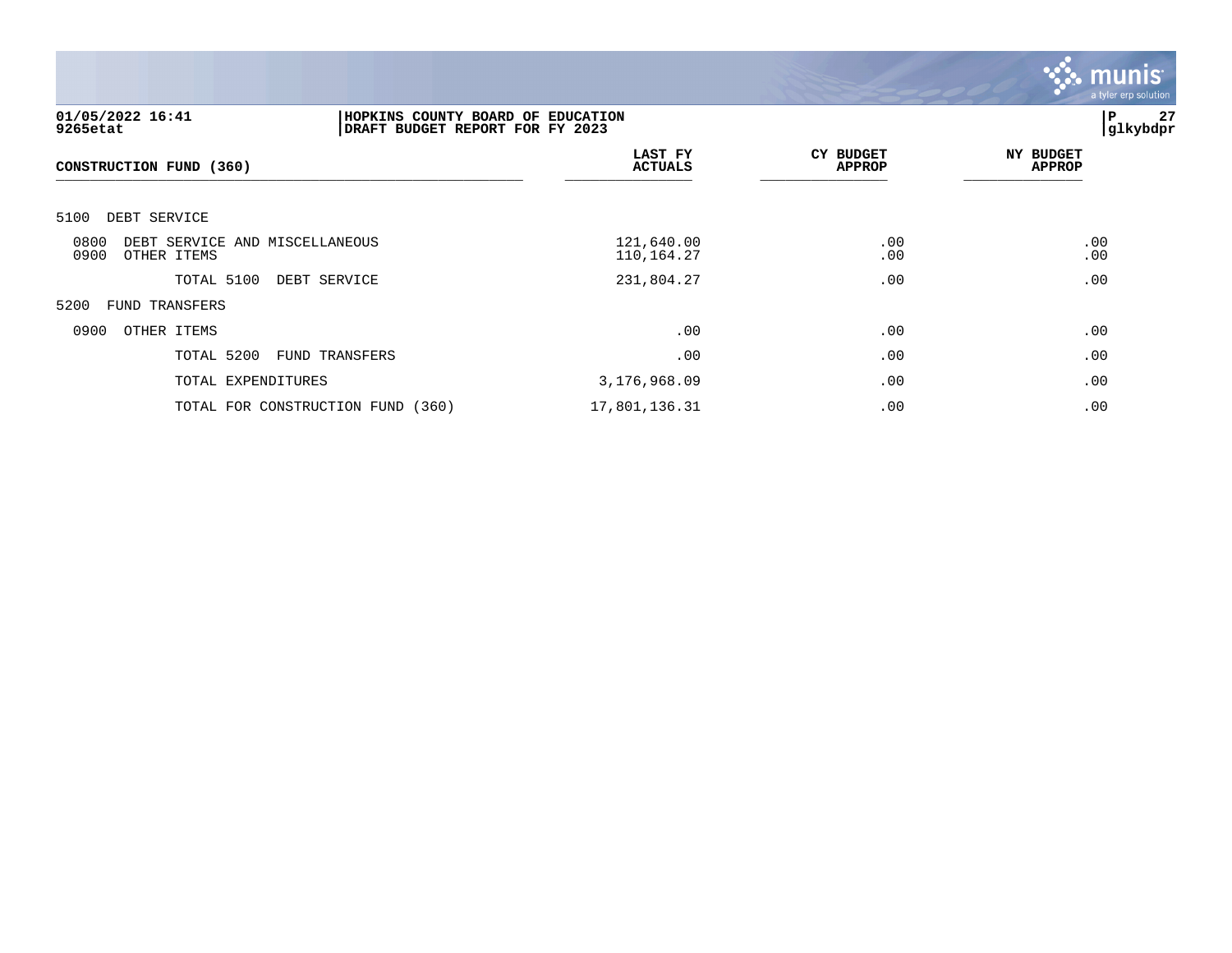|                              |                                                                      |                           |                                   | <b>орын нэ</b><br>a tyler erp solution |
|------------------------------|----------------------------------------------------------------------|---------------------------|-----------------------------------|----------------------------------------|
| 01/05/2022 16:41<br>9265etat | HOPKINS COUNTY BOARD OF EDUCATION<br>DRAFT BUDGET REPORT FOR FY 2023 |                           |                                   | lР<br>28<br> glkybdpr                  |
|                              | DEBT SERVICE FUND (400)                                              | LAST FY<br><b>ACTUALS</b> | <b>CY BUDGET</b><br><b>APPROP</b> | <b>NY BUDGET</b><br><b>APPROP</b>      |
| <b>REVENUES</b>              |                                                                      |                           |                                   |                                        |
|                              | 0999 BEGINNING BALANCE                                               |                           |                                   |                                        |
|                              | TOTAL 0999 BEGINNING BALANCE                                         | 516,961.67                | .00                               | .00                                    |
| <b>RECEIPTS</b>              |                                                                      |                           |                                   |                                        |
|                              | REVENUE FROM LOCAL SOURCES                                           |                           |                                   |                                        |
|                              | EARNINGS ON INVESTMENTS                                              |                           |                                   |                                        |
| 1510                         | INTEREST ON INVESTMENTS                                              | 13,288.33                 | .00                               | .00                                    |
|                              | TOTAL EARNINGS ON INVESTMENTS                                        | 13,288.33                 | .00                               | .00                                    |
|                              | TOTAL REVENUE FROM LOCAL SOURCES                                     | 13,288.33                 | .00                               | .00                                    |
|                              | REVENUE FROM STATE SOURCES                                           |                           |                                   |                                        |
| RESTRICTED                   |                                                                      |                           |                                   |                                        |
| 3200                         | RESTRICTED STATE REVENUE                                             | .00                       | .00                               | .00                                    |
|                              | TOTAL RESTRICTED                                                     | .00                       | .00                               | .00                                    |
|                              | REVENUE FOR ON BEHALF PAYMENTS                                       |                           |                                   |                                        |
| 3900                         | ON BEHALF                                                            | 662,185.17                | 1,206,580.56                      | 1,206,580.56                           |
|                              | TOTAL REVENUE FOR ON BEHALF PAYMENTS                                 | 662,185.17                | 1,206,580.56                      | 1,206,580.56                           |
|                              | TOTAL REVENUE FROM STATE SOURCES                                     | 662,185.17                | 1,206,580.56                      | 1,206,580.56                           |
| OTHER RECEIPTS               |                                                                      |                           |                                   |                                        |
| BOND PROCEEDS                |                                                                      |                           |                                   |                                        |
| 5110<br>5120<br>5130         | BOND PRINCIPAL PROCEEDS<br>BOND PREMIUM<br>ACCRUED BOND INTEREST     | .00<br>.00<br>.00         | .00<br>.00<br>.00                 | .00<br>.00<br>.00                      |
|                              | TOTAL BOND PROCEEDS                                                  | .00                       | .00                               | .00                                    |
| INTERFUND TRANSFERS          |                                                                      |                           |                                   |                                        |
| 5210                         | FUND TRANSFER                                                        | 2,838,461.10              | 3,439,170.00                      | 3,439,170.00                           |
|                              | TOTAL INTERFUND TRANSFERS                                            | 2,838,461.10              | 3,439,170.00                      | 3,439,170.00                           |
|                              | TOTAL OTHER RECEIPTS                                                 | 2,838,461.10              | 3,439,170.00                      | 3,439,170.00                           |
|                              | TOTAL RECEIPTS                                                       | 3,513,934.60              | 4,645,750.56                      | 4,645,750.56                           |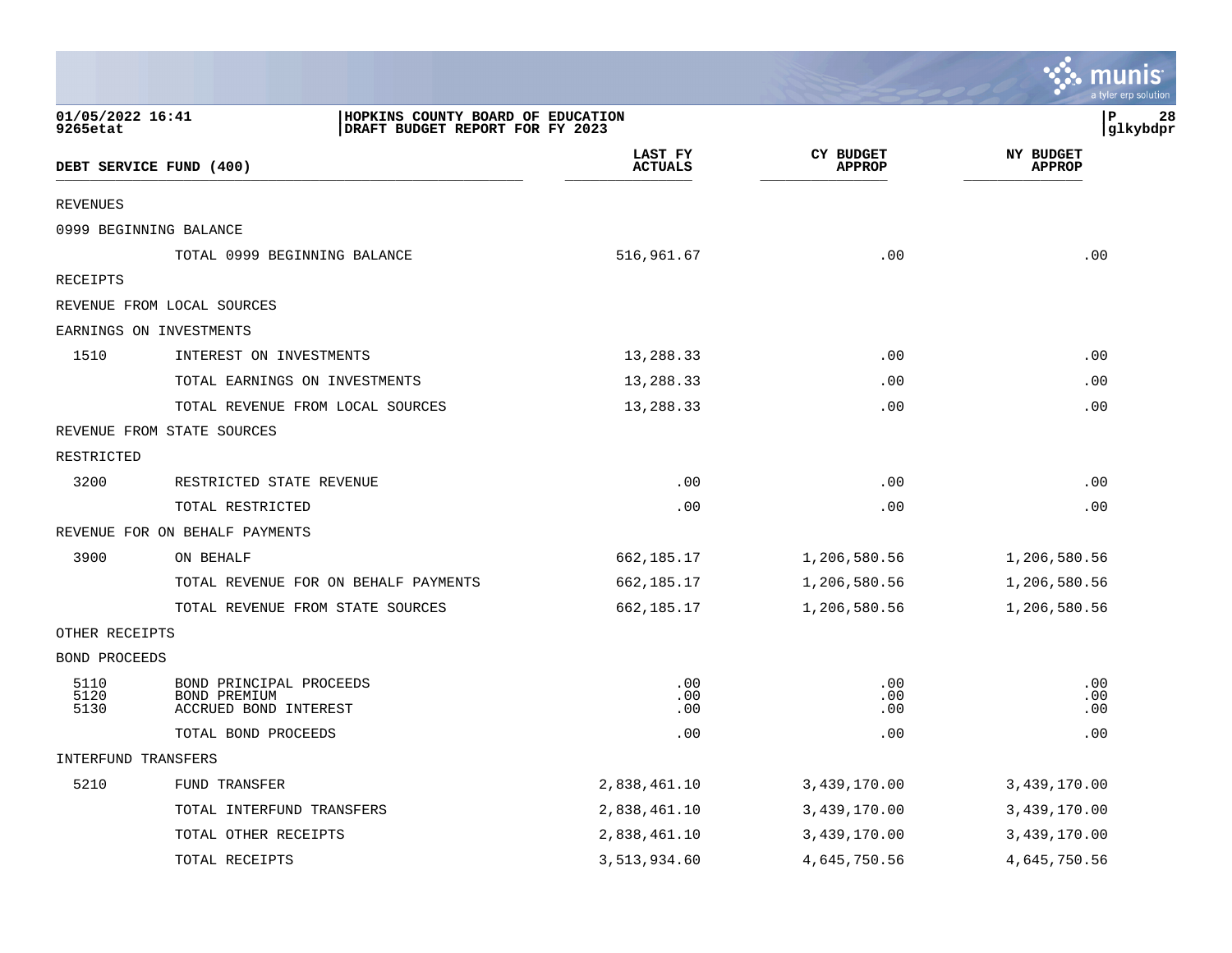|                              |                                                                      |                            | <b>munis</b><br>a tyler erp solution |
|------------------------------|----------------------------------------------------------------------|----------------------------|--------------------------------------|
| 01/05/2022 16:41<br>9265etat | HOPKINS COUNTY BOARD OF EDUCATION<br>DRAFT BUDGET REPORT FOR FY 2023 |                            | 29<br>P<br> glkybdpr                 |
| DEBT SERVICE FUND (400)      | LAST FY<br><b>ACTUALS</b>                                            | CY BUDGET<br><b>APPROP</b> | NY BUDGET<br><b>APPROP</b>           |
| TOTAL REVENUES               | 4,030,896.27                                                         | 4,645,750.56               | 4,645,750.56                         |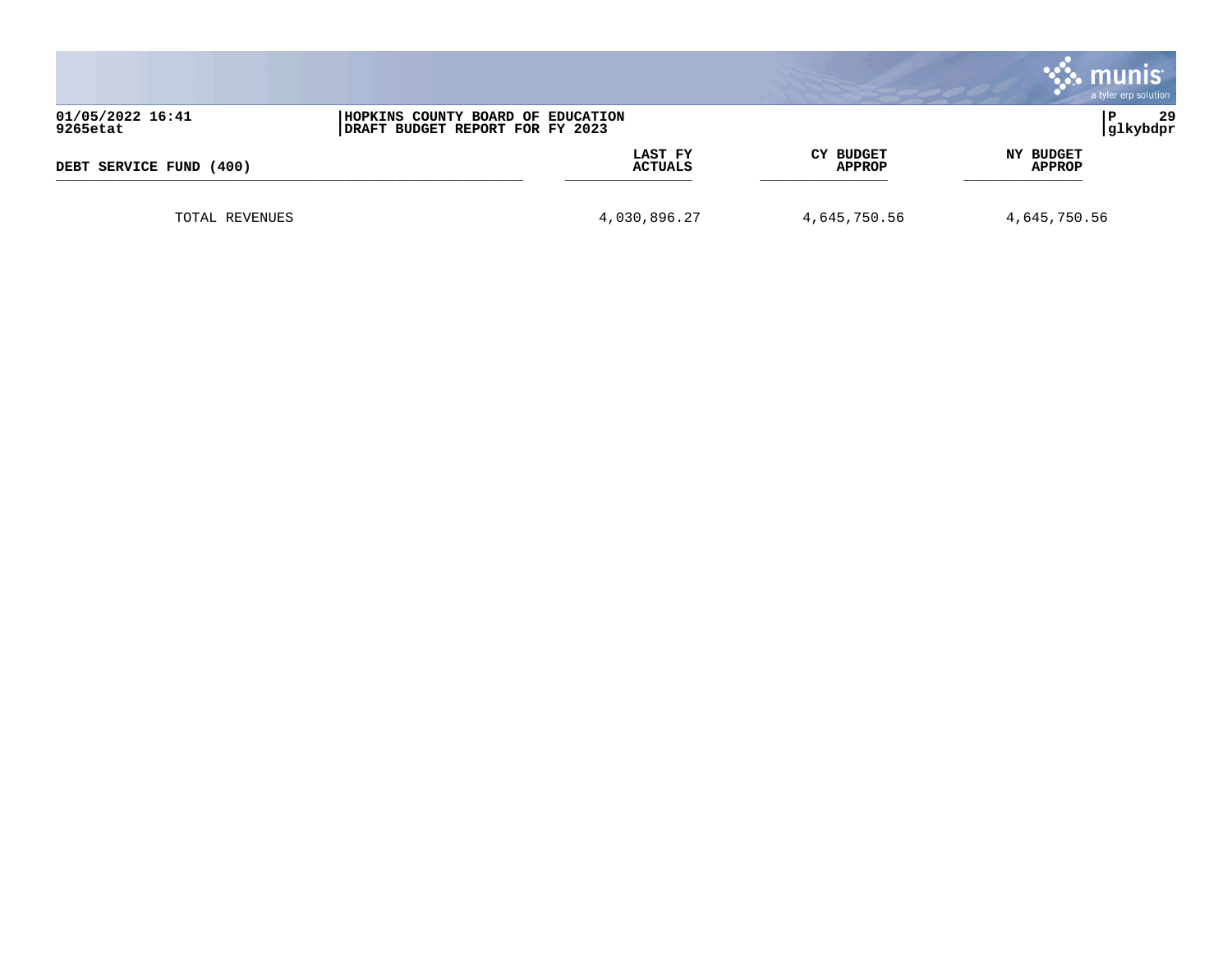

| 01/05/2022 16:41<br>9265etat                                  | HOPKINS COUNTY BOARD OF EDUCATION<br>DRAFT BUDGET REPORT FOR FY 2023 |                                  |                                   | 30<br>P<br>glkybdpr               |
|---------------------------------------------------------------|----------------------------------------------------------------------|----------------------------------|-----------------------------------|-----------------------------------|
| DEBT SERVICE FUND (400)                                       |                                                                      | <b>LAST FY</b><br><b>ACTUALS</b> | <b>CY BUDGET</b><br><b>APPROP</b> | <b>NY BUDGET</b><br><b>APPROP</b> |
| <b>EXPENDITURES</b>                                           |                                                                      |                                  |                                   |                                   |
| 0000<br>RESTRICT TO REV & BAL SHT ONLY                        |                                                                      |                                  |                                   |                                   |
| 0800<br>DEBT SERVICE AND MISCELLANEOUS                        |                                                                      | .00                              | .00                               | .00                               |
| TOTAL 0000                                                    | RESTRICT TO REV & BAL SHT ONLY                                       | .00                              | .00                               | .00                               |
| 5100<br>DEBT SERVICE                                          |                                                                      |                                  |                                   |                                   |
| 0800<br>DEBT SERVICE AND MISCELLANEOUS<br>0900<br>OTHER ITEMS |                                                                      | 4,010,396.27<br>.00              | 4,645,750.56<br>.00               | 4,645,750.56<br>.00               |
| TOTAL 5100                                                    | DEBT SERVICE                                                         | 4,010,396.27                     | 4,645,750.56                      | 4,645,750.56                      |
| 5200<br><b>FUND TRANSFERS</b>                                 |                                                                      |                                  |                                   |                                   |
| 0900<br>OTHER ITEMS                                           |                                                                      | .00                              | .00                               | .00                               |
| TOTAL 5200                                                    | FUND TRANSFERS                                                       | .00                              | .00                               | .00                               |
| TOTAL EXPENDITURES                                            |                                                                      | 4,010,396.27                     | 4,645,750.56                      | 4,645,750.56                      |
|                                                               | TOTAL FOR DEBT SERVICE FUND (400)                                    | 20,500.00                        | .00                               | .00                               |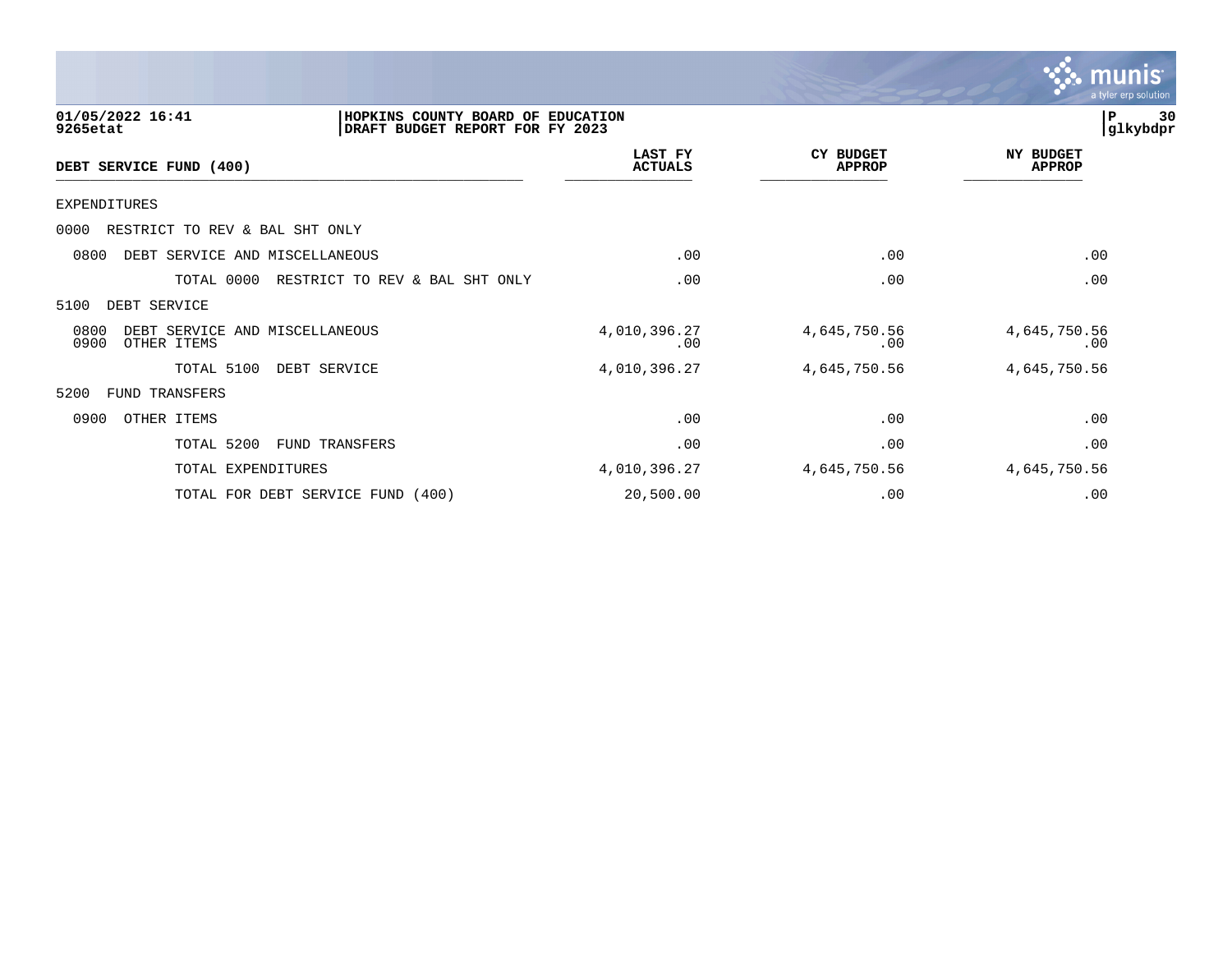|                                                                                                      |                                                                                                                                                                                                                              |                                                    |                                                            | munis<br>a tyler erp solution                              |
|------------------------------------------------------------------------------------------------------|------------------------------------------------------------------------------------------------------------------------------------------------------------------------------------------------------------------------------|----------------------------------------------------|------------------------------------------------------------|------------------------------------------------------------|
| 01/05/2022 16:41<br>HOPKINS COUNTY BOARD OF EDUCATION<br>9265etat<br>DRAFT BUDGET REPORT FOR FY 2023 |                                                                                                                                                                                                                              |                                                    |                                                            | l P<br>31<br> glkybdpr                                     |
|                                                                                                      | FOOD SERVICE FUND (51)                                                                                                                                                                                                       | LAST FY<br><b>ACTUALS</b>                          | <b>CY BUDGET</b><br><b>APPROP</b>                          | <b>NY BUDGET</b><br><b>APPROP</b>                          |
| <b>REVENUES</b>                                                                                      |                                                                                                                                                                                                                              |                                                    |                                                            |                                                            |
|                                                                                                      | 0999 BEGINNING BALANCE                                                                                                                                                                                                       |                                                    |                                                            |                                                            |
|                                                                                                      | TOTAL 0999 BEGINNING BALANCE                                                                                                                                                                                                 | 1,671,353.11                                       | 989, 276. 27                                               | 989, 276. 27                                               |
| <b>RECEIPTS</b>                                                                                      |                                                                                                                                                                                                                              |                                                    |                                                            |                                                            |
|                                                                                                      | REVENUE FROM LOCAL SOURCES                                                                                                                                                                                                   |                                                    |                                                            |                                                            |
|                                                                                                      | EARNINGS ON INVESTMENTS                                                                                                                                                                                                      |                                                    |                                                            |                                                            |
| 1510                                                                                                 | INTEREST ON INVESTMENTS                                                                                                                                                                                                      | 36,015.36                                          | 4,161.00                                                   | 4,161.00                                                   |
|                                                                                                      | TOTAL EARNINGS ON INVESTMENTS                                                                                                                                                                                                | 36,015.36                                          | 4,161.00                                                   | 4,161.00                                                   |
| FOOD SERVICE                                                                                         |                                                                                                                                                                                                                              |                                                    |                                                            |                                                            |
| 1611<br>1612<br>1621<br>1622<br>1624<br>1629<br>1650                                                 | REIMBURSABLE SCHOOL LUNCH PROG<br>REIMBURSABLE SCH BREAKFAST PRG<br>NON-REIMBURSABLE LUNCH PROG<br>NON-REIMBURSABLE BREAKFAST PRG<br>NON-REIMBURSBLE A LA CARTE PRG<br>NON-REIMBURSBLE OTHER FOOD PRG<br>SUMMER FOOD PROGRAM | 8,123.78<br>.00<br>.00<br>.00<br>.00<br>.00<br>.00 | 554,105.47<br>.00<br>.00<br>.00<br>.00<br>12,000.00<br>.00 | 554,105.47<br>.00<br>.00<br>.00<br>.00<br>12,000.00<br>.00 |
|                                                                                                      | TOTAL FOOD SERVICE                                                                                                                                                                                                           | 8,123.78                                           | 566,105.47                                                 | 566,105.47                                                 |
|                                                                                                      | OTHER REVENUE FROM LOCAL SOURCES                                                                                                                                                                                             |                                                    |                                                            |                                                            |
| 1920<br>1990                                                                                         | CONTRIBUTIONS DONATIONS<br>MISCELLANEOUS REVENUE                                                                                                                                                                             | $.00 \,$<br>26, 216. 15                            | 3,800.00<br>40,382.95                                      | 3,800.00<br>40,382.95                                      |
|                                                                                                      | TOTAL OTHER REVENUE FROM LOCAL SOURCES                                                                                                                                                                                       | 26, 216. 15                                        | 44,182.95                                                  | 44,182.95                                                  |
|                                                                                                      | TOTAL REVENUE FROM LOCAL SOURCES                                                                                                                                                                                             | 70,355.29                                          | 614,449.42                                                 | 614,449.42                                                 |
|                                                                                                      | REVENUE FROM STATE SOURCES                                                                                                                                                                                                   |                                                    |                                                            |                                                            |
| RESTRICTED                                                                                           |                                                                                                                                                                                                                              |                                                    |                                                            |                                                            |
| 3200                                                                                                 | RESTRICTED STATE REVENUE                                                                                                                                                                                                     | 32,981.52                                          | 43,539.00                                                  | 43,539.00                                                  |
|                                                                                                      | TOTAL RESTRICTED                                                                                                                                                                                                             | 32,981.52                                          | 43,539.00                                                  | 43,539.00                                                  |
|                                                                                                      | REVENUE FOR ON BEHALF PAYMENTS                                                                                                                                                                                               |                                                    |                                                            |                                                            |
| 3900                                                                                                 | ON BEHALF                                                                                                                                                                                                                    | 601,686.61                                         | 476,962.24                                                 | 476,962.24                                                 |
|                                                                                                      | TOTAL REVENUE FOR ON BEHALF PAYMENTS                                                                                                                                                                                         | 601,686.61                                         | 476,962.24                                                 | 476,962.24                                                 |
|                                                                                                      | TOTAL REVENUE FROM STATE SOURCES                                                                                                                                                                                             | 634,668.13                                         | 520,501.24                                                 | 520,501.24                                                 |

 $\mathcal{L}$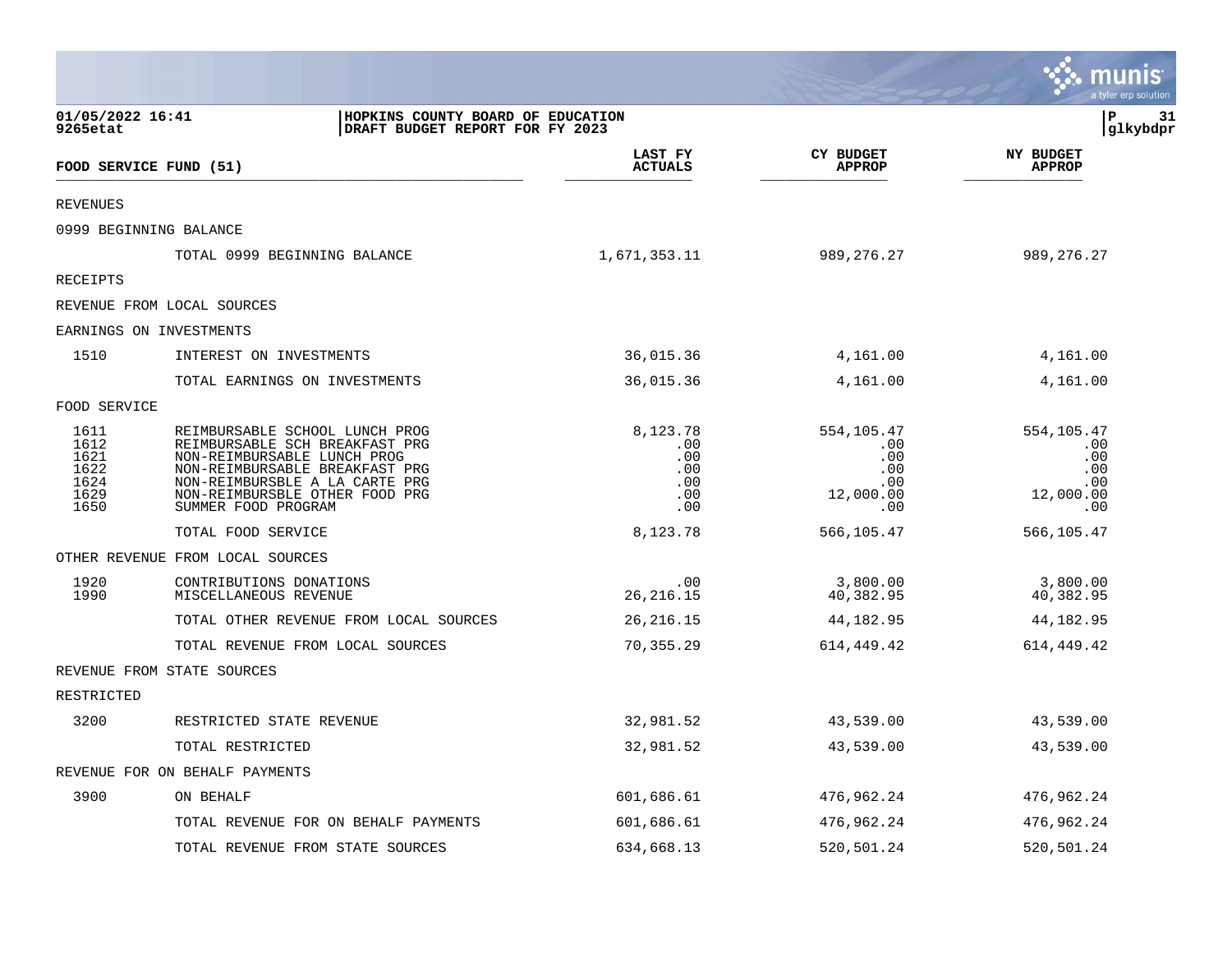|                              |                                                                      |                                  |                                   | munis<br>a tyler erp solution  |
|------------------------------|----------------------------------------------------------------------|----------------------------------|-----------------------------------|--------------------------------|
| 01/05/2022 16:41<br>9265etat | HOPKINS COUNTY BOARD OF EDUCATION<br>DRAFT BUDGET REPORT FOR FY 2023 |                                  |                                   | $\, {\bf P}$<br>32<br>glkybdpr |
|                              | FOOD SERVICE FUND (51)                                               | <b>LAST FY</b><br><b>ACTUALS</b> | <b>CY BUDGET</b><br><b>APPROP</b> | NY BUDGET<br><b>APPROP</b>     |
|                              | REVENUE FROM FEDERAL SOURCES                                         |                                  |                                   |                                |
|                              | RESTRICTED THROUGH THE STATE                                         |                                  |                                   |                                |
| 4500                         | RESTRICTED FED THRU STATE                                            | 2,148,587.70                     | 3,051,681.20                      | 3,051,681.20                   |
|                              | TOTAL RESTRICTED THROUGH THE STATE                                   | 2,148,587.70                     | 3,051,681.20                      | 3,051,681.20                   |
| UNDEFINED REV TYPE           |                                                                      |                                  |                                   |                                |
| 4950                         | CHILD NUTR PRG DONATED COMMOD                                        | 146,973.00                       | .00                               | .00                            |
|                              | TOTAL UNDEFINED REV TYPE                                             | 146,973.00                       | .00                               | .00                            |
|                              | TOTAL REVENUE FROM FEDERAL SOURCES                                   | 2,295,560.70                     | 3,051,681.20                      | 3,051,681.20                   |
| OTHER RECEIPTS               |                                                                      |                                  |                                   |                                |
| <b>INTERFUND TRANSFERS</b>   |                                                                      |                                  |                                   |                                |
| 5210                         | FUND TRANSFER                                                        | .00                              | .00                               | .00                            |
|                              | TOTAL INTERFUND TRANSFERS                                            | .00                              | .00                               | .00                            |
|                              | TOTAL OTHER RECEIPTS                                                 | .00                              | .00                               | .00                            |
|                              | TOTAL RECEIPTS                                                       | 3,000,584.12                     | 4,186,631.86                      | 4,186,631.86                   |
|                              | TOTAL REVENUES                                                       | 4,671,937.23                     | 5, 175, 908. 13                   | 5,175,908.13                   |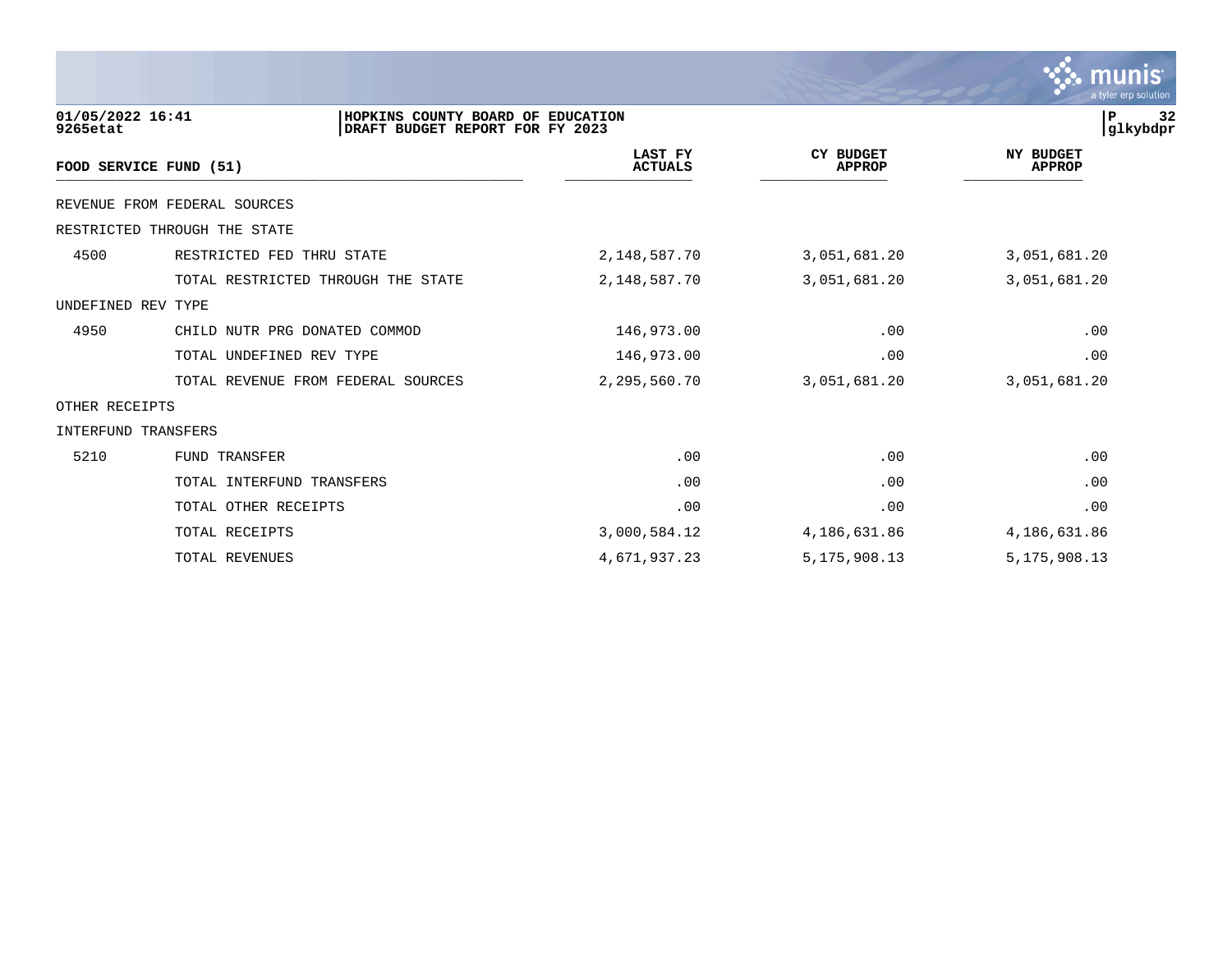

**01/05/2022 16:41 |HOPKINS COUNTY BOARD OF EDUCATION |P 33** DRAFT BUDGET REPORT FOR FY 2023 **LAST FY CY BUDGET NY BUDGET**  $FOOD$  **SERVICE FUND** (51)  $\frac{1}{\sqrt{1-\frac{1}{2}}\sqrt{1-\frac{1}{2}}\sqrt{1-\frac{1}{2}}\sqrt{1-\frac{1}{2}}\sqrt{1-\frac{1}{2}}\sqrt{1-\frac{1}{2}}\sqrt{1-\frac{1}{2}}\sqrt{1-\frac{1}{2}}\sqrt{1-\frac{1}{2}}\sqrt{1-\frac{1}{2}}\sqrt{1-\frac{1}{2}}\sqrt{1-\frac{1}{2}}\sqrt{1-\frac{1}{2}}\sqrt{1-\frac{1}{2}}\sqrt{1-\frac{1}{2}}\sqrt{1-\frac{1}{2}}\sqrt{1-\frac{1}{2}}\sqrt{1-\frac{1}{2}}\sqrt{1-\frac{1}{2}}\sqrt{1-\frac$ EXPENDITURES 3100 FOOD SERVICE OPERATION 0100 SALARIES PERSONNEL SERVICES 1,224,728.30 1,294,296.95 1,294,296.95 0200 EMPLOYEE BENEFITS 611,409.13 451,375.99 451,375.99 0280 ON-BEHALF 601,686.61 476,962.24 476,962.24 0300 PURCHASED PROF AND TECH SERV  $\begin{array}{cccc} 0 & 300 & 6 & 750.00 & 6 & 750.00 & 6 & 750.00 & 6 & 750.00 & 6 & 750.00 & 6 & 750.00 & 6 & 750.00 & 6 & 750.00 & 6 & 750.00 & 6 & 750.00 & 6 & 750.00 & 6 & 750.00 & 6 & 750.00 & 6 & 750.00 & 6 & 750.00 & 6 & 750$ 0400 PURCHASED PROPERTY SERVICES 20,226.62 117,000.00<br>0500 OTHER PURCHASED SERVICES 20,226.68 11,695.68 41,900.00 0500 OTHER PURCHASED SERVICES (1.695.68 41,900.00 41,900.00 41,900.00 41,900.00 41,900.00 41,900.00 41,900.00<br>0600 0605,642.95 42.95 42.95 42.95 42,064,642.95 42,064,642.95 43.95 43.95 43.95 43.95 43.95 43.95 43.95 43.95 0600 SUPPLIES 1,139,100.65 2,064,642.95 2,064,642.95 0700 PROPERTY 21,000.00 21,480.00 21,480.00 0800 DEBT SERVICE AND MISCELLANEOUS 152.50 .00 .00 0840 CONTINGENCY TOTAL 3100 FOOD SERVICE OPERATION 3,634,469.08 5,175,908.13 5,175,908.13 TOTAL EXPENDITURES 3,634,469.08 5,175,908.13 5,175,908.13

TOTAL FOR FOOD SERVICE FUND (51)  $1,037,468.15$  .00 .00 .00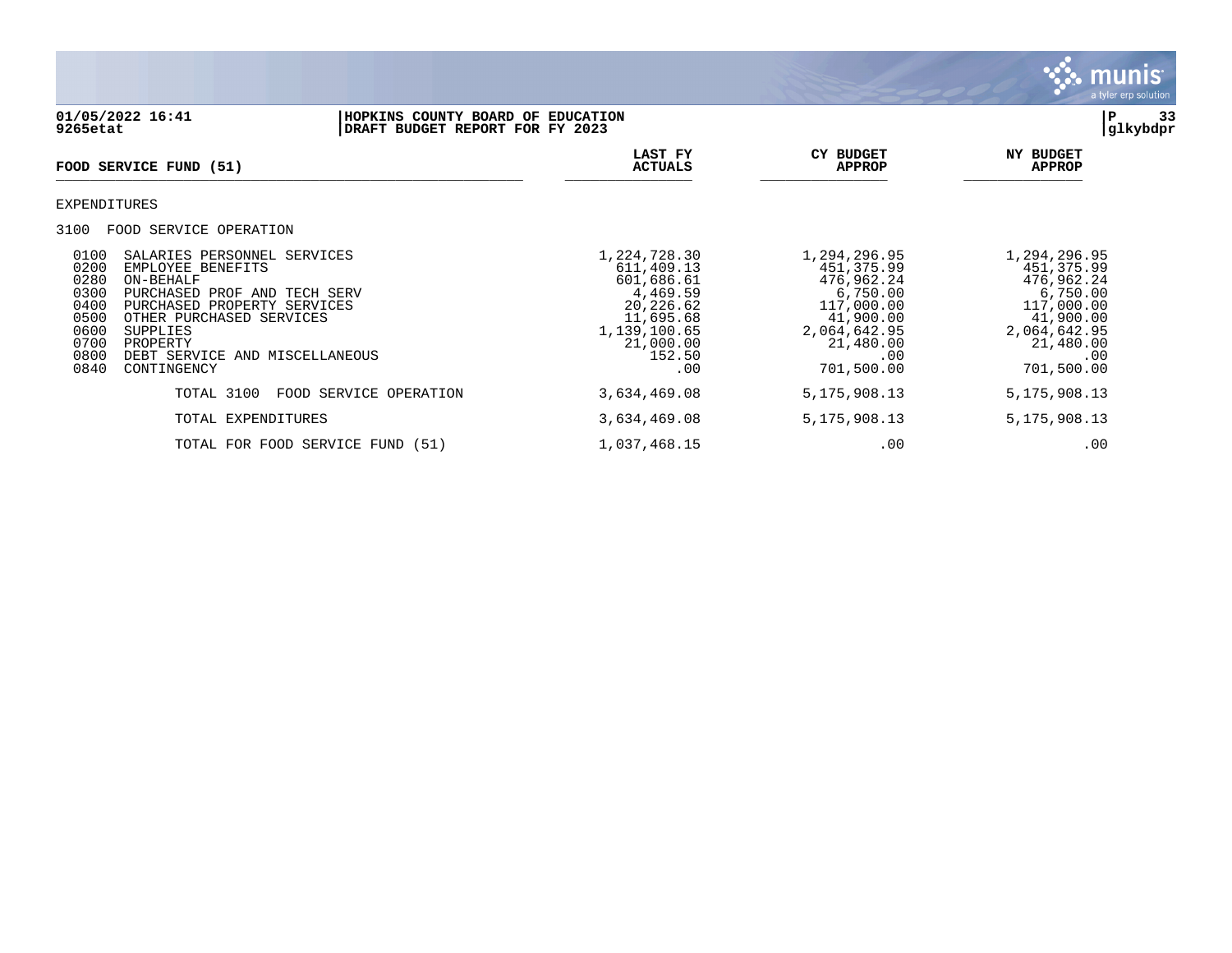|                              |                                                                      |                           |                                   | S. Munis<br>a tyler erp solution  |
|------------------------------|----------------------------------------------------------------------|---------------------------|-----------------------------------|-----------------------------------|
| 01/05/2022 16:41<br>9265etat | HOPKINS COUNTY BOARD OF EDUCATION<br>DRAFT BUDGET REPORT FOR FY 2023 |                           |                                   | P<br>34<br> glkybdpr              |
|                              | CHILD CARE CENTER (52)                                               | LAST FY<br><b>ACTUALS</b> | <b>CY BUDGET</b><br><b>APPROP</b> | <b>NY BUDGET</b><br><b>APPROP</b> |
| REVENUES                     |                                                                      |                           |                                   |                                   |
|                              | 0999 BEGINNING BALANCE                                               |                           |                                   |                                   |
|                              | TOTAL 0999 BEGINNING BALANCE                                         | 76,149.31                 | .00                               | .00                               |
| RECEIPTS                     |                                                                      |                           |                                   |                                   |
|                              | REVENUE FROM LOCAL SOURCES                                           |                           |                                   |                                   |
|                              | EARNINGS ON INVESTMENTS                                              |                           |                                   |                                   |
| 1510<br>1510A                | INTEREST ON INVESTMENTS<br>INTEREST ON INVESTMENTS                   | 1,124.01<br>.00           | 190.00<br>.00                     | 190.00<br>.00                     |
|                              | TOTAL EARNINGS ON INVESTMENTS                                        | 1,124.01                  | 190.00                            | 190.00                            |
|                              | COMMUNITY SERVICE ACTIVITIES                                         |                           |                                   |                                   |
| 1810<br>1810A                | COMMUNITY SERVICE ACTIVITIES<br>COMMUNITY SERVICE ACTIVITIES         | 32,359.00<br>.00          | 91,024.87<br>.00                  | 91,024.87<br>.00                  |
|                              | TOTAL COMMUNITY SERVICE ACTIVITIES                                   | 32,359.00                 | 91,024.87                         | 91,024.87                         |
|                              | TOTAL REVENUE FROM LOCAL SOURCES                                     | 33,483.01                 | 91,214.87                         | 91,214.87                         |
|                              | REVENUE FROM STATE SOURCES                                           |                           |                                   |                                   |
| RESTRICTED                   |                                                                      |                           |                                   |                                   |
| 3200<br>3200A                | RESTRICTED STATE REVENUE<br>RESTRICTED STATE REVENUE                 | 7,450.00<br>.00           | 13,520.32<br>.00                  | 13,520.32<br>.00                  |
|                              | TOTAL RESTRICTED                                                     | 7,450.00                  | 13,520.32                         | 13,520.32                         |
|                              | REVENUE FOR ON BEHALF PAYMENTS                                       |                           |                                   |                                   |
| 3900                         | ON BEHALF                                                            | 21, 193.82                | 27,361.02                         | 27,361.02                         |
|                              | TOTAL REVENUE FOR ON BEHALF PAYMENTS                                 | 21,193.82                 | 27,361.02                         | 27,361.02                         |
|                              | TOTAL REVENUE FROM STATE SOURCES                                     | 28,643.82                 | 40,881.34                         | 40,881.34                         |
|                              | TOTAL RECEIPTS                                                       | 62,126.83                 | 132,096.21                        | 132,096.21                        |
|                              | TOTAL REVENUES                                                       | 138,276.14                | 132,096.21                        | 132,096.21                        |

 $\mathbf{r}$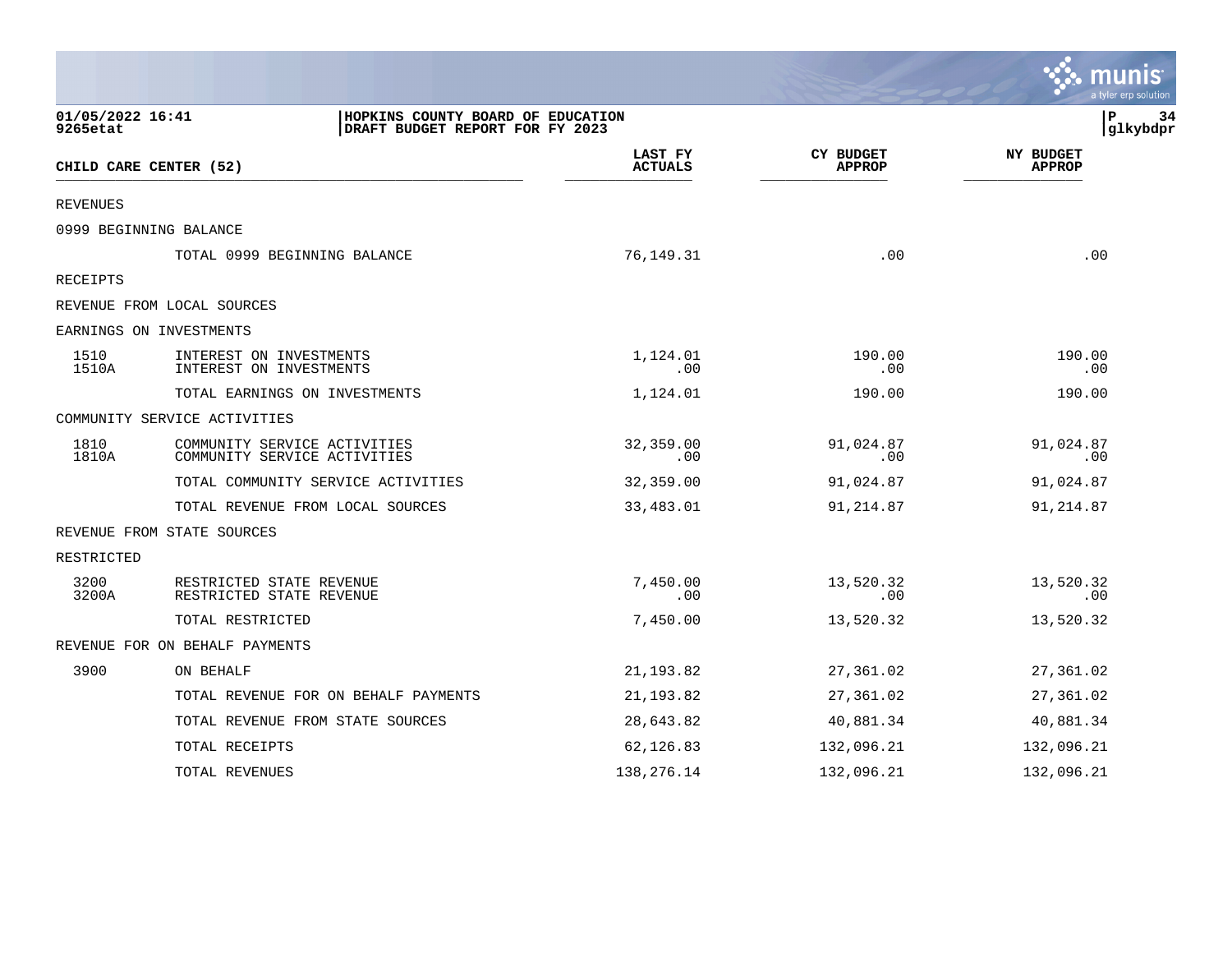|                                                                                                                                                                                                                                                                                                                          |                                                                                                     |                                                                                                   | munis<br>a tyler erp solution                                                                     |
|--------------------------------------------------------------------------------------------------------------------------------------------------------------------------------------------------------------------------------------------------------------------------------------------------------------------------|-----------------------------------------------------------------------------------------------------|---------------------------------------------------------------------------------------------------|---------------------------------------------------------------------------------------------------|
| 01/05/2022 16:41<br>HOPKINS COUNTY BOARD OF EDUCATION<br>9265etat<br>DRAFT BUDGET REPORT FOR FY 2023                                                                                                                                                                                                                     |                                                                                                     |                                                                                                   | 35<br>$\mathbf P$<br>glkybdpr                                                                     |
| CHILD CARE CENTER (52)                                                                                                                                                                                                                                                                                                   | LAST FY<br><b>ACTUALS</b>                                                                           | <b>CY BUDGET</b><br><b>APPROP</b>                                                                 | NY BUDGET<br><b>APPROP</b>                                                                        |
| <b>EXPENDITURES</b>                                                                                                                                                                                                                                                                                                      |                                                                                                     |                                                                                                   |                                                                                                   |
| 0000<br>RESTRICT TO REV & BAL SHT ONLY                                                                                                                                                                                                                                                                                   |                                                                                                     |                                                                                                   |                                                                                                   |
| UNDEFINED EXP OBJ                                                                                                                                                                                                                                                                                                        | .00                                                                                                 | .00                                                                                               | .00                                                                                               |
| TOTAL 0000<br>RESTRICT TO REV & BAL SHT ONLY                                                                                                                                                                                                                                                                             | .00                                                                                                 | .00                                                                                               | .00                                                                                               |
| 3200<br>DAY CARE OPERATIONS                                                                                                                                                                                                                                                                                              |                                                                                                     |                                                                                                   |                                                                                                   |
| 0100<br>SALARIES PERSONNEL SERVICES<br>0200<br>EMPLOYEE BENEFITS<br>0280<br>ON-BEHALF<br>0300<br>PURCHASED PROF AND TECH SERV<br>0400<br>PURCHASED PROPERTY SERVICES<br>0500<br>OTHER PURCHASED SERVICES<br>0600<br><b>SUPPLIES</b><br>0700<br>PROPERTY<br>0800<br>DEBT SERVICE AND MISCELLANEOUS<br>0900<br>OTHER ITEMS | 43, 139.85<br>24,493.22<br>21, 193.82<br>956.00<br>.00<br>1,014.02<br>2,002.09<br>.00<br>.00<br>.00 | 74,345.11<br>18,878.40<br>27,361.02<br>800.00<br>.00<br>3,200.00<br>7,511.68<br>.00<br>.00<br>.00 | 74,345.11<br>18,878.40<br>27,361.02<br>800.00<br>.00<br>3,200.00<br>7,511.68<br>.00<br>.00<br>.00 |
| TOTAL 3200<br>DAY CARE OPERATIONS                                                                                                                                                                                                                                                                                        | 92,799.00                                                                                           | 132,096.21                                                                                        | 132,096.21                                                                                        |
| 5200<br><b>FUND TRANSFERS</b>                                                                                                                                                                                                                                                                                            |                                                                                                     |                                                                                                   |                                                                                                   |
| OTHER ITEMS<br>0900                                                                                                                                                                                                                                                                                                      | .00                                                                                                 | .00                                                                                               | .00                                                                                               |
| TOTAL 5200<br><b>FUND TRANSFERS</b>                                                                                                                                                                                                                                                                                      | .00                                                                                                 | .00                                                                                               | .00                                                                                               |
| TOTAL EXPENDITURES                                                                                                                                                                                                                                                                                                       | 92,799.00                                                                                           | 132,096.21                                                                                        | 132,096.21                                                                                        |
| TOTAL FOR CHILD CARE CENTER (52)                                                                                                                                                                                                                                                                                         | 45, 477. 14                                                                                         | .00                                                                                               | .00                                                                                               |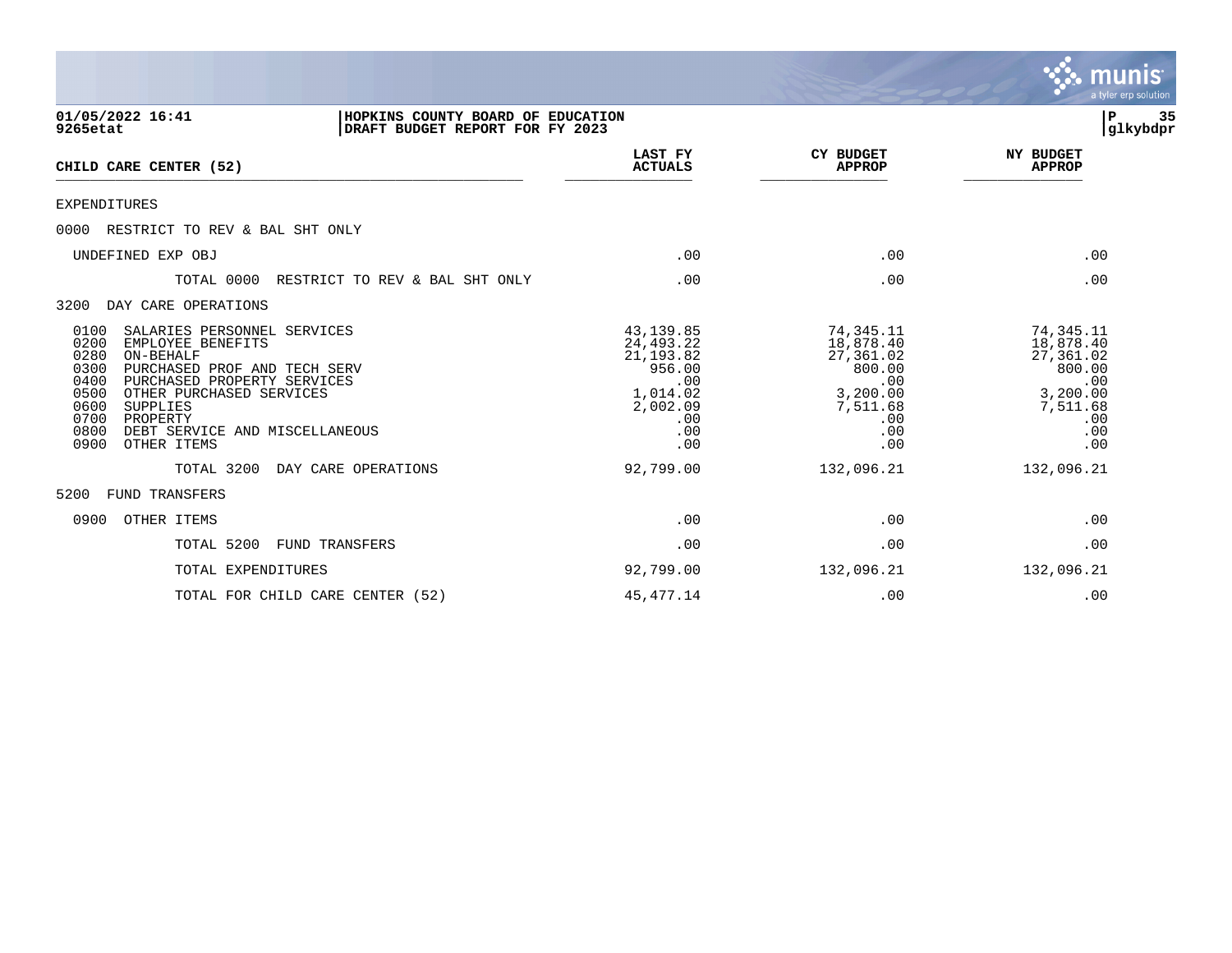

### **01/05/2022 16:41 |HOPKINS COUNTY BOARD OF EDUCATION |P 36 9265etat |DRAFT BUDGET REPORT FOR FY 2023 |glkybdpr**

| FIDUCIARY FUND AGENCY FUNDS (61)           | LAST FY<br><b>ACTUALS</b> | CY BUDGET<br><b>APPROP</b> | <b>NY BUDGET</b><br>APPROP |
|--------------------------------------------|---------------------------|----------------------------|----------------------------|
| EXPENDITURES                               |                           |                            |                            |
| 3300 COMMUNITY SERVICES                    |                           |                            |                            |
| 0600<br>SUPPLIES                           | .00                       | .00                        | .00                        |
| TOTAL 3300<br>COMMUNITY SERVICES           | .00                       | .00                        | .00                        |
| TOTAL EXPENDITURES                         | .00                       | .00                        | .00                        |
| TOTAL FOR FIDUCIARY FUND AGENCY FUNDS (61) | .00                       | .00                        | .00                        |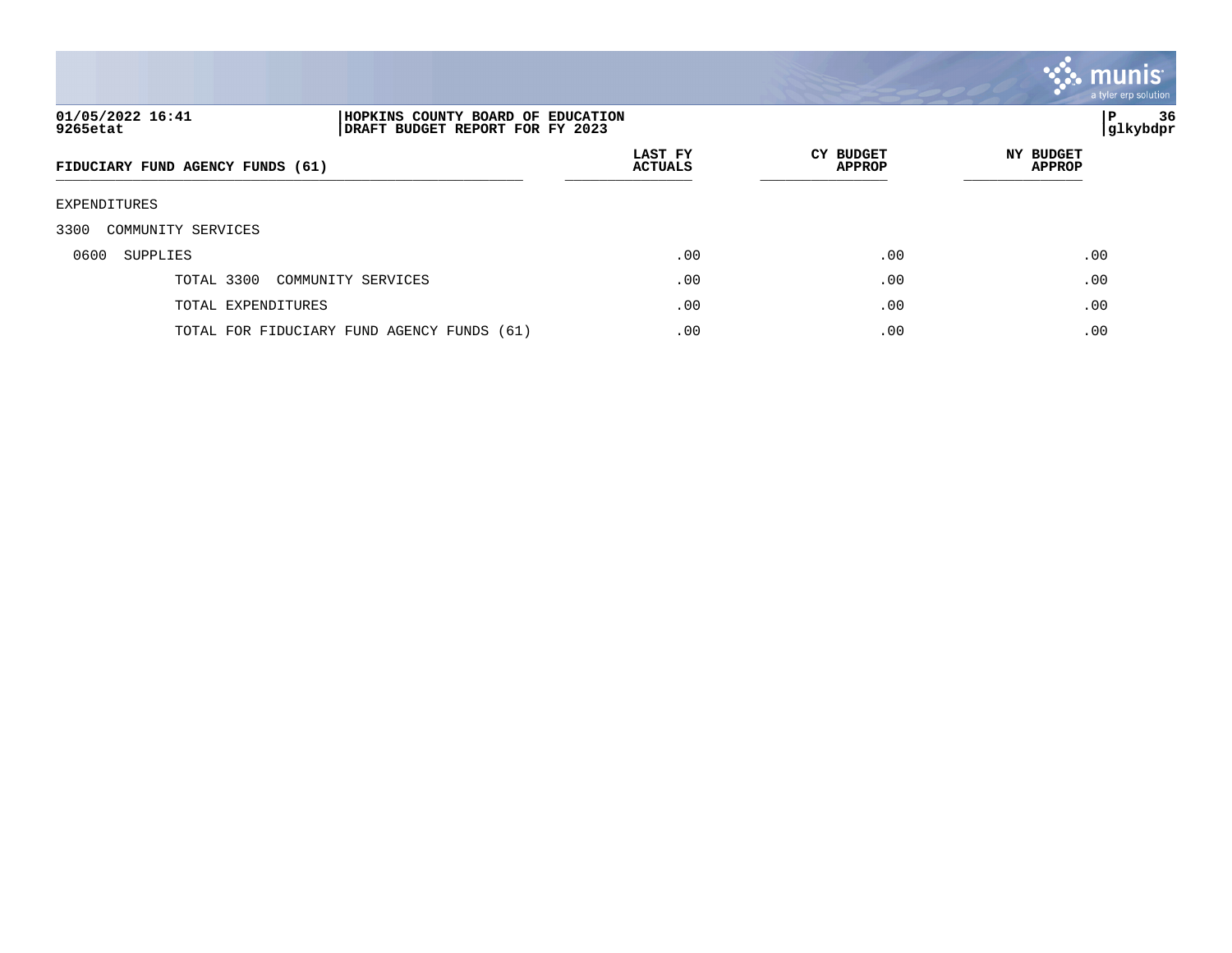|                              |                                                                      |                           |                                   | a tyler erp solution              |
|------------------------------|----------------------------------------------------------------------|---------------------------|-----------------------------------|-----------------------------------|
| 01/05/2022 16:41<br>9265etat | HOPKINS COUNTY BOARD OF EDUCATION<br>DRAFT BUDGET REPORT FOR FY 2023 |                           |                                   | 37<br>P<br>glkybdpr               |
|                              | FIDUCIARY PPP TRUST FUND (7000)                                      | LAST FY<br><b>ACTUALS</b> | <b>CY BUDGET</b><br><b>APPROP</b> | <b>NY BUDGET</b><br><b>APPROP</b> |
| <b>REVENUES</b>              |                                                                      |                           |                                   |                                   |
|                              | 0999 BEGINNING BALANCE                                               |                           |                                   |                                   |
|                              | TOTAL 0999 BEGINNING BALANCE                                         | 101,136.72                | .00                               | .00                               |
| RECEIPTS                     |                                                                      |                           |                                   |                                   |
|                              | REVENUE FROM LOCAL SOURCES                                           |                           |                                   |                                   |
|                              | EARNINGS ON INVESTMENTS                                              |                           |                                   |                                   |
| 1510                         | INTEREST ON INVESTMENTS                                              | 2,483.98                  | .00                               | .00                               |
|                              | TOTAL EARNINGS ON INVESTMENTS                                        | 2,483.98                  | .00                               | .00                               |
|                              | OTHER REVENUE FROM LOCAL SOURCES                                     |                           |                                   |                                   |
| 1920                         | CONTRIBUTIONS DONATIONS                                              | .00                       | .00                               | .00                               |
|                              | TOTAL OTHER REVENUE FROM LOCAL SOURCES                               | .00                       | .00                               | .00                               |
|                              | TOTAL REVENUE FROM LOCAL SOURCES                                     | 2,483.98                  | .00                               | .00                               |
| OTHER RECEIPTS               |                                                                      |                           |                                   |                                   |
| INTERFUND TRANSFERS          |                                                                      |                           |                                   |                                   |
| 5210                         | FUND TRANSFER                                                        | .00                       | .00                               | .00                               |
|                              | TOTAL INTERFUND TRANSFERS                                            | .00                       | .00                               | .00                               |
|                              | TOTAL OTHER RECEIPTS                                                 | .00                       | .00                               | .00                               |
|                              | TOTAL RECEIPTS                                                       | 2,483.98                  | .00                               | .00                               |
|                              | TOTAL REVENUES                                                       | 103,620.70                | .00                               | .00                               |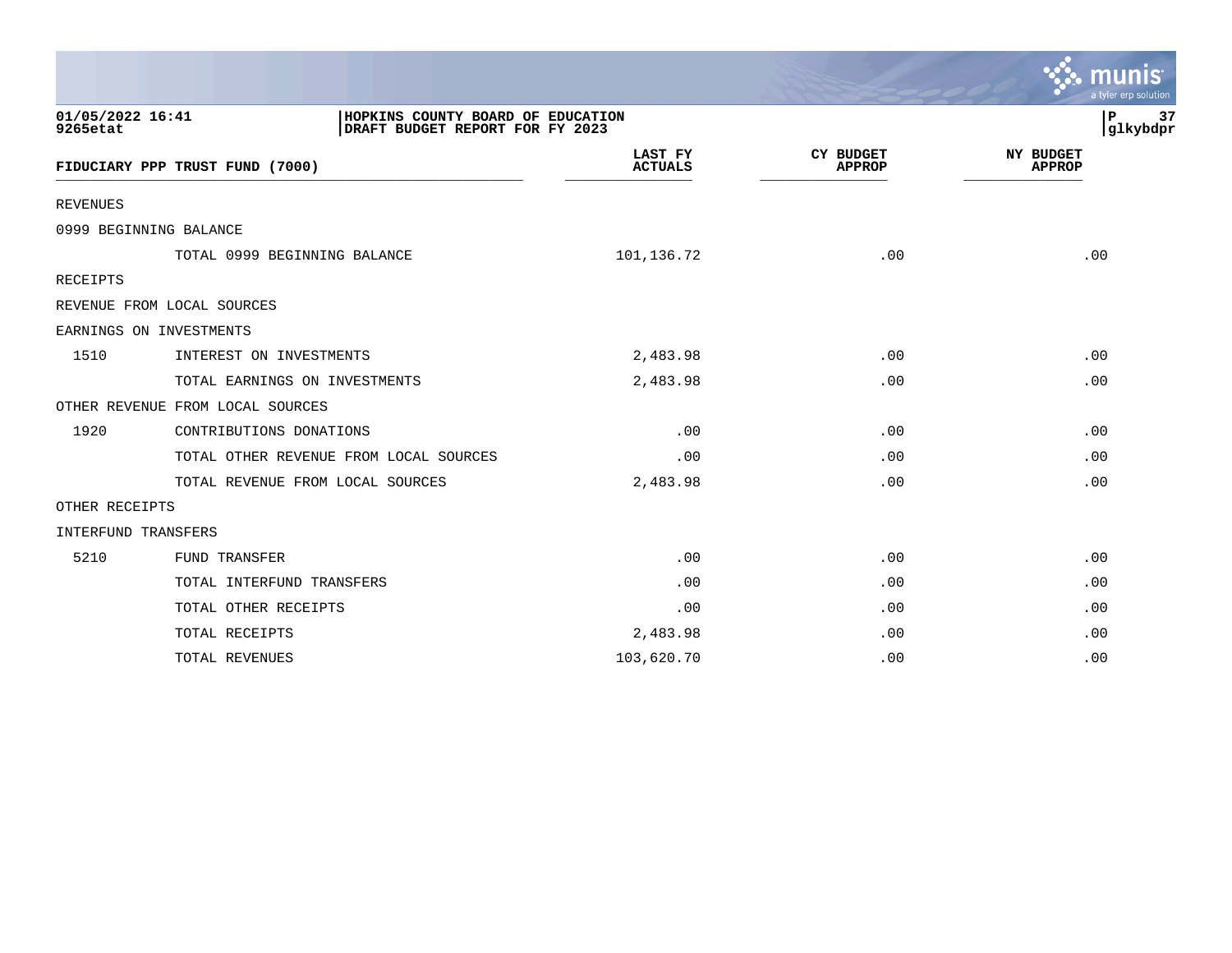

### **01/05/2022 16:41 |HOPKINS COUNTY BOARD OF EDUCATION |P 38 9265etat |DRAFT BUDGET REPORT FOR FY 2023 |glkybdpr**

| FIDUCIARY PPP TRUST FUND (7000)           | LAST FY<br><b>ACTUALS</b> | <b>CY BUDGET</b><br><b>APPROP</b> | <b>NY BUDGET</b><br><b>APPROP</b> |
|-------------------------------------------|---------------------------|-----------------------------------|-----------------------------------|
| EXPENDITURES                              |                           |                                   |                                   |
| 3300<br>COMMUNITY SERVICES                |                           |                                   |                                   |
| 0600<br>SUPPLIES                          | 6,000.00                  | .00                               | .00                               |
| TOTAL 3300<br>COMMUNITY SERVICES          | 6,000.00                  | .00                               | .00                               |
| TOTAL EXPENDITURES                        | 6,000.00                  | .00                               | .00                               |
| TOTAL FOR FIDUCIARY PPP TRUST FUND (7000) | 97,620.70                 | .00                               | .00                               |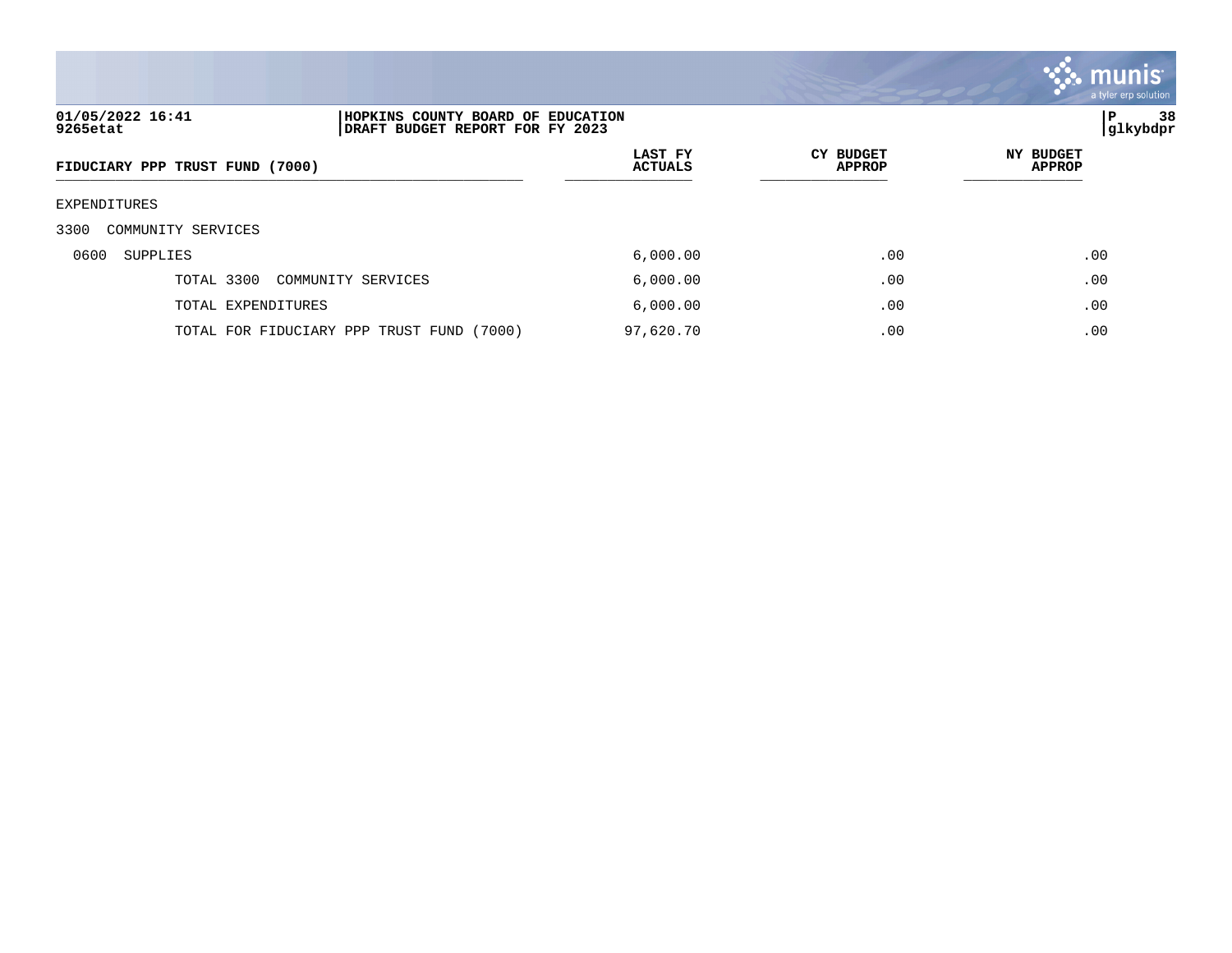|                                |                                                                           |                            |                            | <b>munis</b><br>a tyler erp solution |
|--------------------------------|---------------------------------------------------------------------------|----------------------------|----------------------------|--------------------------------------|
| 01/05/2022 16:41<br>9265etat   | HOPKINS COUNTY BOARD OF EDUCATION<br>DRAFT BUDGET REPORT FOR FY 2023      |                            |                            | 39<br>P<br> glkybdpr                 |
| <b>GOVERNMENTAL ASSETS (8)</b> |                                                                           | LAST FY<br><b>ACTUALS</b>  | CY BUDGET<br><b>APPROP</b> | <b>NY BUDGET</b><br><b>APPROP</b>    |
| REVENUES                       |                                                                           |                            |                            |                                      |
| RECEIPTS                       |                                                                           |                            |                            |                                      |
| OTHER RECEIPTS                 |                                                                           |                            |                            |                                      |
|                                | SALE OR COMP FOR LOSS OF ASSETS                                           |                            |                            |                                      |
| 5311<br>5331<br>5341           | SALE OF LAND & IMPROVEMENTS<br>SALE OF BUILDINGS<br>SALE OF EQUIPMENT ETC | .00<br>.00<br>$-13,834.33$ | .00<br>.00<br>.00          | .00<br>.00<br>.00                    |
|                                | TOTAL SALE OR COMP FOR LOSS OF ASSETS                                     | $-13,834.33$               | .00                        | .00                                  |
|                                | TOTAL OTHER RECEIPTS                                                      | $-13,834.33$               | .00                        | .00                                  |
|                                | TOTAL RECEIPTS                                                            | $-13,834.33$               | .00                        | .00                                  |
|                                | TOTAL REVENUES                                                            | $-13,834.33$               | .00                        | .00                                  |

 $\mathcal{L}$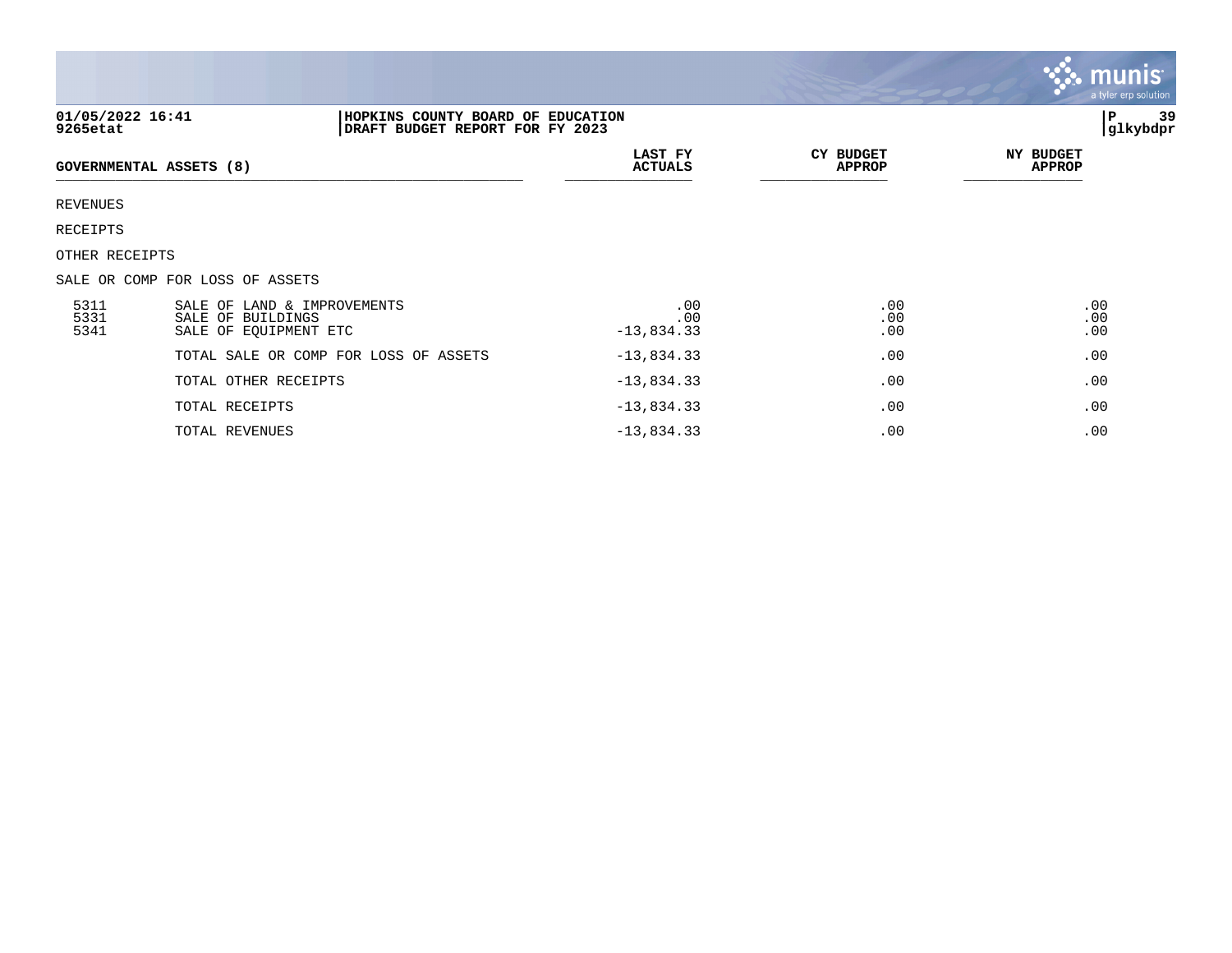

| 01/05/2022 16:41<br>9265etat        | HOPKINS COUNTY BOARD OF EDUCATION<br>DRAFT BUDGET REPORT FOR FY 2023 |                           |                            | l P<br>40<br> glkybdpr            |
|-------------------------------------|----------------------------------------------------------------------|---------------------------|----------------------------|-----------------------------------|
| GOVERNMENTAL ASSETS (8)             |                                                                      | LAST FY<br><b>ACTUALS</b> | CY BUDGET<br><b>APPROP</b> | <b>NY BUDGET</b><br><b>APPROP</b> |
| EXPENDITURES                        |                                                                      |                           |                            |                                   |
| 2100 STUDENT SUPPORT SERVICES       |                                                                      |                           |                            |                                   |
| 0700 PROPERTY                       |                                                                      | 16,154.07                 | .00                        | .00                               |
|                                     | TOTAL 2100 STUDENT SUPPORT SERVICES                                  | 16,154.07                 | .00                        | .00                               |
| 2200 INSTRUCTIONAL STAFF SUPP SERV  |                                                                      |                           |                            |                                   |
| 0700 PROPERTY                       |                                                                      | .00                       | .00                        | .00                               |
|                                     | TOTAL 2200 INSTRUCTIONAL STAFF SUPP SERV                             | .00                       | .00                        | .00                               |
| 2300 DISTRICT ADMIN SUPPORT         |                                                                      |                           |                            |                                   |
| 0700 PROPERTY                       |                                                                      | 2,428.45                  | .00                        | .00                               |
|                                     | TOTAL 2300 DISTRICT ADMIN SUPPORT                                    | 2,428.45                  | .00                        | .00                               |
| 2400 SCHOOL ADMIN SUPPORT           |                                                                      |                           |                            |                                   |
| 0700 PROPERTY                       |                                                                      | 31,859.77                 | .00                        | .00                               |
|                                     | TOTAL 2400 SCHOOL ADMIN SUPPORT                                      | 31,859.77                 | .00                        | .00                               |
| 2500 BUSINESS SUPPORT SERVICES      |                                                                      |                           |                            |                                   |
| 0700 PROPERTY                       |                                                                      | 57,361.92                 | .00                        | .00                               |
|                                     | TOTAL 2500 BUSINESS SUPPORT SERVICES                                 | 57,361.92                 | .00                        | .00                               |
| 2600 PLANT OPERATIONS & MAINTENANCE |                                                                      |                           |                            |                                   |
| 0700 PROPERTY                       |                                                                      | 1,657,621.50              | .00                        | .00                               |
|                                     | TOTAL 2600 PLANT OPERATIONS & MAINTENANCE                            | 1,657,621.50              | .00                        | .00                               |
| 2700 STUDENT TRANSPORTATION         |                                                                      |                           |                            |                                   |
| 0700 PROPERTY                       |                                                                      | 324,870.17                | .00                        | .00                               |
|                                     | TOTAL 2700 STUDENT TRANSPORTATION                                    | 324,870.17                | .00                        | .00                               |
| 3300 COMMUNITY SERVICES             |                                                                      |                           |                            |                                   |
| 0700 PROPERTY                       |                                                                      | .00                       | .00                        | .00                               |
|                                     | TOTAL 3300 COMMUNITY SERVICES                                        | .00                       | .00                        | .00                               |
| 4200 LAND IMPROVEMENTS              |                                                                      |                           |                            |                                   |

0700 PROPERTY .00 .00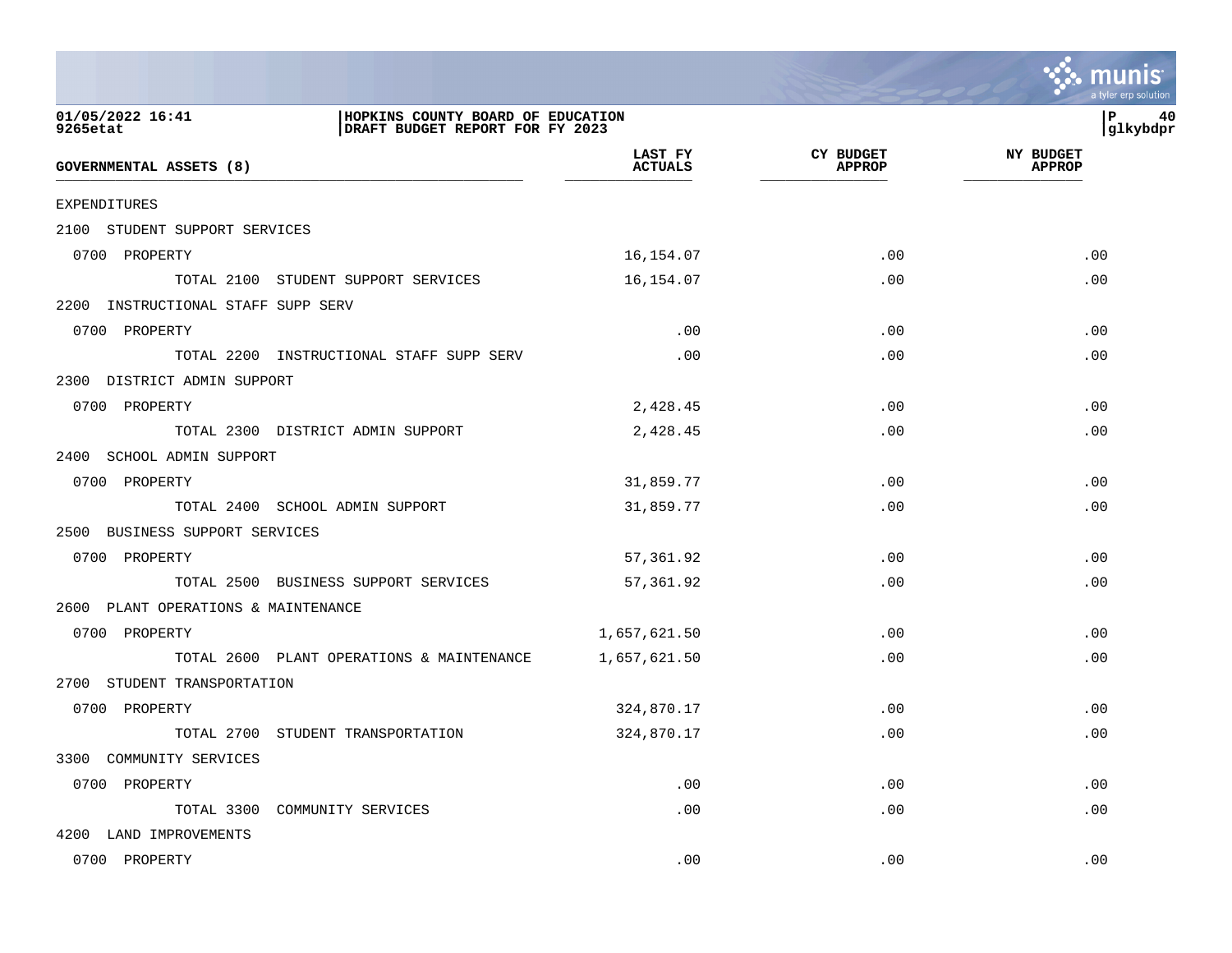|                                                                                                      |                                  |                                   | munis <sup>.</sup><br>a tyler erp solution |
|------------------------------------------------------------------------------------------------------|----------------------------------|-----------------------------------|--------------------------------------------|
| 01/05/2022 16:41<br>HOPKINS COUNTY BOARD OF EDUCATION<br>9265etat<br>DRAFT BUDGET REPORT FOR FY 2023 |                                  |                                   | ∣P<br>41<br> glkybdpr                      |
| GOVERNMENTAL ASSETS (8)                                                                              | <b>LAST FY</b><br><b>ACTUALS</b> | <b>CY BUDGET</b><br><b>APPROP</b> | <b>NY BUDGET</b><br><b>APPROP</b>          |
| TOTAL 4200<br>LAND IMPROVEMENTS                                                                      | .00                              | .00                               | .00                                        |
| TOTAL EXPENDITURES                                                                                   | 2,090,295.88                     | .00                               | .00                                        |
| TOTAL FOR GOVERNMENTAL ASSETS (8)                                                                    | $-2, 104, 130.21$                | .00                               | .00                                        |

and the contract of the contract of the contract of the contract of the contract of the contract of the contract of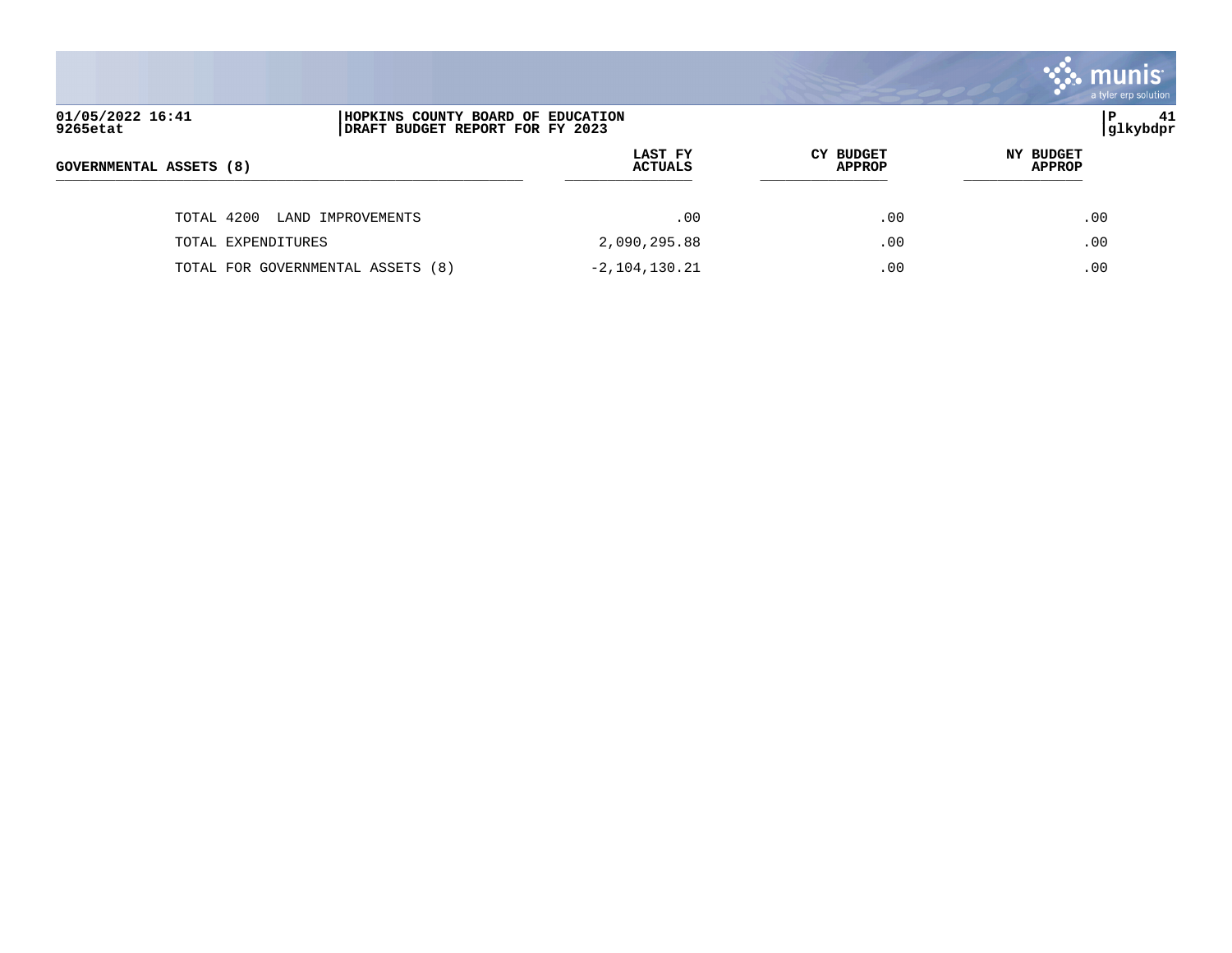|                              |                                                                      |                           |                                   | <b>munis</b><br>a tyler erp solution |
|------------------------------|----------------------------------------------------------------------|---------------------------|-----------------------------------|--------------------------------------|
| 01/05/2022 16:41<br>9265etat | HOPKINS COUNTY BOARD OF EDUCATION<br>DRAFT BUDGET REPORT FOR FY 2023 |                           |                                   | 42<br> P<br>glkybdpr                 |
| FOOD SERVICE ASSETS (81)     |                                                                      | LAST FY<br><b>ACTUALS</b> | <b>CY BUDGET</b><br><b>APPROP</b> | <b>NY BUDGET</b><br><b>APPROP</b>    |
| REVENUES                     |                                                                      |                           |                                   |                                      |
| RECEIPTS                     |                                                                      |                           |                                   |                                      |
| REVENUE FROM LOCAL SOURCES   |                                                                      |                           |                                   |                                      |
|                              | OTHER REVENUE FROM LOCAL SOURCES                                     |                           |                                   |                                      |
| 1930                         | GAIN ORLOSS SALE CAPITAL ASSET                                       | .00                       | .00                               | .00                                  |
|                              | TOTAL OTHER REVENUE FROM LOCAL SOURCES                               | .00                       | .00                               | .00                                  |
|                              | TOTAL REVENUE FROM LOCAL SOURCES                                     | .00                       | .00                               | .00                                  |
|                              | TOTAL RECEIPTS                                                       | .00                       | .00                               | .00                                  |
|                              | TOTAL REVENUES                                                       | .00                       | .00                               | .00                                  |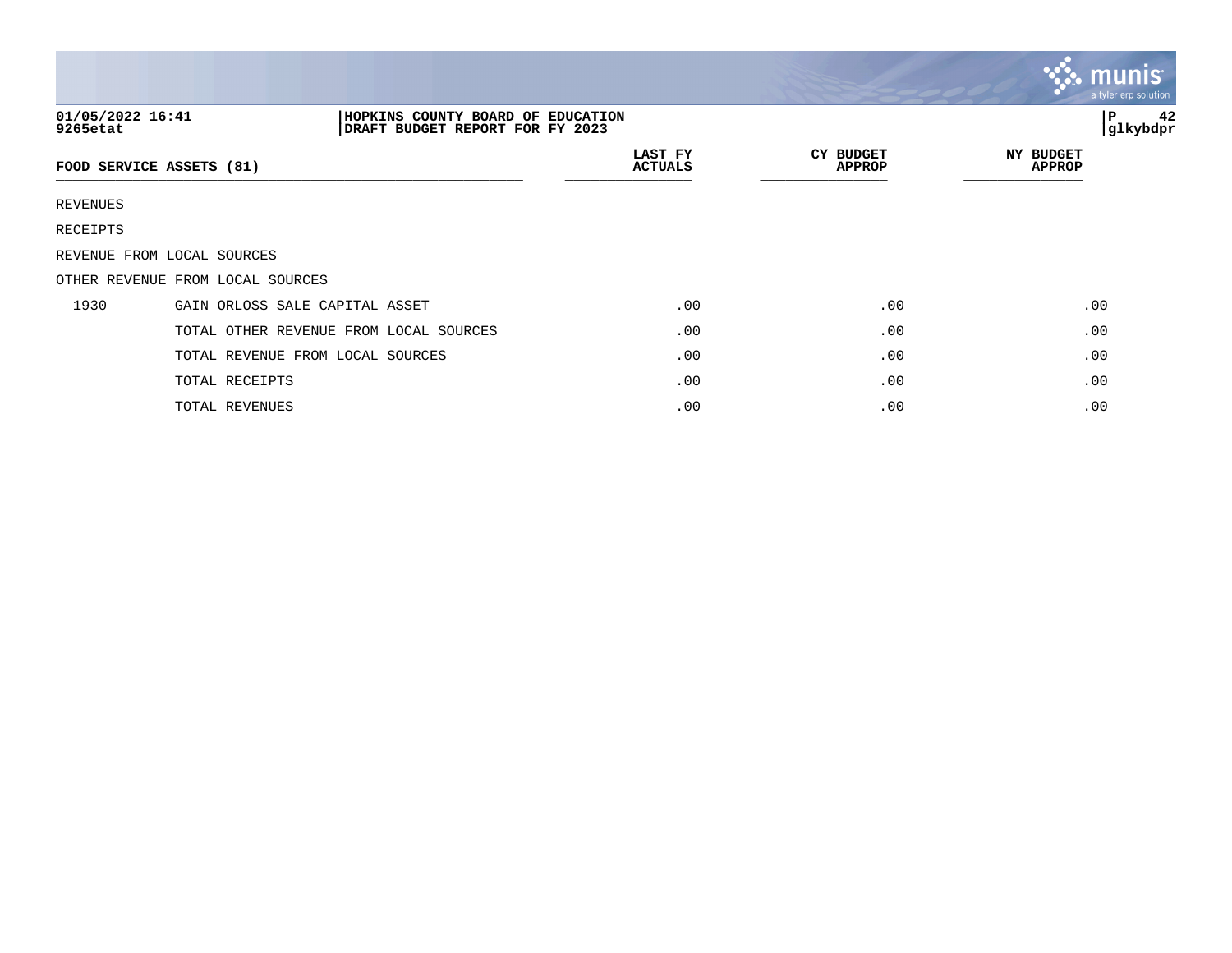

| 01/05/2022 16:41<br>9265etat   |                                    | HOPKINS COUNTY BOARD OF EDUCATION<br>DRAFT BUDGET REPORT FOR FY 2023 |                                   |                                   |  |
|--------------------------------|------------------------------------|----------------------------------------------------------------------|-----------------------------------|-----------------------------------|--|
| FOOD SERVICE ASSETS (81)       |                                    | LAST FY<br><b>ACTUALS</b>                                            | <b>CY BUDGET</b><br><b>APPROP</b> | <b>NY BUDGET</b><br><b>APPROP</b> |  |
| EXPENDITURES                   |                                    |                                                                      |                                   |                                   |  |
| FOOD SERVICE OPERATION<br>3100 |                                    |                                                                      |                                   |                                   |  |
| PROPERTY<br>0700               |                                    | 13,914.62                                                            | .00                               | .00                               |  |
| TOTAL 3100                     | FOOD SERVICE OPERATION             | 13,914.62                                                            | .00                               | .00                               |  |
| TOTAL EXPENDITURES             |                                    | 13,914.62                                                            | .00                               | .00                               |  |
|                                | TOTAL FOR FOOD SERVICE ASSETS (81) | $-13,914.62$                                                         | .00                               | .00                               |  |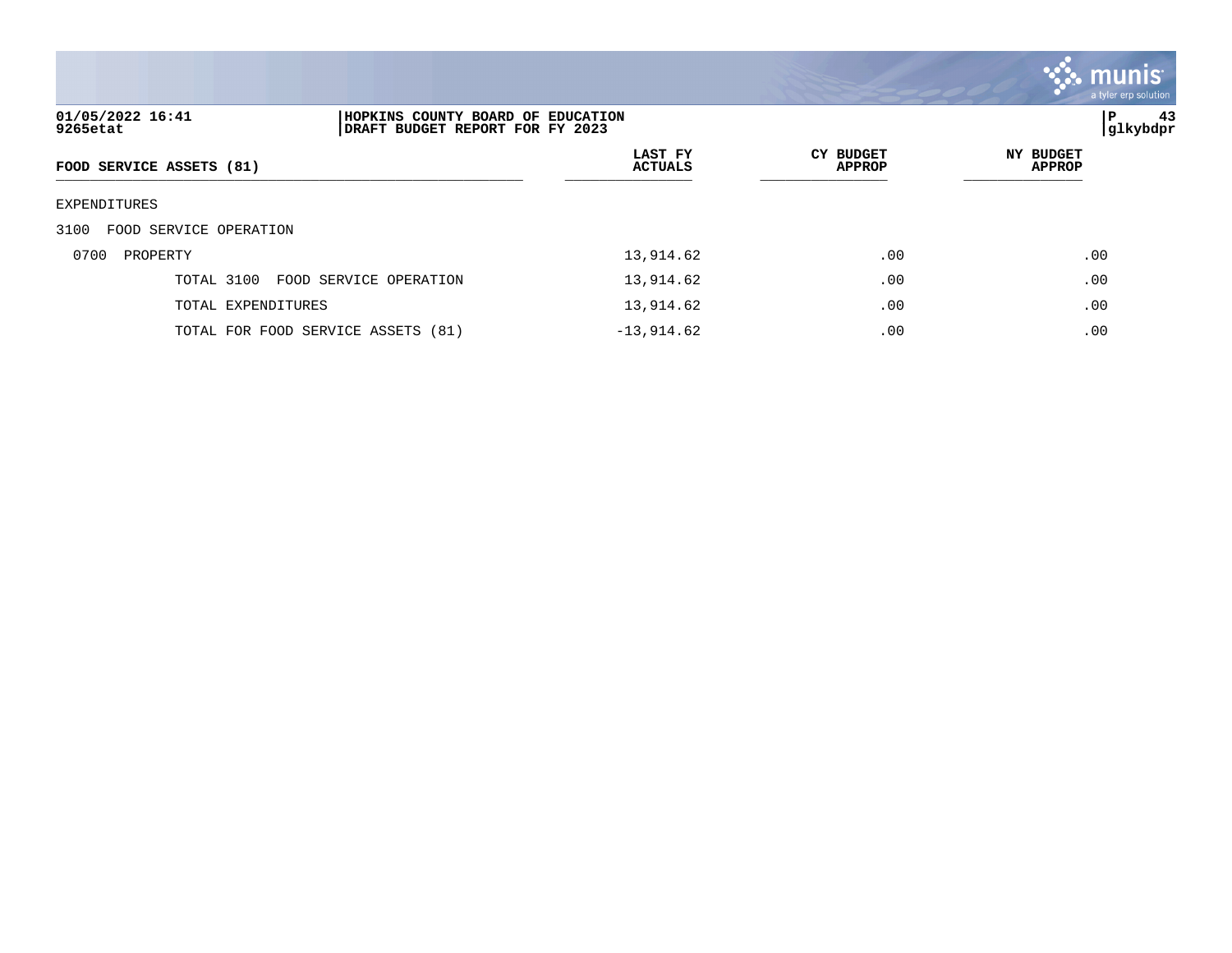

### **01/05/2022 16:41 |HOPKINS COUNTY BOARD OF EDUCATION |P 44 9265etat |DRAFT BUDGET REPORT FOR FY 2023 |glkybdpr**

| FOOD SERVICE ASSETS (81)                                                              | LAST FY                             | <b>CY BUDGET</b>  | <b>NY BUDGET</b>  |
|---------------------------------------------------------------------------------------|-------------------------------------|-------------------|-------------------|
|                                                                                       | <b>ACTUALS</b>                      | <b>APPROP</b>     | <b>APPROP</b>     |
| SUMMARY PAGE                                                                          |                                     |                   |                   |
| TOTAL OF REVENUES FUND 1                                                              | 69,739,597.66                       | 66,904,670.68     | 66,466,870.68     |
| TOTAL OF EXPENDITURES FUND 1                                                          | 56, 356, 134.74                     | 66,904,670.68     | 66,466,870.68     |
| TOTAL FOR FUND 1                                                                      | 13,383,462.92                       | .00               | .00               |
| TOTAL OF REVENUES FUND 2                                                              | 10,338,325.98                       | 17,547,566.20     | .00               |
| TOTAL OF EXPENDITURES FUND 2                                                          | 10,338,325.98                       | 17,547,566.20     | .00               |
| TOTAL FOR FUND 2                                                                      | .00                                 | .00               | .00               |
| TOTAL OF REVENUES FUND 21                                                             | 543,881.52                          | 571,121.83        | .00               |
| TOTAL OF EXPENDITURES FUND 21                                                         | 82, 253. 73                         | 571, 121.83       | .00               |
| TOTAL FOR FUND 21                                                                     | 461,627.79                          | .00               | .00               |
| TOTAL OF REVENUES FUND 25                                                             | 554,152.00                          | .00               | .00               |
| TOTAL OF EXPENDITURES FUND 25                                                         | 630,922.82                          | .00               | .00               |
| TOTAL FOR FUND 25                                                                     | $-76,770.82$                        | .00               | .00               |
| TOTAL OF REVENUES FUND 310                                                            | 601,767.00                          | 616,339.00        | 616,339.00        |
| TOTAL OF EXPENDITURES FUND 310                                                        | 601,767.00                          | 616,339.00        | 616,339.00        |
| TOTAL FOR FUND 310                                                                    | .00                                 | .00               | .00               |
| TOTAL OF REVENUES FUND 320                                                            | 2,753,446.67                        | 2,822,831.00      | 2,822,831.00      |
| TOTAL OF EXPENDITURES FUND 320                                                        | 2, 422, 558.21                      | 2,822,831.00      | 2,822,831.00      |
| TOTAL FOR FUND 320                                                                    | 330,888.46                          | .00               | .00               |
| TOTAL OF REVENUES FUND 360                                                            | 20,978,104.40                       | .00               | .00               |
| TOTAL OF EXPENDITURES FUND 360                                                        | 3,176,968.09                        | .00               | .00               |
| TOTAL FOR FUND 360                                                                    | 17,801,136.31                       | .00               | .00               |
| TOTAL OF REVENUES FUND 400                                                            | 4,030,896.27                        | 4,645,750.56      | 4,645,750.56      |
| TOTAL OF EXPENDITURES FUND 400                                                        | 4,010,396.27                        | 4,645,750.56      | 4,645,750.56      |
| TOTAL FOR FUND 400                                                                    | 20,500.00                           | .00               | .00               |
| TOTAL OF REVENUES FUND 51                                                             | 4,671,937.23                        | 5,175,908.13      | 5,175,908.13      |
| TOTAL OF EXPENDITURES FUND 51                                                         | 3,634,469.08                        | 5,175,908.13      | 5,175,908.13      |
| TOTAL FOR FUND 51                                                                     | 1,037,468.15                        | .00               | .00               |
| TOTAL OF REVENUES FUND 52                                                             | 138,276.14                          | 132,096.21        | 132,096.21        |
| TOTAL OF EXPENDITURES FUND 52                                                         | 92,799.00                           | 132,096.21        | 132,096.21        |
| TOTAL FOR FUND 52                                                                     | 45, 477. 14                         | .00               | .00               |
| TOTAL OF REVENUES FUND 61                                                             | .00                                 | .00               | .00               |
| TOTAL OF EXPENDITURES FUND 61                                                         | .00                                 | .00               | .00               |
| TOTAL FOR FUND 61                                                                     | .00                                 | .00               | .00               |
| TOTAL OF REVENUES FUND 7000<br>TOTAL OF EXPENDITURES FUND 7000<br>TOTAL FOR FUND 7000 | 103,620.70<br>6,000.00<br>97,620.70 | .00<br>.00<br>.00 | .00<br>.00<br>.00 |
| TOTAL OF REVENUES FUND 8                                                              | $-13,834.33$                        | .00               | .00               |
| TOTAL OF EXPENDITURES FUND 8                                                          | 2,090,295.88                        | .00               | .00               |
| TOTAL FOR FUND 8                                                                      | $-2, 104, 130.21$                   | .00               | .00               |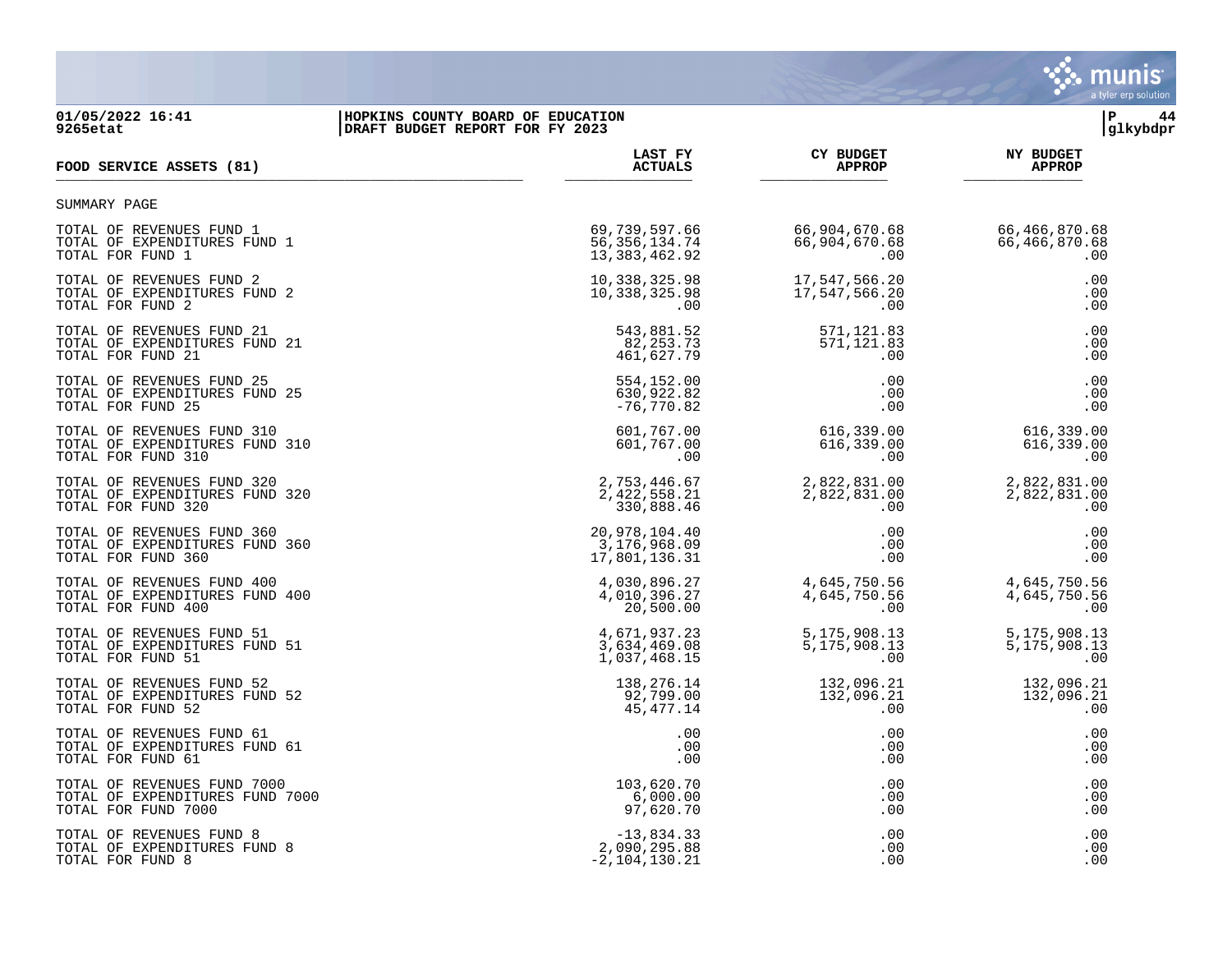|                                                                                 |                                                                              |                                                   |                                       |                                       | <b>munis</b><br>a tyler erp solution |
|---------------------------------------------------------------------------------|------------------------------------------------------------------------------|---------------------------------------------------|---------------------------------------|---------------------------------------|--------------------------------------|
| 01/05/2022 16:41<br>9265etat                                                    | HOPKINS COUNTY BOARD OF EDUCATION<br>DRAFT BUDGET REPORT FOR FY 2023         |                                                   |                                       | P                                     | 45<br> glkybdpr                      |
| FOOD SERVICE ASSETS (81)                                                        |                                                                              | <b>LAST FY</b><br><b>ACTUALS</b>                  | CY BUDGET<br><b>APPROP</b>            | <b>NY BUDGET</b><br><b>APPROP</b>     |                                      |
| TOTAL OF REVENUES FUND 81<br>TOTAL OF EXPENDITURES FUND 81<br>TOTAL FOR FUND 81 |                                                                              | .00<br>13,914.62<br>$-13,914.62$                  | .00<br>.00<br>.00                     | .00<br>.00<br>.00                     |                                      |
|                                                                                 | GRAND TOTALS EXCLUDE THE TOTALS FOR FUNDS 360, 4XX, 6XX, 7XXX, 8XXX AND 9XXX |                                                   |                                       |                                       |                                      |
| GRAND TOTAL OF REVENUES<br>GRAND TOTAL OF EXPENDITURES<br>GRAND TOTAL           |                                                                              | 89,341,384.20<br>74,159,230.56<br>15, 182, 153.64 | 93,770,533.05<br>93,770,533.05<br>.00 | 75,214,045.02<br>75,214,045.02<br>.00 |                                      |

**SOF**